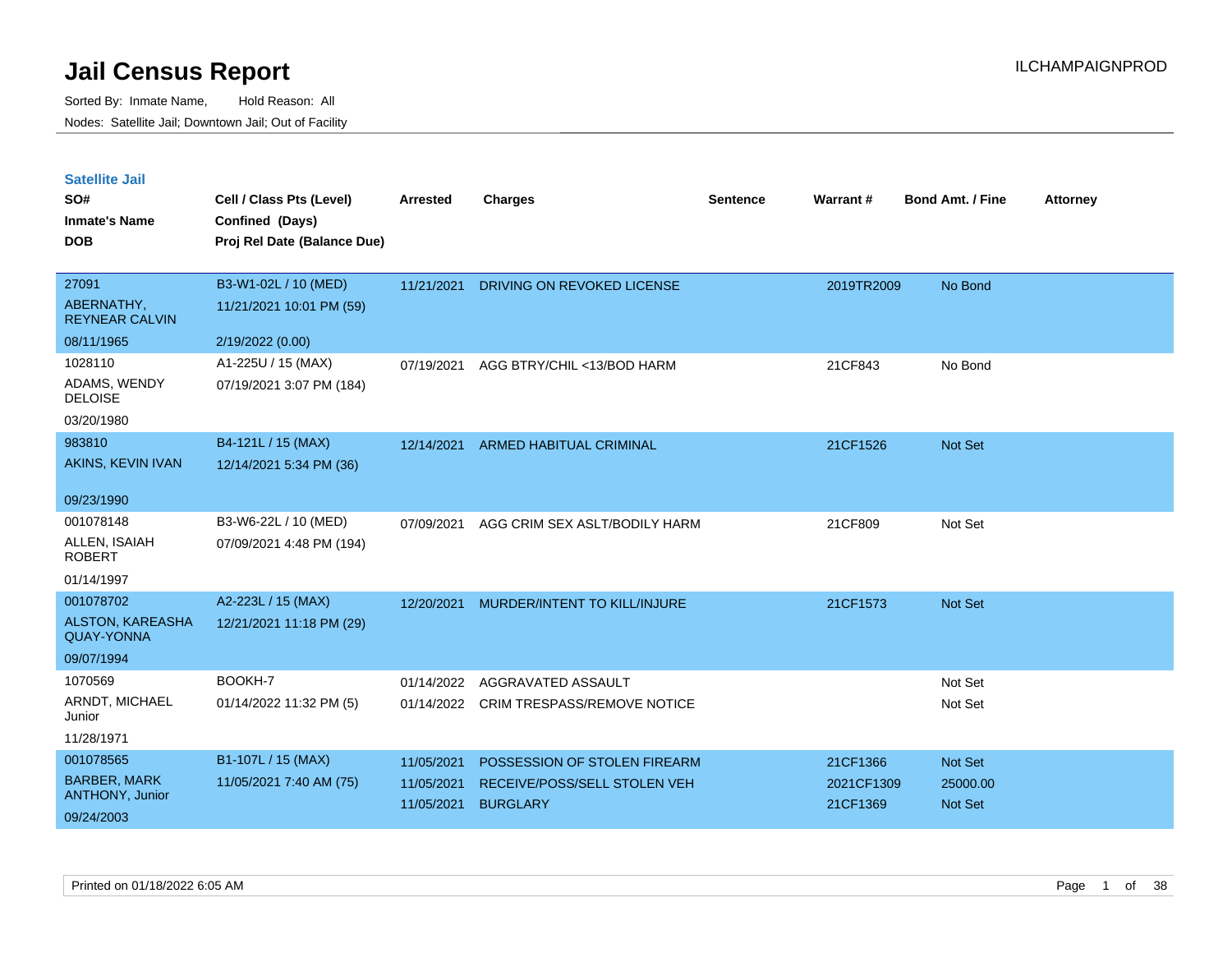| Sorted By: Inmate Name,                               | Hold Reason: All            |                 |                                           |                 |             |                         |                 |
|-------------------------------------------------------|-----------------------------|-----------------|-------------------------------------------|-----------------|-------------|-------------------------|-----------------|
| Nodes: Satellite Jail; Downtown Jail; Out of Facility |                             |                 |                                           |                 |             |                         |                 |
| SO#                                                   | Cell / Class Pts (Level)    | <b>Arrested</b> | <b>Charges</b>                            | <b>Sentence</b> | Warrant#    | <b>Bond Amt. / Fine</b> | <b>Attorney</b> |
| <b>Inmate's Name</b>                                  | Confined (Days)             |                 |                                           |                 |             |                         |                 |
| <b>DOB</b>                                            | Proj Rel Date (Balance Due) |                 |                                           |                 |             |                         |                 |
|                                                       |                             |                 |                                           |                 |             |                         |                 |
| 1069405                                               | BOOKH-3                     |                 | 01/17/2022 DOMESTIC BATTERY               |                 |             | Not Set                 |                 |
| <b>BARCLAY, CHARLES</b><br><b>ANTHONY</b>             | 01/17/2022 2:56 PM (2)      |                 |                                           |                 |             |                         |                 |
| 10/08/1968                                            |                             |                 |                                           |                 |             |                         |                 |
| 518851                                                | A3-216L / 10 (ADS)          | 01/11/2022      | FELON POSS/USE WEAPON/FIREARM             |                 | 20CF361     | 15000.00                |                 |
| BARKER, ALEXANDER                                     | 01/11/2022 2:37 PM (8)      |                 | 01/11/2022 POSS AMT CON SUB EXCEPT(A)/(D) |                 | 2020CF863   | 15000.00                |                 |
| <b>MASSIE</b>                                         |                             |                 | 01/11/2022 BAD CHK/OBTAIN CON PROP/>150   |                 | 20CF192     | 15000.00                |                 |
| 09/24/1986                                            |                             |                 | 01/11/2022 BAD CHK/OBTAIN CON PROP/>150   |                 | 19CF1686    | 15000.00                |                 |
|                                                       |                             |                 | 01/11/2022 METH DELIVERY/15<100 GRAMS     | 20y (DOC)       | 20CF1383    | No Bond                 |                 |
|                                                       |                             | 01/11/2022      | DRIVING ON REVOKED LICENSE                |                 | 2020TR16539 | 1500.00                 |                 |
|                                                       |                             |                 | 01/11/2022 OBSTRUCTING IDENTIFICATION     |                 | 2020CM222   | 1500.00                 |                 |
| 1073281                                               | A2-222L / 5 (ADS)           | 11/15/2021      | DOM BTRY/CONTACT/1-2 PRECONV              |                 | 2021CF206   | 5000.00                 |                 |
| <b>BASLER, MONET</b><br><b>MARISA</b>                 | 11/15/2021 11:08 PM (65)    |                 |                                           |                 |             |                         |                 |
| 08/17/1994                                            |                             |                 |                                           |                 |             |                         |                 |
| 1072477                                               | BOOKH-3                     | 01/13/2022      | MFG/DEL CAN 30<500 GRAMS/SCH              |                 | 2022CFAWOW  | Not Set                 |                 |
| BEASLEY, KEVIN CORY 01/13/2022 8:47 PM (6)            |                             |                 | 01/13/2022 FELON POSS/USE WEAPON/FIREARM  |                 | 2022CFAWOW  | Not Set                 |                 |
|                                                       |                             |                 |                                           |                 |             |                         |                 |
| 06/16/2000                                            |                             |                 |                                           |                 |             |                         |                 |
| 001078535                                             | B2-T2-07U / 15 (SPH)        | 10/26/2021      | <b>CRIM SEX ASSAULT/FORCE</b>             |                 | 21CF1305    | Not Set                 |                 |
| BERRY, DAVID ISAAC                                    | 10/26/2021 10:52 AM (85)    |                 |                                           |                 |             |                         |                 |
|                                                       |                             |                 |                                           |                 |             |                         |                 |
| 09/23/2000                                            |                             |                 |                                           |                 |             |                         |                 |
| 1057334<br>BEVERLY, DAVID                             | B4-221U / 15 (MAX)          | 10/27/2021      | MURDER/INTENT TO KILL/INJURE              |                 |             | No Bond                 |                 |
| <b>BENJAMIN</b>                                       | 10/27/2021 1:42 PM (84)     |                 |                                           |                 |             |                         |                 |
| 03/31/1987                                            |                             |                 |                                           |                 |             |                         |                 |
| 29626                                                 | B1-105U / 10 (MED)          | 11/09/2021      | MFG/DEL 15<100 GR COCA/ANALOG             |                 | 21CF1387    | Not Set                 |                 |
| <b>BISHOP, DARRELL</b><br><b>EDWARD</b>               | 11/09/2021 4:46 PM (71)     |                 |                                           |                 |             |                         |                 |
| 07/18/1968                                            |                             |                 |                                           |                 |             |                         |                 |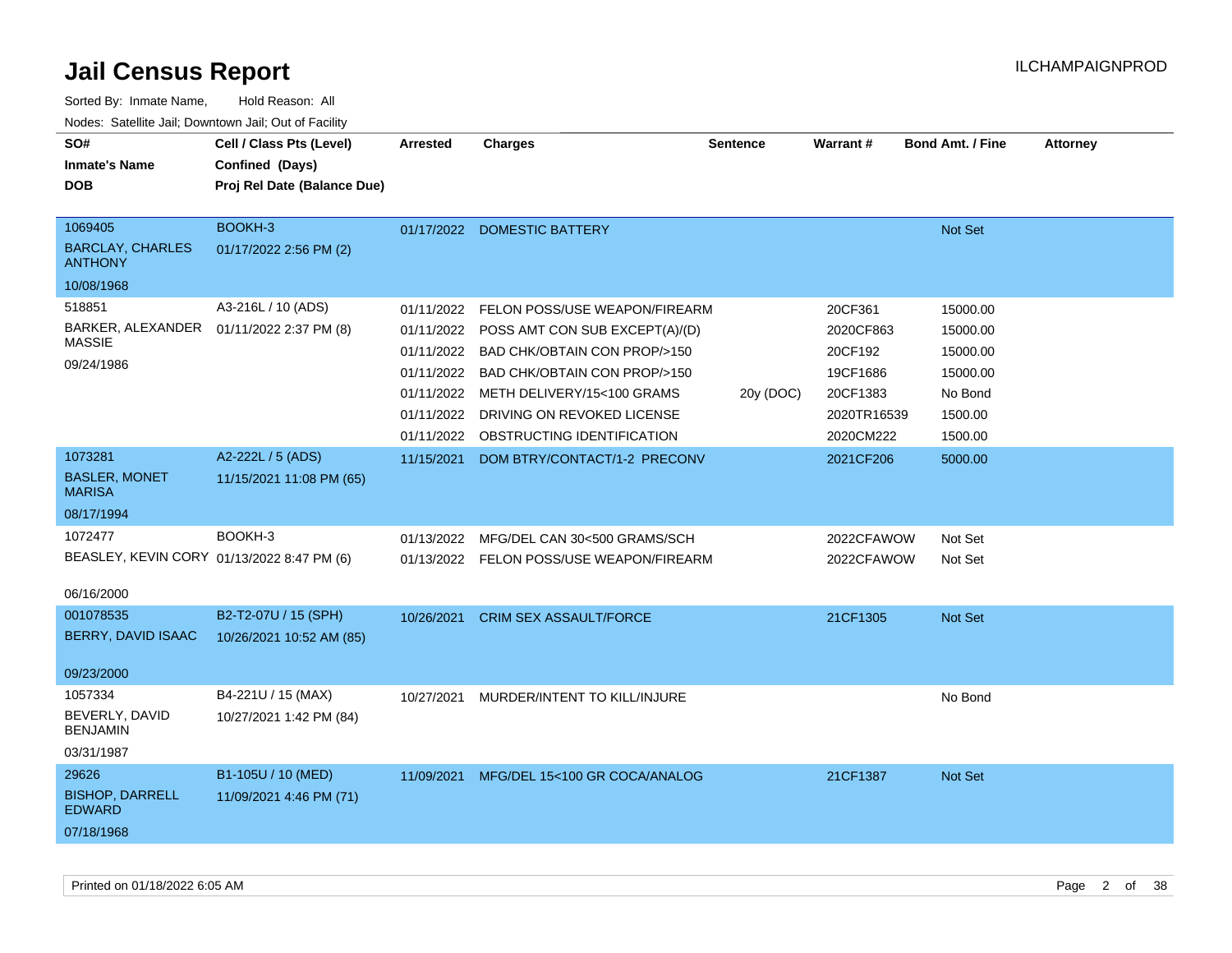Sorted By: Inmate Name, Hold Reason: All Nodes: Satellite Jail; Downtown Jail; Out of Facility

| ivuutos. Saltiilit Jali, Duwilluwii Jali, Oul of Facility |                                             |            |                                        |              |            |                         |                 |
|-----------------------------------------------------------|---------------------------------------------|------------|----------------------------------------|--------------|------------|-------------------------|-----------------|
| SO#                                                       | Cell / Class Pts (Level)                    | Arrested   | <b>Charges</b>                         | Sentence     | Warrant#   | <b>Bond Amt. / Fine</b> | <b>Attorney</b> |
| <b>Inmate's Name</b>                                      | Confined (Days)                             |            |                                        |              |            |                         |                 |
| <b>DOB</b>                                                | Proj Rel Date (Balance Due)                 |            |                                        |              |            |                         |                 |
|                                                           |                                             |            |                                        |              |            |                         |                 |
| 1042245                                                   | A2-220U / 5 (ADS)                           | 01/05/2022 | DRVG UNDER INFLU OF ALCOHOL            |              | 17DT479    | 25000.00                |                 |
| BLUE-CARTER,<br><b>JAZZLYN KAYONNA</b>                    | 01/05/2022 10:05 PM (14)                    |            | 01/05/2022 AGG DUI/LIC SUSP OR REVOKED |              | 22CF19     | <b>Not Set</b>          |                 |
| 07/07/1996                                                |                                             |            |                                        |              |            |                         |                 |
| 51247                                                     | B1-202U / 10 (MED)                          | 04/15/2021 | FELON POSS/USE WEAPON/FIREARM          |              | 21CF411    | Not Set                 |                 |
| BROWN, DANTE<br><b>MAURICE</b>                            | 04/15/2021 6:24 PM (279)                    |            |                                        |              |            |                         |                 |
| 04/19/1979                                                |                                             |            |                                        |              |            |                         |                 |
| 29957                                                     | B4-222L / 15 (MAX)                          | 11/13/2021 | FELON POSS/USE WEAPON/FIREARM          |              | 21CF1390   | Not Set                 |                 |
| <b>BROWN, RODNEY</b><br>LOUIS                             | 11/13/2021 8:57 PM (67)                     | 11/13/2021 | AGG CRIM SX AB/>5 YR OLDER VIC         |              | 2019CF0718 | 250000.00               |                 |
| 01/07/1968                                                |                                             |            |                                        |              |            |                         |                 |
| 001077945                                                 | A1-224U / 10 (MED)                          | 11/13/2021 | AGG ASLT PEACE OFF/FIRE/ER WRK         |              | 2021CF637  | 1000.00                 |                 |
| <b>BROWN, SIDREA</b>                                      | 11/13/2021 10:49 AM (67)                    | 11/13/2021 | <b>BURGLARY</b>                        |              | 2021CF543  | 50000.00                |                 |
| RENEIA                                                    |                                             | 11/17/2021 | <b>BURGLARY</b>                        |              | 21CF1264   | 1000.00                 |                 |
| 07/23/1992                                                |                                             |            |                                        |              |            |                         |                 |
| 001078739                                                 | <b>BOOKF-2 / 5 (ADS)</b>                    | 01/05/2022 | <b>CRIMINAL TRESPASS BUILDING</b>      |              | 2020CM392  | 1000.00                 |                 |
| BRYANT, JUDITH ANN                                        | 01/05/2022 6:36 PM (14)                     |            |                                        |              |            |                         |                 |
| 10/22/1957                                                |                                             |            |                                        |              |            |                         |                 |
| 995894                                                    | A4-106L / 10 (ADS)                          | 12/28/2021 | FELON POSSESS WEAPON/2ND+              | 5y (DOC)     | 2020CF709  | No Bond                 |                 |
|                                                           | BUTLER, JAMES LYNN 12/28/2021 11:05 AM (22) |            |                                        |              |            |                         |                 |
|                                                           |                                             |            |                                        |              |            |                         |                 |
| 12/04/1991                                                |                                             |            |                                        |              |            |                         |                 |
| 56936                                                     | A3-215L / 15 (SPH)                          | 11/01/2021 | PUBLIC INDECENCY/EXPOSURE/3+           | 3y/0m/0d (DO |            | Not Set                 |                 |
| <b>CALDWELL, STEVEN</b><br><b>ANDRE</b>                   | 11/01/2021 1:09 PM (79)                     |            |                                        |              |            |                         |                 |
| 04/19/1982                                                |                                             |            |                                        |              |            |                         |                 |
| 001077954                                                 | B3-W1-04L / 10 (MED)                        | 12/21/2021 | <b>RESIDENTIAL BURGLARY</b>            |              | 21CF1570   | Not Set                 |                 |
|                                                           | CALKINS, STEVEN RAY 12/21/2021 6:35 AM (29) |            |                                        |              |            |                         |                 |
|                                                           |                                             |            |                                        |              |            |                         |                 |
| 01/01/1992                                                |                                             |            |                                        |              |            |                         |                 |

Printed on 01/18/2022 6:05 AM **Page 3 of 38**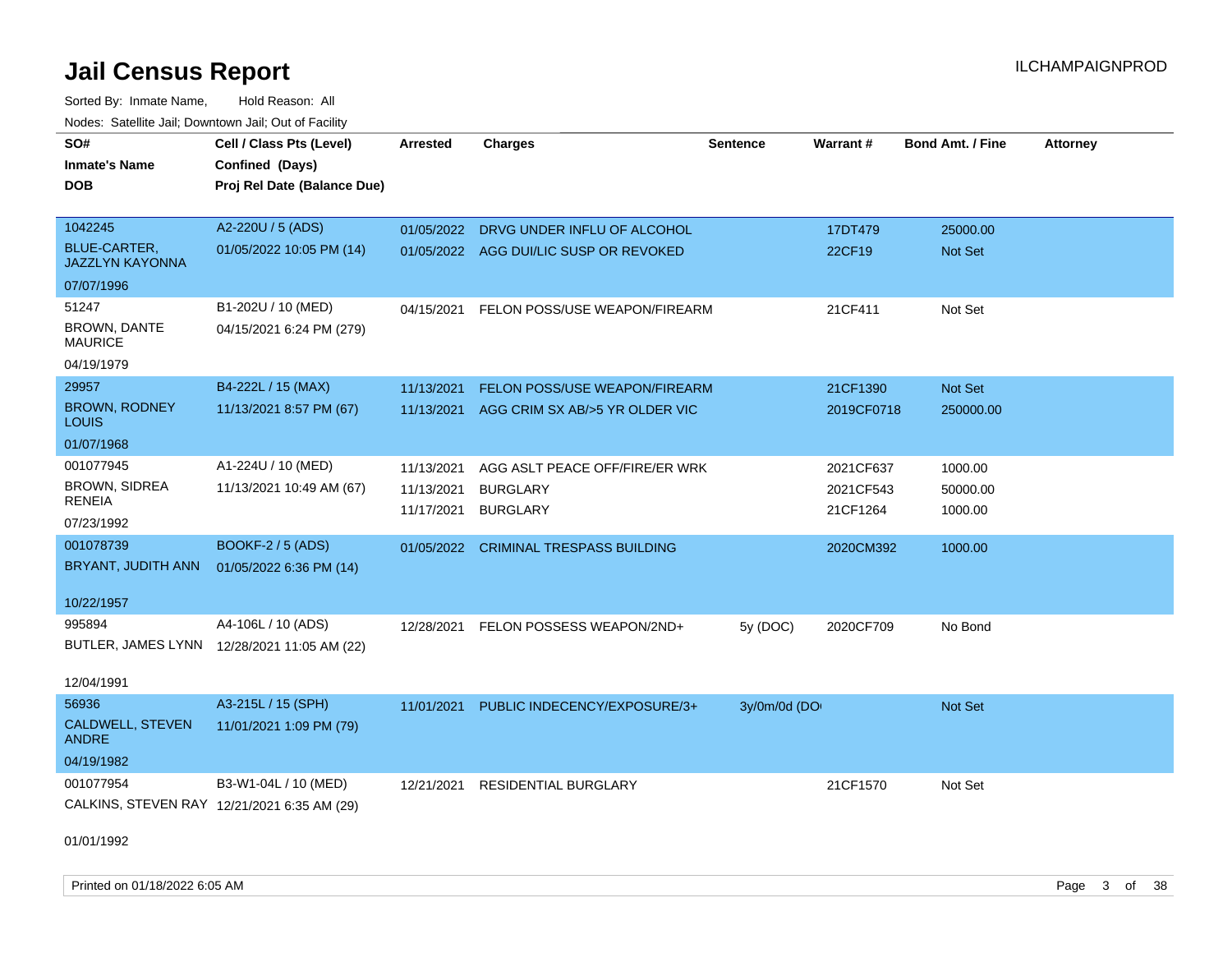| roaco. Calcinio dan, Downtown dan, Cal or Fability         |                             |                 |                                         |                 |                      |                         |                 |
|------------------------------------------------------------|-----------------------------|-----------------|-----------------------------------------|-----------------|----------------------|-------------------------|-----------------|
| SO#                                                        | Cell / Class Pts (Level)    | <b>Arrested</b> | <b>Charges</b>                          | <b>Sentence</b> | Warrant#             | <b>Bond Amt. / Fine</b> | <b>Attorney</b> |
| <b>Inmate's Name</b>                                       | Confined (Days)             |                 |                                         |                 |                      |                         |                 |
| DOB                                                        | Proj Rel Date (Balance Due) |                 |                                         |                 |                      |                         |                 |
|                                                            |                             |                 |                                         |                 |                      |                         |                 |
| 39474                                                      | B1-101U / 10 (ADS)          | 07/06/2021      | MFG/DEL 15<100 GR HEROIN/ANLG           |                 | 21CF792              | <b>Not Set</b>          |                 |
| <b>CAMPBELL, AARON</b><br>JACOB                            | 07/06/2021 11:56 PM (197)   |                 |                                         |                 |                      |                         |                 |
| 07/18/1974                                                 |                             |                 |                                         |                 |                      |                         |                 |
| 1003950                                                    | A4-206L / 5 (ADS)           | 01/11/2022      | DRIVING ON REVOKED LICENSE              |                 | 21TR6769             | Not Set                 |                 |
| CANTU, NESTOR<br>ANTHONY                                   | 01/11/2022 5:12 PM (8)      |                 |                                         |                 |                      |                         |                 |
| 03/01/1983                                                 | 1/20/2022 (0.00)            |                 |                                         |                 |                      |                         |                 |
| 48473                                                      | BOOKH-3                     |                 | 01/14/2022 VIOLATE ORDER PROTECTION     |                 | 2022-CM-AWOW Not Set |                         |                 |
| CARRINGTON, ALBERT 01/14/2022 6:08 PM (5)<br>LAMONT, Third |                             |                 |                                         |                 |                      |                         |                 |
| 10/03/1966                                                 |                             |                 |                                         |                 |                      |                         |                 |
| 1060436                                                    | A4-204L / 5 (ADS)           | 01/06/2022      | AGGRAVATED UNLAWFUL RESTRAINT           |                 | 22CF29               | Not Set                 |                 |
| CARTER, DERESHEO<br>DEWAYNE                                | 01/06/2022 8:43 PM (13)     |                 | 01/06/2022 FELON ESCAPE/PEACE OFFICER   |                 | 22CF28               | Not Set                 |                 |
| 09/10/1991                                                 |                             |                 |                                         |                 |                      |                         |                 |
| 001078729                                                  | A4-105L / 15 (ADS)          |                 | 01/02/2022 MURDER/INTENT TO KILL/INJURE |                 | 20CF396              | 1000000.00              |                 |
| CARTER, TROY<br><b>DEMON</b>                               | 01/02/2022 10:29 AM (17)    |                 |                                         |                 |                      |                         |                 |
| 01/02/2004                                                 |                             |                 |                                         |                 |                      |                         |                 |
| 1029088                                                    | B1-104L / 10 (MED)          | 12/21/2021      | FELON POSS/USE FIREARM PRIOR            |                 | 21CF1338             | 250000.00               |                 |
| CHAPPLE, MALIK<br><b>BIANCO</b>                            | 12/22/2021 10:02 AM (28)    |                 |                                         |                 |                      |                         |                 |
| 10/25/1994                                                 |                             |                 |                                         |                 |                      |                         |                 |
| 001077485                                                  | A1-227L / 15 (MAX)          | 12/21/2021      | MURDER/INTENT TO KILL/INJURE            |                 | 2021CF1282           | 1000000.00              |                 |
| <b>COLBERT, ARIEANA</b><br><b>FELICIA</b>                  | 12/21/2021 2:08 PM (29)     |                 |                                         |                 |                      |                         |                 |
| 12/13/2000                                                 |                             |                 |                                         |                 |                      |                         |                 |
| 1048488                                                    | A4-105U / 10 (ADS)          | 12/30/2021      | ARMED VIOLENCE/CATEGORY I               |                 | 2022CF4              | Not Set                 |                 |
| COLSON, WAYNE<br>ARTHUR, Third                             | 12/30/2021 8:27 AM (20)     |                 |                                         |                 |                      |                         |                 |
| 10/14/1995                                                 |                             |                 |                                         |                 |                      |                         |                 |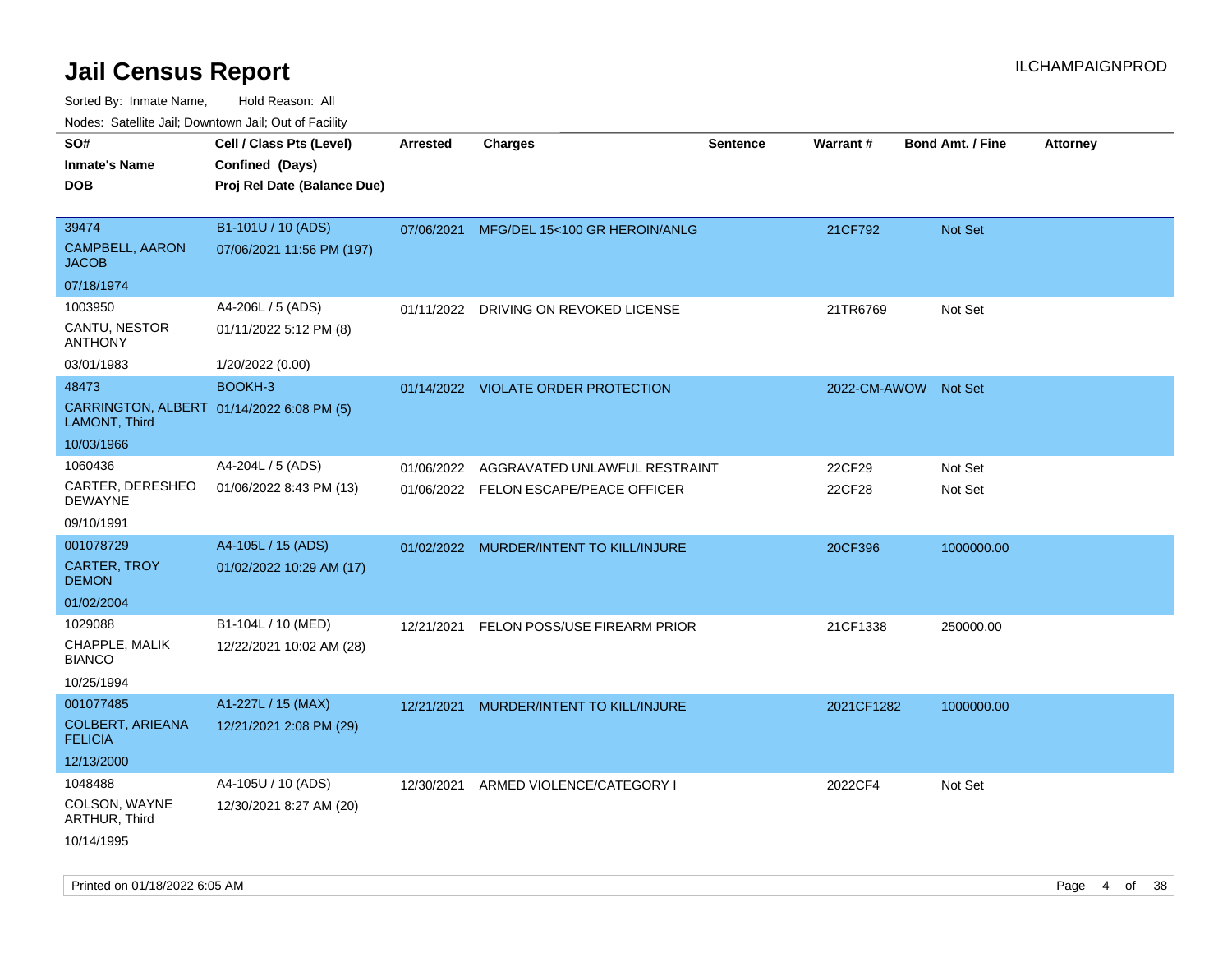Sorted By: Inmate Name, Hold Reason: All Nodes: Satellite Jail; Downtown Jail; Out of Facility

| SO#<br><b>Inmate's Name</b>            | Cell / Class Pts (Level)<br>Confined (Days)  | <b>Arrested</b>   | <b>Charges</b>                           | <b>Sentence</b> | Warrant#   | <b>Bond Amt. / Fine</b> | <b>Attorney</b> |
|----------------------------------------|----------------------------------------------|-------------------|------------------------------------------|-----------------|------------|-------------------------|-----------------|
| <b>DOB</b>                             | Proj Rel Date (Balance Due)                  |                   |                                          |                 |            |                         |                 |
|                                        |                                              |                   |                                          |                 |            |                         |                 |
| 34805                                  | A3-214L / 15 (MAX)                           | 10/01/2021        | <b>DOMESTIC BATTERY</b>                  |                 | 21CF1183   | Not Set                 |                 |
|                                        | CONERLY, KIN JOSEPH 10/01/2021 1:53 AM (110) | 10/01/2021        | ARMED HABITUAL CRIMINAL                  |                 | 21CF1184   | <b>Not Set</b>          |                 |
| 11/16/1971                             |                                              | 10/06/2021        | POSS STOLEN VEHICLE > \$25,000           |                 | 19CF1786   | Not Set                 |                 |
| 958936                                 | BOOKF-2 / 10 (ADS)                           | 01/11/2022        | DRIVING ON REVOKED LICENSE               |                 | 21TR4771   | 2500.00                 |                 |
| COWAN, CAPRICE<br><b>CASHAY</b>        | 01/11/2022 7:04 PM (8)                       | 01/11/2022        | FELON FAIL/RETURN FRM FURLOUGH           |                 | 21CF1351   | 150000.00               |                 |
| 07/19/1988                             |                                              |                   | 01/12/2022 AGG BATTERY/USE DEADLY WEAPON | 2y/6m (DOC)     | 18CF1571   | No Bond                 |                 |
| 1074319                                | B2-T1-04L / 15 (SPH)                         | 10/12/2021        | AGGRAVATED CRUELTY TO ANIMALS            |                 | 21CF1238   | Not Set                 |                 |
| <b>CRAIG, DAVUCCI</b><br><b>DAVION</b> | 10/12/2021 11:36 AM (99)                     | 10/14/2021 MURDER |                                          |                 | 21CF1239   | <b>Not Set</b>          |                 |
| 08/02/2001                             |                                              |                   |                                          |                 |            |                         |                 |
| 001077549                              | B2-T3-10L / 10 (SPH)                         | 12/22/2020        | PRED CRIM SEX ASLT/VICTIM <13            |                 | 2020CF1469 | Not Set                 |                 |
| CRISTOBAL-MATEO,<br><b>CRISTOBAL</b>   | 12/22/2020 1:17 PM (393)                     |                   |                                          |                 |            |                         |                 |
| 12/02/1988                             |                                              |                   |                                          |                 |            |                         |                 |
| 988538                                 | B1-106L / 10 (MED)                           | 12/21/2021        | AGGRAVATED DOMESTIC BATTERY              |                 | 21CF1564   | Not Set                 |                 |
| DAVIDSON, HARLEY<br><b>KYLE SCOTT</b>  | 12/21/2021 5:45 AM (29)                      |                   |                                          |                 |            |                         |                 |
| 08/05/1990                             |                                              |                   |                                          |                 |            |                         |                 |
| 1023587                                | B1-203U / 15 (MAX)                           | 09/24/2021        | MFG/DEL CANNABIS/2.5-10 GRAMS            |                 | 21CF1155   | Not Set                 |                 |
| DAVIS, MARTIN<br><b>DENNIS</b>         | 09/24/2021 9:38 PM (117)                     | 09/24/2021        | ARMED HABITUAL CRIMINAL                  |                 | 2021-CF681 | 500000.00               |                 |
| 12/02/1994                             |                                              |                   |                                          |                 |            |                         |                 |
| 001078538                              | B1-205L / 10 (MED)                           | 10/26/2021        | <b>CRIM SEX ASSAULT/FORCE</b>            |                 | 21CF1301   | Not Set                 |                 |
| DAWKINS, LEN                           | 10/26/2021 8:18 PM (85)                      |                   |                                          |                 |            |                         |                 |
| 03/23/1987                             |                                              |                   |                                          |                 |            |                         |                 |
| 56972                                  | B3-W3-10L / 10 (MED)                         | 08/30/2021        | POSS STOLEN VEHICLE > \$25,000           |                 | 21CF1044   | Not Set                 |                 |
| DAY, DANIEL JOSEPH                     | 08/30/2021 3:07 PM (142)                     | 09/04/2021        | <b>BURGLARY</b>                          |                 | 21CF1054   | Not Set                 |                 |

10/16/1982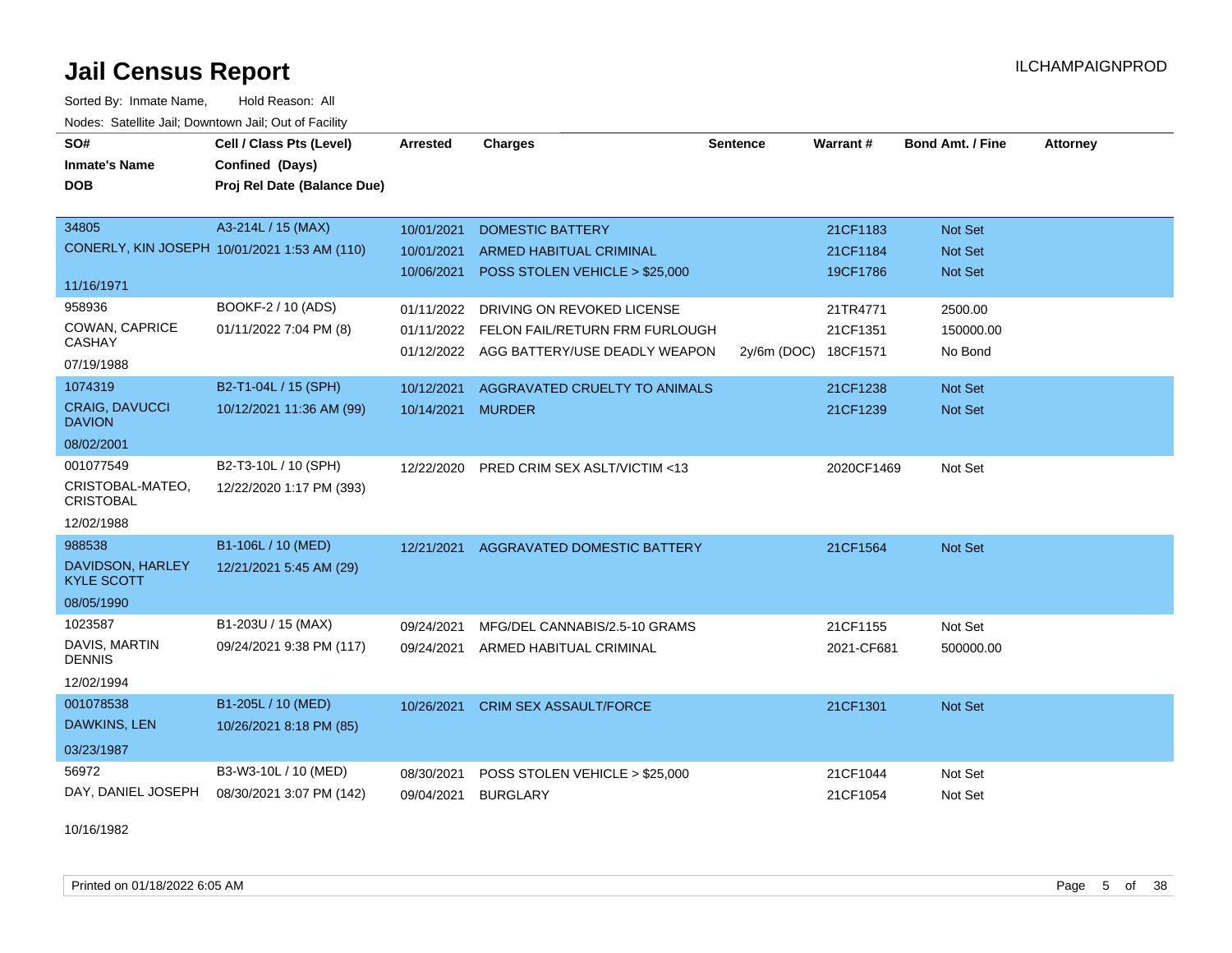| SO#<br><b>Inmate's Name</b><br><b>DOB</b>     | Cell / Class Pts (Level)<br>Confined (Days)<br>Proj Rel Date (Balance Due) | <b>Arrested</b> | <b>Charges</b>                           | <b>Sentence</b> | Warrant#    | <b>Bond Amt. / Fine</b> | Attorney |
|-----------------------------------------------|----------------------------------------------------------------------------|-----------------|------------------------------------------|-----------------|-------------|-------------------------|----------|
| 49972<br>DICKERSON,<br><b>RAYMOND COLLIER</b> | A4-104U / 10 (ADS)<br>01/03/2022 11:10 AM (16)                             |                 | 01/03/2022 FELON POSS/USE WEAPON/FIREARM | 2y (DOC)        | 20CF1476    | No Bond                 |          |
| 08/16/1978                                    |                                                                            |                 |                                          |                 |             |                         |          |
| 25659                                         | B4-125L / 15 (MAX)                                                         | 06/15/2021      | RESIDENTIAL BURGLARY                     |                 | 2020CF1218  | 50000.00                |          |
| DORRIS, LORENZO                               | 06/15/2021 6:17 AM (218)                                                   | 06/15/2021      | <b>BURGLARY</b>                          |                 | 21CF689     | Not Set                 |          |
| 07/19/1966                                    |                                                                            |                 |                                          |                 |             |                         |          |
| 1024895                                       | B3-W4-14L / 10 (MED)                                                       | 12/15/2021      | MFG/DEL 100<400 GR COCA/ANLG             |                 | 21CF1535    | Not Set                 |          |
| EDWARDS, GEORGE<br><b>CORTEZ</b>              | 12/15/2021 12:26 PM (35)                                                   | 12/15/2021      | <b>AGGRAVATED BATTERY</b>                |                 | 21CF1536    | <b>Not Set</b>          |          |
| 06/19/1994                                    |                                                                            |                 |                                          |                 |             |                         |          |
| 1069992<br>EMBEYA, CRISTAVI<br><b>TSHOMBA</b> | BOOKH-3<br>01/14/2022 5:19 PM (5)                                          |                 | 01/14/2022 VIOLATE ORDER PROTECTION      |                 | 2022CMAWOW  | Not Set                 |          |
| 03/19/1999                                    |                                                                            |                 |                                          |                 |             |                         |          |
| 987328                                        | A2-122L / 10 (MED)                                                         | 12/11/2021      | AGG ASLT PEACE OFF/FIRE/ER WRK           |                 | 21CF1515    | Not Set                 |          |
| ERVIN, DEIDRA ANN<br><b>RUTH</b>              | 12/11/2021 8:48 PM (39)                                                    |                 |                                          |                 |             |                         |          |
| 04/15/1991                                    |                                                                            |                 |                                          |                 |             |                         |          |
| 45194<br>FALLS, ANDREW<br>08/15/1976          | B3-W7-28L / 10 (MED)<br>10/20/2021 12:59 AM (91)                           | 10/20/2021      | DOMESTIC BATTERY/OTHER PRIOR             |                 | 21CF1265    | Not Set                 |          |
| 001078758<br>FELLER, JUSTINE A                | A1-226L / 5 (ADS)<br>01/11/2022 6:10 PM (8)                                | 01/11/2022      | <b>DIRECT CRIMINAL CONTEMPT</b>          |                 | 2018D84     | <b>Not Set</b>          |          |
| 04/13/1987                                    | 2/24/2022 (0.00)                                                           |                 |                                          |                 |             |                         |          |
| 527081                                        | B3-W6-24L / 10 (MED)                                                       | 09/06/2021      | ARSON/REAL/PERSONAL PROP>\$150           |                 | 2021 CF 797 | 25000.00                |          |
| FERGUSON,<br><b>CHRISTOPHER</b>               | 09/06/2021 1:18 PM (135)                                                   |                 |                                          |                 |             |                         |          |
| 12/21/1981                                    |                                                                            |                 |                                          |                 |             |                         |          |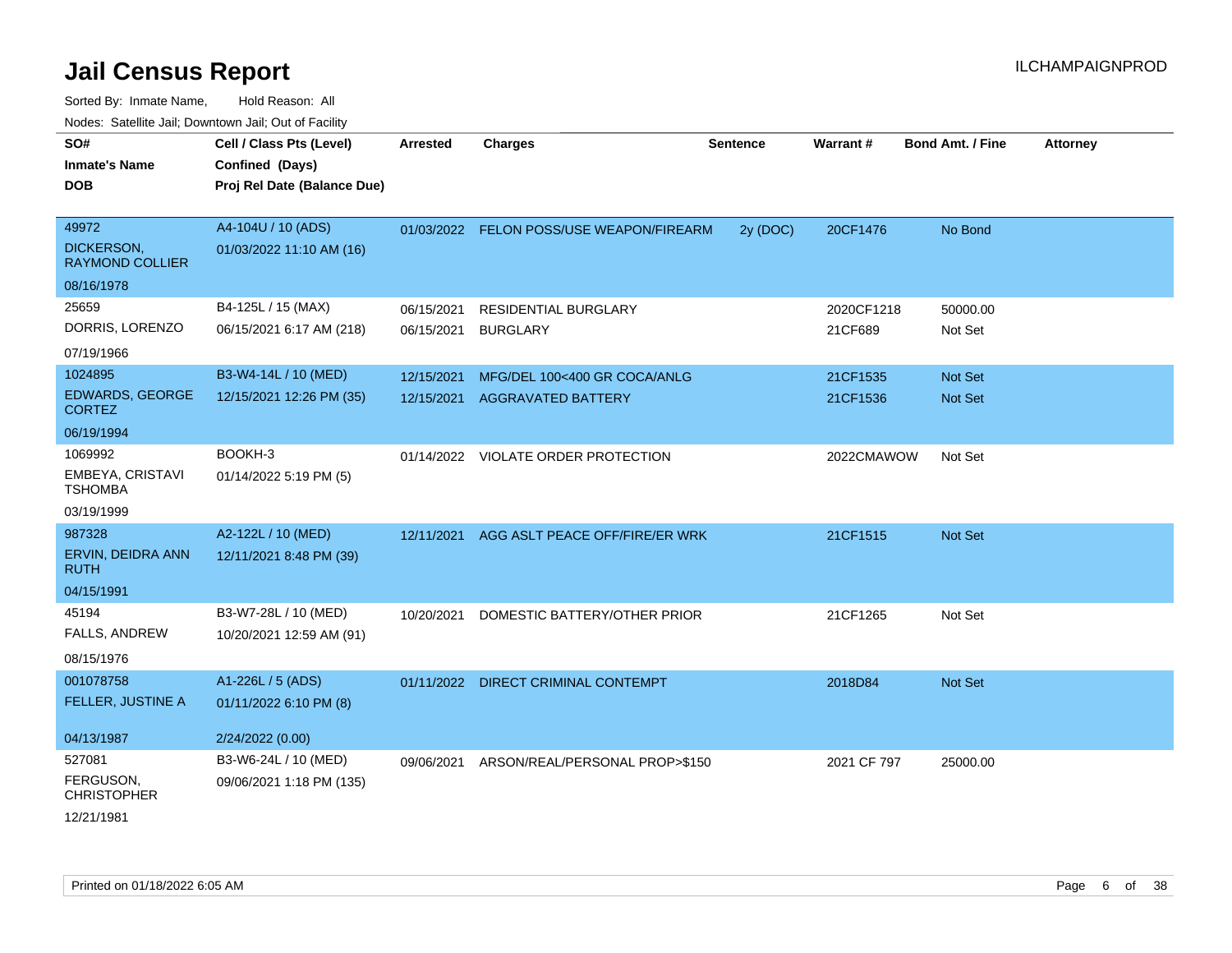Sorted By: Inmate Name, Hold Reason: All Nodes: Satellite Jail; Downtown Jail; Out of Facility

| Noues. Salemie Jan, Downlown Jan, Out of Facility |                                             |                   |                                          |                 |              |                         |                 |
|---------------------------------------------------|---------------------------------------------|-------------------|------------------------------------------|-----------------|--------------|-------------------------|-----------------|
| SO#                                               | Cell / Class Pts (Level)                    | <b>Arrested</b>   | <b>Charges</b>                           | <b>Sentence</b> | Warrant#     | <b>Bond Amt. / Fine</b> | <b>Attorney</b> |
| <b>Inmate's Name</b>                              | Confined (Days)                             |                   |                                          |                 |              |                         |                 |
| <b>DOB</b>                                        | Proj Rel Date (Balance Due)                 |                   |                                          |                 |              |                         |                 |
|                                                   |                                             |                   |                                          |                 |              |                         |                 |
| 1039744                                           | B4-224U / 15 (MAX)                          | 12/06/2021 MURDER |                                          |                 | 20CF959      | 1000000.00              |                 |
| <b>FONVILLE, TREVOY</b><br><b>JERMAINE</b>        | 12/06/2021 10:52 AM (44)                    |                   |                                          |                 |              |                         |                 |
| 01/13/1996                                        |                                             |                   |                                          |                 |              |                         |                 |
| 518395                                            | B2-T4-16L / 15 (SPH)                        | 07/07/2020        | CRIMINAL SEXUAL ASSAULT                  |                 | 2020-CF735   | 250000.00               |                 |
|                                                   | FRANDLE, MARK RYAN 07/07/2020 3:42 PM (561) |                   |                                          |                 |              |                         |                 |
|                                                   |                                             |                   |                                          |                 |              |                         |                 |
| 09/10/1985                                        |                                             |                   |                                          |                 |              |                         |                 |
| 001077934                                         | A1-125L / 10 (MED)                          | 08/22/2021        | AGG DUI/ACCIDENT/DEATH                   |                 | 21CF1024     | Not Set                 |                 |
| FREED, LOGAN<br><b>SUZANNE</b>                    | 08/22/2021 11:45 PM (150)                   | 08/22/2021        | <b>DOMESTIC BATTERY</b>                  |                 | 21 CM 172    | 10000.00                |                 |
| 08/18/1996                                        |                                             |                   |                                          |                 |              |                         |                 |
| 001078290                                         | A1-125U / 10 (ADS)                          | 08/19/2021        | MACHINE GUN/AUTO WEAPON/VEH              |                 | 21CF1012     | Not Set                 |                 |
| FREEMAN, ANGEL<br><b>JANILA KAY</b>               | 08/19/2021 1:26 AM (153)                    |                   |                                          |                 |              |                         |                 |
| 12/25/1995                                        |                                             |                   |                                          |                 |              |                         |                 |
| 1063104                                           | A3-212L / 5 (ADS)                           |                   | 01/10/2022 VIOLATE ORDER PROTECTION      |                 | 21CF1258     | 25000.00                |                 |
| <b>FUSON, KEITH</b><br><b>EDWARD</b>              | 01/10/2022 9:14 PM (9)                      |                   | 01/10/2022 VIOLATE ORDER PROTECTION      |                 | 21CF1259     | 25000.00                |                 |
| 05/07/1987                                        |                                             |                   |                                          |                 |              |                         |                 |
| 001078154                                         | A3-217U / 10 (ADS)                          | 01/09/2022        | DRVG UNDER INFLU OF ALCOHOL              |                 | 2021 DT 182  | 5000.00                 |                 |
| <b>GENTRY, DAMON</b><br><b>LIONEL</b>             | 01/09/2022 4:41 PM (10)                     |                   | 01/09/2022 AGG DOMESTIC BATTERY/STRANGLE |                 | 2021 CF 1396 | 50000.00                |                 |
| 12/25/1971                                        |                                             |                   |                                          |                 |              |                         |                 |
| 001078633                                         | B2-T4-13U / 25 (SPH)                        | 12/01/2021        | PRED CRIM SEX ASLT/VICTIM <13            |                 | 21CF1416     | 250000.00               |                 |
| GONZALEZ-GUILLEN,<br><b>EDWARD</b>                | 12/01/2021 12:08 PM (49)                    |                   |                                          |                 |              |                         |                 |
| 08/25/2002                                        |                                             |                   |                                          |                 |              |                         |                 |
| 001078607                                         | B4-221L / 15 (MAX)                          | 11/22/2021        | FELON POSS/USE FIREARM/PAROLE            |                 | 21CF1437     | Not Set                 |                 |
| GRAY, WILLIAM<br>DA'VON                           | 11/22/2021 2:57 PM (58)                     | 11/22/2021        | ATTEMPT (FIRST DEGREE MURDER)            |                 | 21CF1435     | Not Set                 |                 |
| 04/18/1984                                        |                                             |                   |                                          |                 |              |                         |                 |

Printed on 01/18/2022 6:05 AM **Page 7** of 38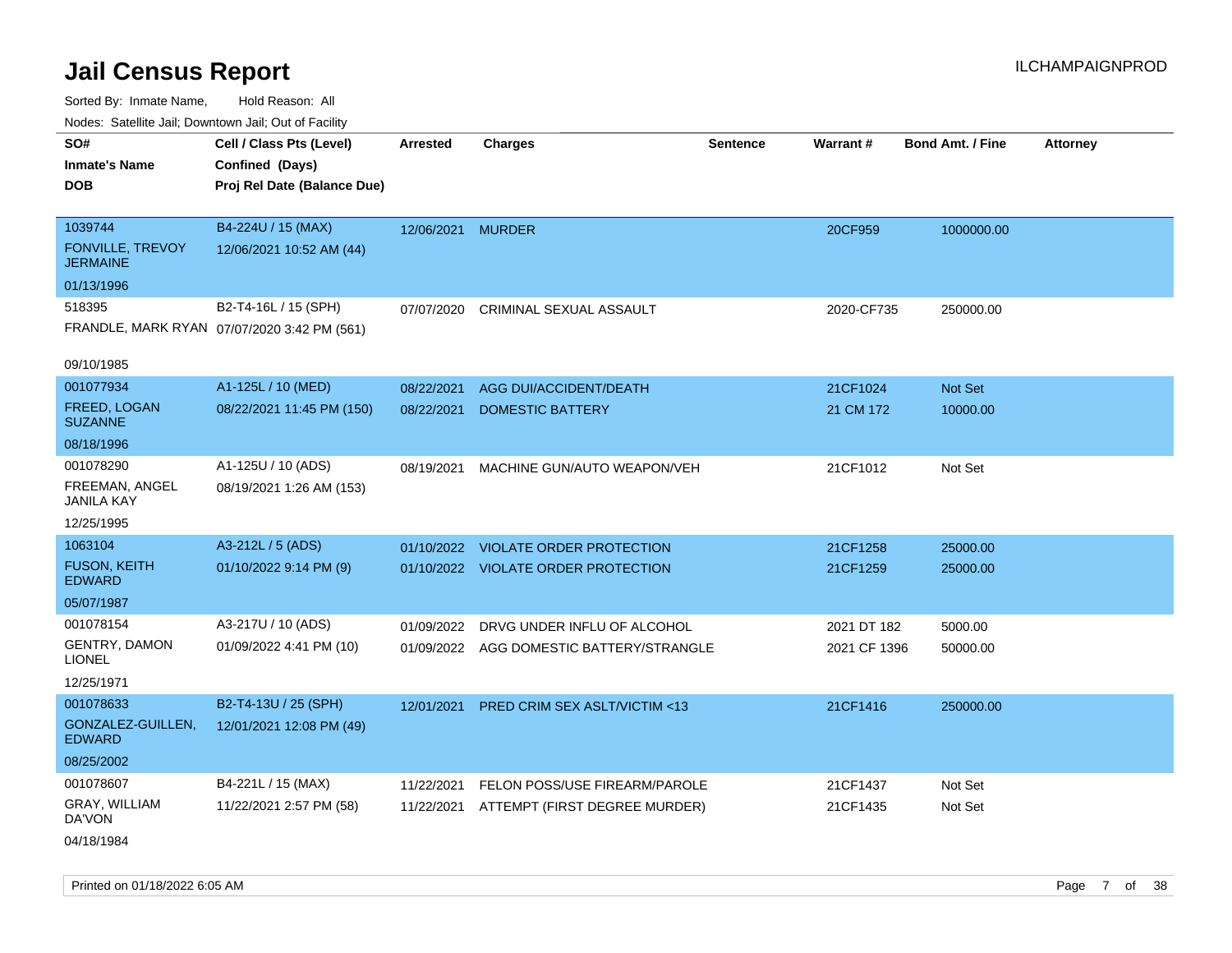| SO#                                         | Cell / Class Pts (Level)    | Arrested   | <b>Charges</b>                                | <b>Sentence</b> | Warrant#   | <b>Bond Amt. / Fine</b> | <b>Attorney</b> |
|---------------------------------------------|-----------------------------|------------|-----------------------------------------------|-----------------|------------|-------------------------|-----------------|
| <b>Inmate's Name</b>                        | Confined (Days)             |            |                                               |                 |            |                         |                 |
| <b>DOB</b>                                  | Proj Rel Date (Balance Due) |            |                                               |                 |            |                         |                 |
|                                             |                             |            |                                               |                 |            |                         |                 |
| 56342                                       | B1-206L / 10 (MED)          | 10/21/2021 | THEFT CONTROL INTENT <\$500                   |                 | 17CF1451   | 10000.00                |                 |
| <b>GRIFFIN, NATHAN</b><br><b>EUGENE</b>     | 10/21/2021 4:20 PM (90)     | 10/21/2021 | DRIVING ON REVOKED LICENSE                    |                 | 20TR1979   | 3000.00                 |                 |
| 02/24/1969                                  |                             | 10/21/2021 | ARMED HABITUAL CRIMINAL                       |                 | 21CF1279   | Not Set                 |                 |
| 1049103                                     | A4-203L / 5 (ADS)           | 12/27/2021 | <b>DOMESTIC BATTERY</b>                       |                 | 2021CM595  | Not Set                 |                 |
| HAGGARD, RYAN<br><b>PHILIP</b>              | 12/27/2021 9:15 PM (23)     |            |                                               |                 |            |                         |                 |
| 06/01/1983                                  |                             |            |                                               |                 |            |                         |                 |
| 1039547                                     | BOOKH-3                     | 01/18/2022 | DUI ALC/INTOX COMPOUND/DRUG                   |                 | 2022DTAWOW | 1000.00                 |                 |
| HAHN, LUCAS, MICHAEL 01/18/2022 5:13 AM (1) |                             |            | 01/18/2022 DISOBEY FLASHING RED LIGHT         |                 | 2022TRAWOW | Not Set                 |                 |
|                                             |                             |            | 01/18/2022 CANC/REVOKE/SUSPEND REGIS/IL       |                 | 2022TRAWOW | <b>Not Set</b>          |                 |
| 02/28/1995                                  |                             |            | 01/18/2022 OPERATE UNINSURED MTR VEHICLE      |                 | 2022TRAWOW | <b>Not Set</b>          |                 |
| 001078774                                   | BOOKH-3                     |            | 01/17/2022 OBSTRUCT JUSTICE                   |                 | 2022CFAWOW | Not Set                 |                 |
| HARVEY-ROBINSON.<br><b>HAKEEM</b>           | 01/17/2022 3:22 AM (2)      |            | 01/17/2022 POSS ADULT USE CANN IN MOTOR VEHIC |                 | 2021TR8089 | 2500.00                 |                 |
| 10/26/2001                                  |                             |            |                                               |                 |            |                         |                 |
| 987254                                      | <b>BOOKH-8 / 10 (ADS)</b>   |            | 01/12/2022 DOMESTIC BATTERY/OTHER PRIOR       | 6y (DOC)        | 20CF356    | No Bond                 |                 |
| HAYES, CARL DONJO                           | 01/12/2022 5:20 PM (7)      |            |                                               |                 |            |                         |                 |
| 03/02/1963                                  |                             |            |                                               |                 |            |                         |                 |
| 001078488                                   | B2-T3-12L / 15 (SPH)        | 10/14/2021 | PRED CRIM SEX ASLT/VICTIM <13                 |                 | 21CF1232   | 500000.00               |                 |
| HERNANDEZ-LOPEZ,<br><b>ERNESTO</b>          | 10/14/2021 3:15 PM (97)     | 10/14/2021 | <b>FUGITIVE FROM JUSTICE</b>                  |                 | 21CF1246   | Not Set                 |                 |
| 11/28/1975                                  |                             |            |                                               |                 |            |                         |                 |
| 975293                                      | B2-T4-14L / 10 (SPH)        | 07/21/2021 | VIO ORDER/PRIOR VIO OF ORDER                  |                 | 21CF914    | No Bond                 |                 |
| <b>HILL, JACOB MILES</b>                    | 07/21/2021 8:43 PM (182)    | 07/21/2021 | <b>STALKING</b>                               |                 | 2021CF863  | Not Set                 |                 |
|                                             |                             | 07/25/2021 | PAROLE REVOCATION                             |                 | CH2104646  | <b>Not Set</b>          |                 |
| 02/06/1988                                  |                             | 08/18/2021 | <b>HARASS WITNESS/FAMILY MBR/REP</b>          |                 | 21CF992    | Not Set                 |                 |
|                                             |                             | 09/09/2021 | AGG STALKING/BODILY HARM                      |                 | 21CF1073   | Not Set                 |                 |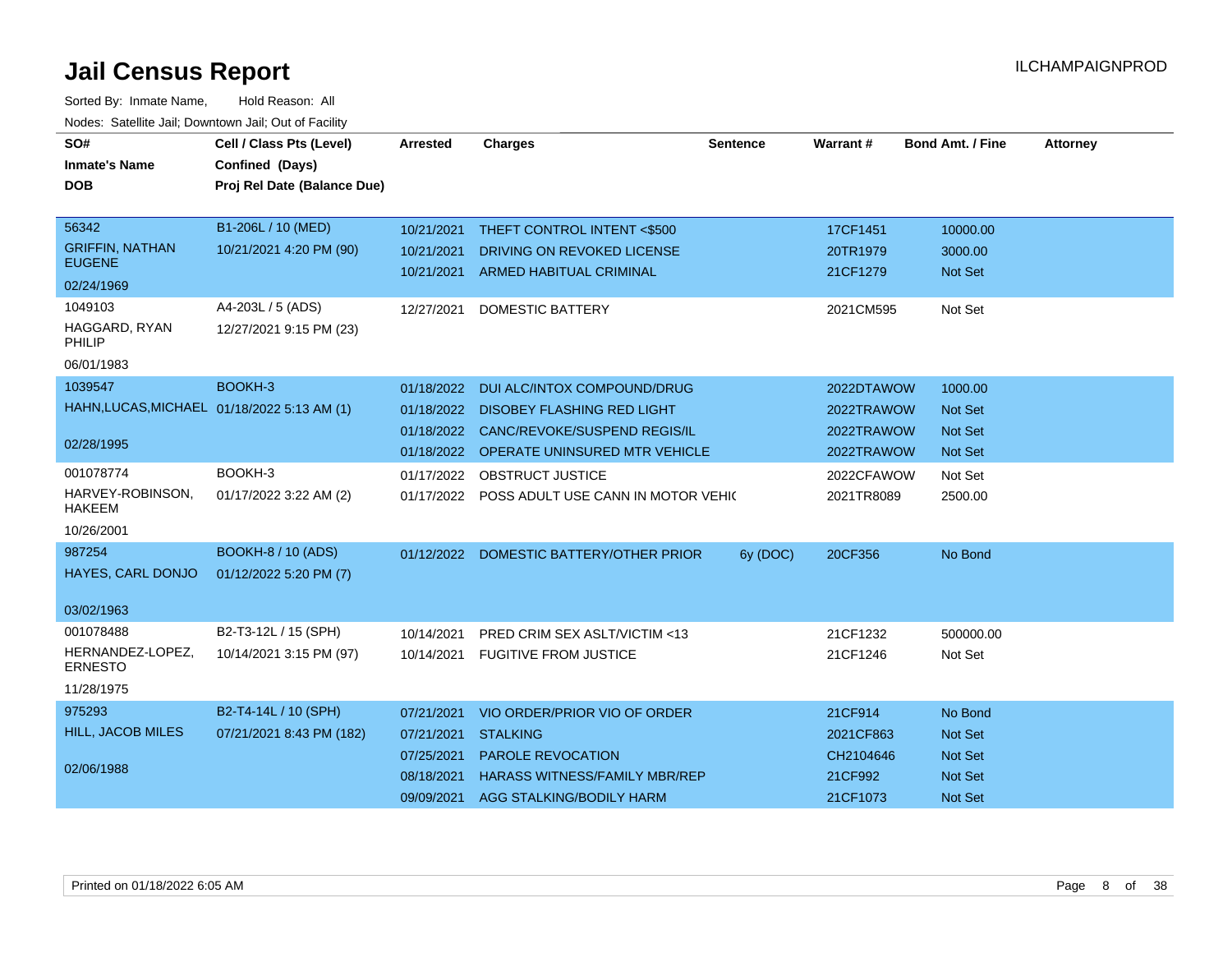Sorted By: Inmate Name, Hold Reason: All Nodes: Satellite Jail; Downtown Jail; Out of Facility

| vouco. Odichite Jail, Downtown Jail, Out of Facility |                             |                 |                                          |                 |                 |                         |                 |
|------------------------------------------------------|-----------------------------|-----------------|------------------------------------------|-----------------|-----------------|-------------------------|-----------------|
| SO#                                                  | Cell / Class Pts (Level)    | <b>Arrested</b> | <b>Charges</b>                           | <b>Sentence</b> | <b>Warrant#</b> | <b>Bond Amt. / Fine</b> | <b>Attorney</b> |
| <b>Inmate's Name</b>                                 | Confined (Days)             |                 |                                          |                 |                 |                         |                 |
| DOB                                                  | Proj Rel Date (Balance Due) |                 |                                          |                 |                 |                         |                 |
|                                                      |                             |                 |                                          |                 |                 |                         |                 |
| 48471                                                | B1-207L / 15 (MAX)          | 08/08/2021      | AGG BATTERY/DISCHARGE FIREARM            |                 | 21CF946         | Not Set                 |                 |
| HILL, RAMESH<br><b>JERMAINE</b>                      | 08/08/2021 4:45 AM (164)    |                 |                                          |                 |                 |                         |                 |
| 12/11/1978                                           |                             |                 |                                          |                 |                 |                         |                 |
| 1043704                                              | B4-223L / 15 (MAX)          | 07/13/2021      | ARMED ROBBERY/ARMED W/FIREARM            | 12y (DOC)       | 21CF815         | Not Set                 |                 |
| HOUSTON, STEVEN<br>CORDELL                           | 07/13/2021 5:56 AM (190)    |                 |                                          |                 |                 |                         |                 |
| 01/24/1989                                           |                             |                 |                                          |                 |                 |                         |                 |
| 999198                                               | B4-226L / 15 (MAX)          | 11/30/2021      | FELON POSS/USE FIREARM PRIOR             |                 | 21CF1377        | 500000.00               |                 |
| <b>HOWARD, BRION LIN</b>                             | 11/30/2021 10:41 AM (50)    |                 |                                          |                 |                 |                         |                 |
| 06/10/1992                                           |                             |                 |                                          |                 |                 |                         |                 |
| 1061996                                              | A1-124L / 5 (MIN)           | 10/30/2021      | DRVG UNDER INFLUENCE OF DRUG             |                 |                 | No Bond                 |                 |
| HUBBARD, REBEKIAH                                    | 10/30/2021 1:37 PM (81)     | 10/30/2021      | RETAIL THEFT/DISP MERCH/<\$300           |                 | 2018CF1302      | 20000.00                |                 |
| DIONA                                                |                             | 10/31/2021      | USE FORGED CR/DEBIT CARD/<\$300          | 2y (DOC)        |                 | No Bond                 |                 |
| 04/08/1998                                           | 1/26/2022 (0.00)            |                 |                                          |                 |                 |                         |                 |
| 953555                                               | B4-122L / 15 (MAX)          | 03/10/2021      | <b>CRIM TRESPASS TO RESIDENCE</b>        |                 | 21CF272         | Not Set                 |                 |
| HUNT, TAVARIS EARL                                   | 03/10/2021 4:58 AM (315)    | 04/14/2021      | AGG FLEEING POLICE/21 MPH OVER           | 3y (DOC)        | 2020CF94        | 10000.00                |                 |
| 12/29/1987                                           |                             |                 |                                          |                 |                 |                         |                 |
| 38993                                                | B4-126L / 15 (MAX)          |                 | 02/13/2021 ATTEMPT (FIRST DEGREE MURDER) |                 | 21CF181         | Not Set                 |                 |
| <b>JACKSON, LAMONT</b><br><b>JEREMIE</b>             | 02/13/2021 7:45 AM (340)    |                 |                                          |                 |                 |                         |                 |
| 07/31/1973                                           |                             |                 |                                          |                 |                 |                         |                 |
| 001078689                                            | B1-104U / 15 (MAX)          | 12/17/2021      | <b>FIREARM/FOID INVALID/NOT ELIG</b>     |                 | 21CF1551        | No Bond                 |                 |
| <b>JACKSON, PRENTISS</b><br><b>MANSION DEWAYNE</b>   | 12/18/2021 12:39 AM (32)    | 12/17/2021      | POSS STOLEN VEHICLE > \$25,000           |                 | 21JD37          | Not Set                 |                 |
| 09/02/2003                                           | 1/30/2022 (0.00)            |                 |                                          |                 |                 |                         |                 |
| 001077487                                            | B3-W8-30L / 10 (MED)        | 12/03/2020      | FELON POSS/USE WEAPON/FIREARM            |                 | 20CF1377        | Not Set                 |                 |
| JACKSON, TERRELL<br><b>DANDRE</b>                    | 12/03/2020 10:18 AM (412)   | 11/09/2021      | AGG DISCHARGE FIREARM/OCC VEH            |                 | 21CR0331401     | No Bond                 |                 |

08/11/1990

Printed on 01/18/2022 6:05 AM **Page 9 of 38**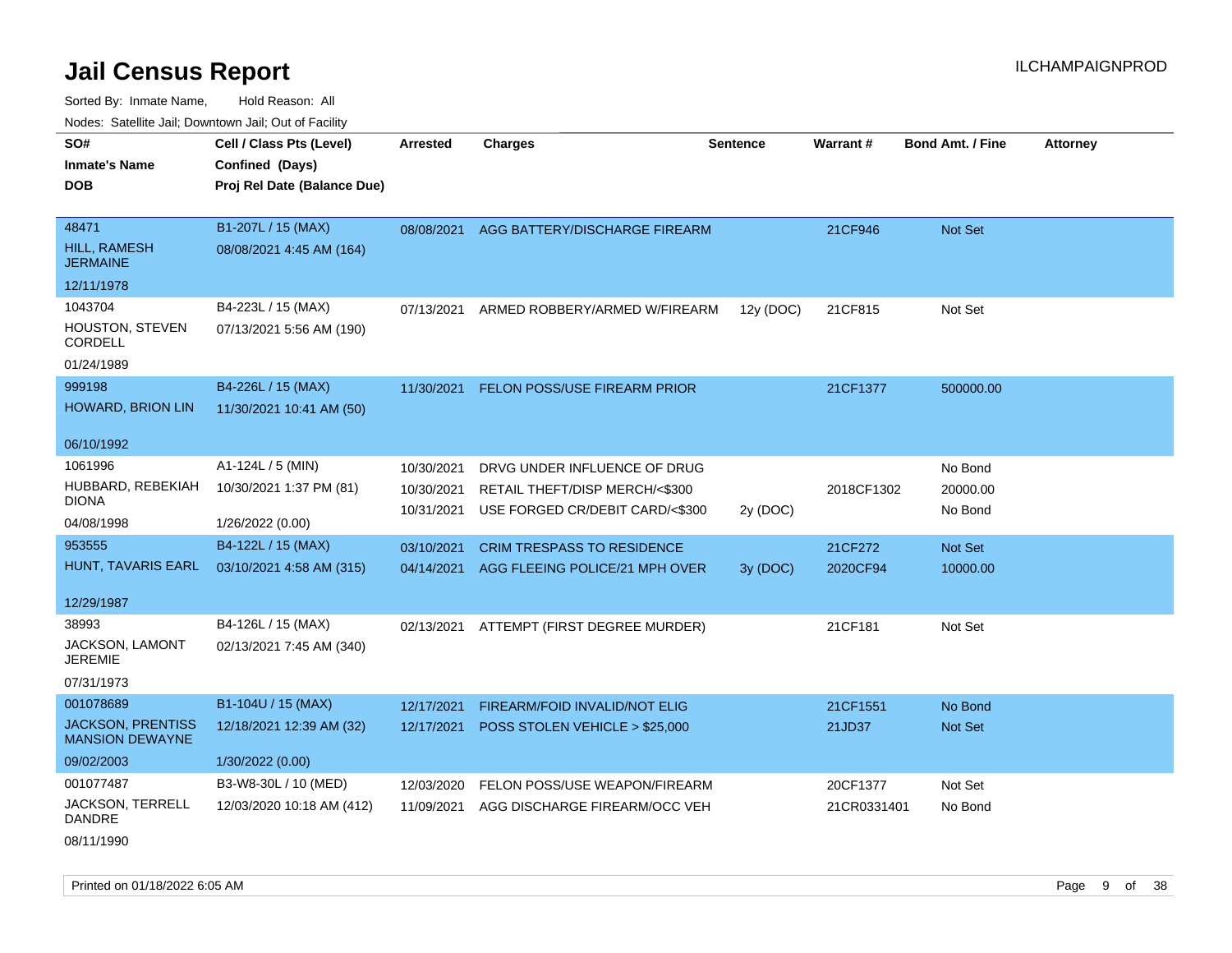Sorted By: Inmate Name, Hold Reason: All

Nodes: Satellite Jail; Downtown Jail; Out of Facility

| roaco. Oatomto dan, Downtown dan, Oat or Fability |                                             |                 |                                      |                 |                 |                         |                 |
|---------------------------------------------------|---------------------------------------------|-----------------|--------------------------------------|-----------------|-----------------|-------------------------|-----------------|
| SO#<br><b>Inmate's Name</b>                       | Cell / Class Pts (Level)<br>Confined (Days) | <b>Arrested</b> | <b>Charges</b>                       | <b>Sentence</b> | <b>Warrant#</b> | <b>Bond Amt. / Fine</b> | <b>Attorney</b> |
| <b>DOB</b>                                        | Proj Rel Date (Balance Due)                 |                 |                                      |                 |                 |                         |                 |
|                                                   |                                             |                 |                                      |                 |                 |                         |                 |
| 001077864                                         | B1-103L / 15 (MAX)                          | 04/18/2021      | <b>FELON POSS/USE WEAPON/FIREARM</b> |                 | 21CF428         | <b>Not Set</b>          |                 |
| D                                                 | JAMERSON, ANTHONY 04/18/2021 7:21 PM (276)  |                 |                                      |                 |                 |                         |                 |
| 01/26/1990                                        |                                             |                 |                                      |                 |                 |                         |                 |
| 001078703                                         | A2-121L / 15 (ADS)                          | 12/20/2021      | MURDER/INTENT TO KILL/INJURE         |                 | 21CF1574        | Not Set                 |                 |
| JOHNS, SHAMIQUH<br><b>THERESA</b>                 | 12/22/2021 6:41 AM (28)                     |                 |                                      |                 |                 |                         |                 |
| 04/03/1992                                        |                                             |                 |                                      |                 |                 |                         |                 |
| 1071536                                           | B4-127L / 15 (MED)                          | 06/17/2021      | UNLAWFUL RESTRAINT                   | 2y (DOC)        | 21CF702         | <b>Not Set</b>          |                 |
| JOHNSON, ZACHERY<br><b>EDWARD</b>                 | 06/17/2021 2:00 AM (216)                    |                 |                                      |                 |                 |                         |                 |
| 10/30/1987                                        |                                             |                 |                                      |                 |                 |                         |                 |
| 001078759                                         | A3-211U / 10 (ADS)                          |                 | 01/12/2022 RETAIL THEFT              |                 | WB21-03457      | No Bond                 |                 |
| JOINER, SHAROD<br>CASSELL                         | 01/12/2022 9:31 PM (7)                      |                 |                                      |                 |                 |                         |                 |
| 05/25/1984                                        |                                             |                 |                                      |                 |                 |                         |                 |
| 001078776                                         | BOOKH-3                                     | 01/17/2022      | <b>DUI INTOXICATING COMPOUND</b>     |                 | 21CMAWOW        | 1000.00                 |                 |
|                                                   | JONES, CHRISTOPHER 01/17/2022 11:22 PM (2)  | 01/17/2022      | <b>CRIMINAL DAMAGE &lt;\$500</b>     |                 | 21CFAWOW        | <b>Not Set</b>          |                 |
| R.                                                |                                             | 01/17/2022      | DUI INTOXICATING COMPOUND            |                 | 21CMAWOW        | <b>Not Set</b>          |                 |
| 01/05/1993                                        |                                             | 01/17/2022      | TRANSP/CARRY ALC LIQ/DRIVER          |                 | 21CMAWOW        | Not Set                 |                 |
| 1017120                                           | B3-W4-16L / 5 (MIN)                         | 10/29/2021      | AGG ASLT/USE DDLY WEAPON             |                 |                 | No Bond                 |                 |
| JONES, JOSHUA LYNN 10/29/2021 3:15 AM (82)        |                                             |                 |                                      |                 |                 |                         |                 |
|                                                   |                                             |                 |                                      |                 |                 |                         |                 |
| 05/16/1993                                        | 1/25/2022 (0.00)                            |                 |                                      |                 |                 |                         |                 |
| 001078645<br>JONES, KELVIN                        | B4-222U / 10 (MED)                          | 12/02/2021      | AGG DISCHARGE FIREARM                |                 | 21CF1478        | No Bond                 |                 |
| <b>KHYRIC</b>                                     | 12/02/2021 6:56 PM (48)                     |                 |                                      |                 |                 |                         |                 |
| 02/27/2001                                        |                                             |                 |                                      |                 |                 |                         |                 |
| 956822                                            | B1-205U / 15 (MAX)                          | 11/25/2021      | AGGRAVATED DOMESTIC BATTERY          |                 | 21CF1442        | Not Set                 |                 |
| JONES, MARIO                                      | 11/25/2021 10:37 AM (55)                    | 11/25/2021      | PAROLE REVOCATION                    |                 | CH2106361       | No Bond                 |                 |
| NATHANIEL                                         |                                             | 11/25/2021      | UNLAWFUL RESTRAINT                   |                 | 21CF1443        | Not Set                 |                 |
| 10/27/1987                                        |                                             |                 |                                      |                 |                 |                         |                 |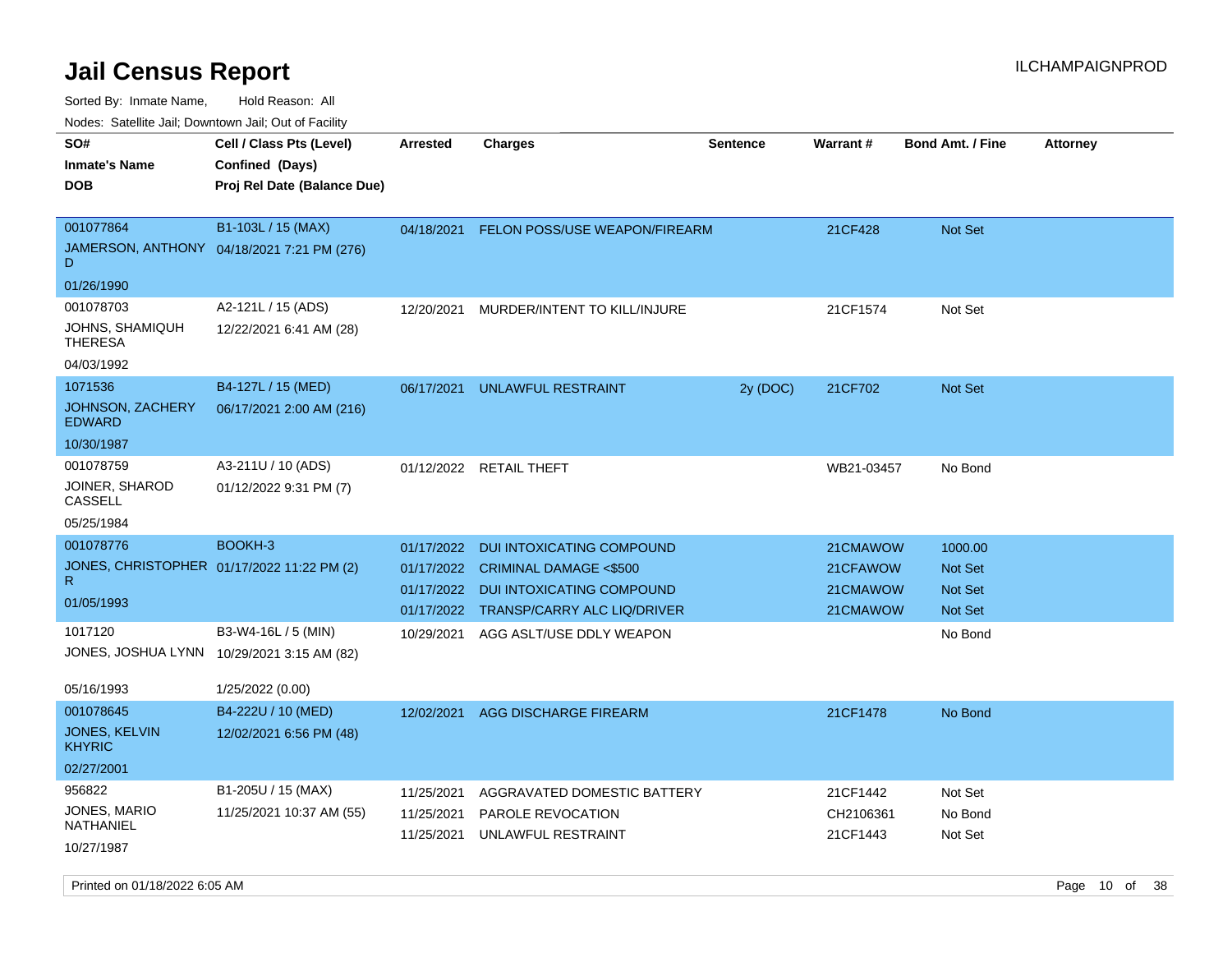| SO#<br><b>Inmate's Name</b><br><b>DOB</b>                                           | Cell / Class Pts (Level)<br>Confined (Days)<br>Proj Rel Date (Balance Due) | <b>Arrested</b>                                      | <b>Charges</b>                                                                                                                         | <b>Sentence</b> | Warrant#                                                     | <b>Bond Amt. / Fine</b>                       | <b>Attorney</b> |
|-------------------------------------------------------------------------------------|----------------------------------------------------------------------------|------------------------------------------------------|----------------------------------------------------------------------------------------------------------------------------------------|-----------------|--------------------------------------------------------------|-----------------------------------------------|-----------------|
| 1008468<br><b>JONES, MARTEZ</b><br><b>LAMONTE</b>                                   | B4-226U / 10 (MED)<br>12/01/2021 1:28 PM (49)                              | 12/01/2021<br>12/01/2021<br>12/02/2021               | FELON POSS/USE WEAPON/FIREARM<br><b>VIO BAIL BOND/FAMILY MEMBER</b><br>PROBATION VIOLATION                                             |                 | 21CF1472<br><b>22CM9</b><br>20CF1151                         | Not Set<br><b>Not Set</b><br><b>Not Set</b>   |                 |
| 06/22/1993<br>506244<br>JOSLIN, JASON LEE<br>12/22/1985                             | B1-204L / 15 (MAX)<br>07/15/2021 4:38 AM (188)                             | 07/15/2021                                           | ARMED ROBBERY/ARMED W/FIREARM                                                                                                          |                 | 2021CF791                                                    | 250000.00                                     |                 |
| 1030434<br><b>KELLY, TINO DEVON</b><br>02/14/1993                                   | BOOKH-3<br>01/14/2022 9:24 PM (5)                                          | 01/14/2022<br>01/14/2022<br>01/14/2022<br>01/14/2022 | AGG BTRY/PREGNANT/HANDICAPPED<br>AGG DOMESTIC BATTERY/STRANGLE<br><b>FAIL TO COMPLY W/COURT ORDER</b><br>SPEEDING 26-34 MPH OVER LIMIT |                 | 19CF1148<br>21CF407<br>20F000080<br>21TR3142                 | 2500.00<br>10000.00<br>2500.00<br>3000.00     |                 |
| 66662<br>KINTNER, WESLEY J<br>04/15/1986                                            | B3-W2-08L / 10 (MED)<br>12/05/2021 1:57 PM (45)                            | 12/05/2021                                           | POSS AMT CON SUB EXCEPT(A)/(D)                                                                                                         | 2y (DOC)        | 18CF597                                                      | 200000.00                                     |                 |
| 1041648<br>LANE, DEMETRIUS<br><b>LAQUAN</b><br>07/04/1996                           | A3-213L / 15 (ADS)<br>01/11/2022 5:27 AM (8)                               | 01/11/2022                                           | <b>ARMED HABITUAL CRIMINAL</b><br>01/11/2022 PAROLE REVOCATION                                                                         |                 | 22CF41<br>CH2200221                                          | <b>Not Set</b><br>Not Set                     |                 |
| 1070011<br>LAWS, WILLIAM<br>ZARAK, Third<br>07/06/1999                              | B4-124U / 15 (MAX)<br>08/03/2021 3:53 PM (169)                             | 08/03/2021                                           | AGG DISCH FIREARM/1ST AID PERS                                                                                                         |                 | 21CF929                                                      | Not Set                                       |                 |
| 548089<br>LEWIS, LAWRENCE<br>PAUL, Third<br>02/08/1993                              | B1-204U / 15 (MAX)<br>12/04/2020 4:42 AM (411)                             | 12/04/2020<br>12/04/2020<br>12/04/2020               | ATTEMPT (FIRST DEGREE MURDER)<br>METH DELIVERY/100<400 GRAMS<br>AGG DOMESTIC BATTERY/STRANGLE                                          |                 | 20CF1378<br>20CF1481<br>18CF1507                             | <b>Not Set</b><br>Not Set<br>10000.00         |                 |
| 001077524<br>LEWIS, TREVOR<br>DANIEL<br>06/03/2002<br>Printed on 01/18/2022 6:05 AM | B2-T4-15U / 10 (SPH)<br>12/14/2020 5:16 PM (401)                           | 12/14/2020<br>12/14/2020<br>12/14/2020<br>12/14/2020 | AGG BATTERY/JUDGE/EMT<br><b>RESIDENTIAL ARSON</b><br>AGG BATTERY/PUBLIC PLACE<br>AGG BATTERY/PEACE OFFICER                             |                 | 2020-CF-1212<br>2020-CF-1388<br>2020-CF-1231<br>2020-CF-1211 | 10000.00<br>150000.00<br>50000.00<br>10000.00 | Page 11 of 38   |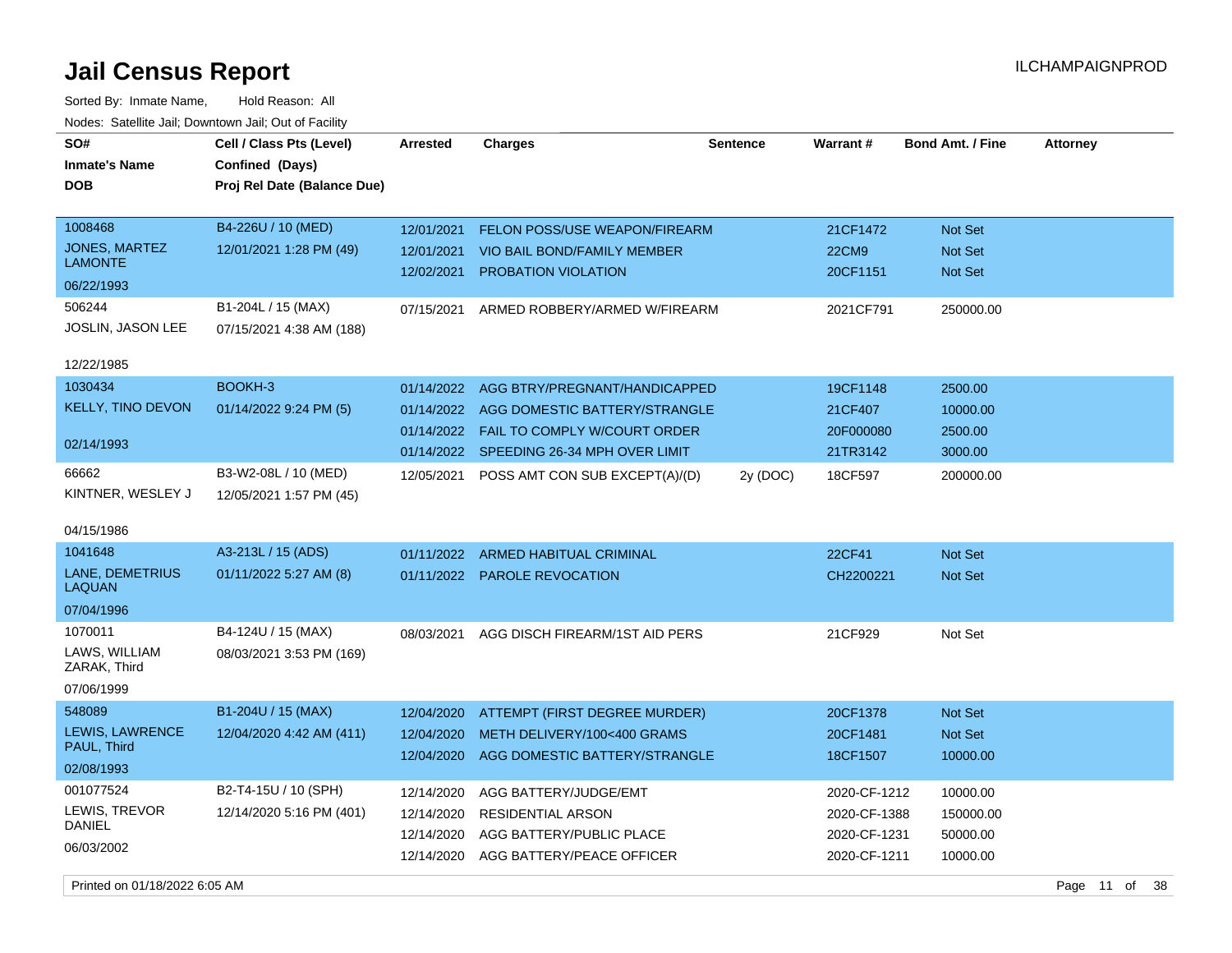| Nodes. Satellite Jali, Downtown Jali, Out of Facility |                                             |                          |                                                 |                 |                        |                         |                 |
|-------------------------------------------------------|---------------------------------------------|--------------------------|-------------------------------------------------|-----------------|------------------------|-------------------------|-----------------|
| SO#                                                   | Cell / Class Pts (Level)                    | <b>Arrested</b>          | <b>Charges</b>                                  | <b>Sentence</b> | <b>Warrant#</b>        | <b>Bond Amt. / Fine</b> | <b>Attorney</b> |
| <b>Inmate's Name</b>                                  | Confined (Days)                             |                          |                                                 |                 |                        |                         |                 |
| <b>DOB</b>                                            | Proj Rel Date (Balance Due)                 |                          |                                                 |                 |                        |                         |                 |
|                                                       |                                             |                          |                                                 |                 |                        |                         |                 |
| 1065002                                               | A3-116L / 10 (MED)                          | 11/16/2021               | DOMESTIC BTRY/CONTACT/VIO O/P                   |                 | 2019CF001781           | 25000.00                |                 |
| LOVELESS, DUSTIN<br><b>DEE</b>                        | 11/16/2021 11:41 AM (64)                    |                          |                                                 |                 |                        |                         |                 |
| 06/17/1982                                            |                                             |                          |                                                 |                 |                        |                         |                 |
| 1000869                                               | A3-114L / 15 (MAX)                          | 09/11/2021               | FELON POSS/USE WEAPON/FIREARM                   |                 | 21CF1102               | Not Set                 |                 |
| MARTIN, MANNIX<br><b>TILMOND</b>                      | 09/12/2021 12:40 AM (129)                   |                          |                                                 |                 |                        |                         |                 |
| 07/19/1991                                            |                                             |                          |                                                 |                 |                        |                         |                 |
| 48792                                                 | B4-225U / 10 (MED)                          | 11/19/2021               | AGG BATTERY/DISCHARGE FIREARM                   |                 | 21CF1425               | Not Set                 |                 |
| MCCLAIN, HURCHEL<br><b>JOSEPH</b>                     | 11/20/2021 4:11 AM (60)                     |                          |                                                 |                 |                        |                         |                 |
| 05/01/1979                                            |                                             |                          |                                                 |                 |                        |                         |                 |
| 001077938                                             | BOOKH-2 / 15 (ADS)                          | 05/10/2021               | AGG KIDNAPING DISCH FIR/HARM                    |                 | 21CF532                | Not Set                 |                 |
| MCGAHA,<br>CHRISTOPHER D                              | 05/10/2021 7:02 PM (254)                    | 05/11/2021<br>05/27/2021 | <b>MURDER</b><br>ESCAPE FROM DEPT OF CORRECTION |                 | 2021-CF-215<br>21CF600 | No Bond<br>Not Set      |                 |
| 07/27/1991                                            |                                             |                          |                                                 |                 |                        |                         |                 |
| 1043071                                               | A2-120L / 10 (MED)                          | 11/08/2021               | CRIM DMG/GOVT PROP/<\$500                       |                 | 21CF1378               | Not Set                 |                 |
| <b>MERRELL-</b><br>SUTHERLAND, ALICIA                 | 11/08/2021 2:22 AM (72)                     |                          |                                                 |                 |                        |                         |                 |
| 11/26/1972                                            |                                             |                          |                                                 |                 |                        |                         |                 |
| 41584                                                 | A3-214U / 15 (MAX)                          | 12/01/2021               | ARMED HABITUAL CRIMINAL                         |                 | 21CF1467               | Not Set                 |                 |
|                                                       | MILLER, JOSE LOVELL 12/02/2021 1:04 AM (48) |                          |                                                 |                 |                        |                         |                 |
|                                                       |                                             |                          |                                                 |                 |                        |                         |                 |
| 10/07/1975                                            |                                             |                          |                                                 |                 |                        |                         |                 |
| 001078721                                             | A4-202L / 5 (ADS)                           | 12/29/2021               | <b>VIOLATE ORDER PROTECTION</b>                 |                 | 21CF1600               | Not Set                 |                 |
| <b>MIRAMONTES, RAUL</b>                               | 12/29/2021 4:02 AM (21)                     |                          |                                                 |                 |                        |                         |                 |
| 05/11/1989                                            |                                             |                          |                                                 |                 |                        |                         |                 |
| 001077902                                             | A2-123L / 5 (ADS)                           |                          |                                                 |                 |                        |                         |                 |
| MOFFETT, CAROLYN                                      | 11/21/2021 10:31 AM (59)                    | 11/23/2021               | BATTERY/CAUSE BODILY HARM                       |                 | 21CM187                | Not Set                 |                 |
| REENE                                                 |                                             |                          |                                                 |                 |                        |                         |                 |
| 10/23/1988                                            |                                             |                          |                                                 |                 |                        |                         |                 |
|                                                       |                                             |                          |                                                 |                 |                        |                         |                 |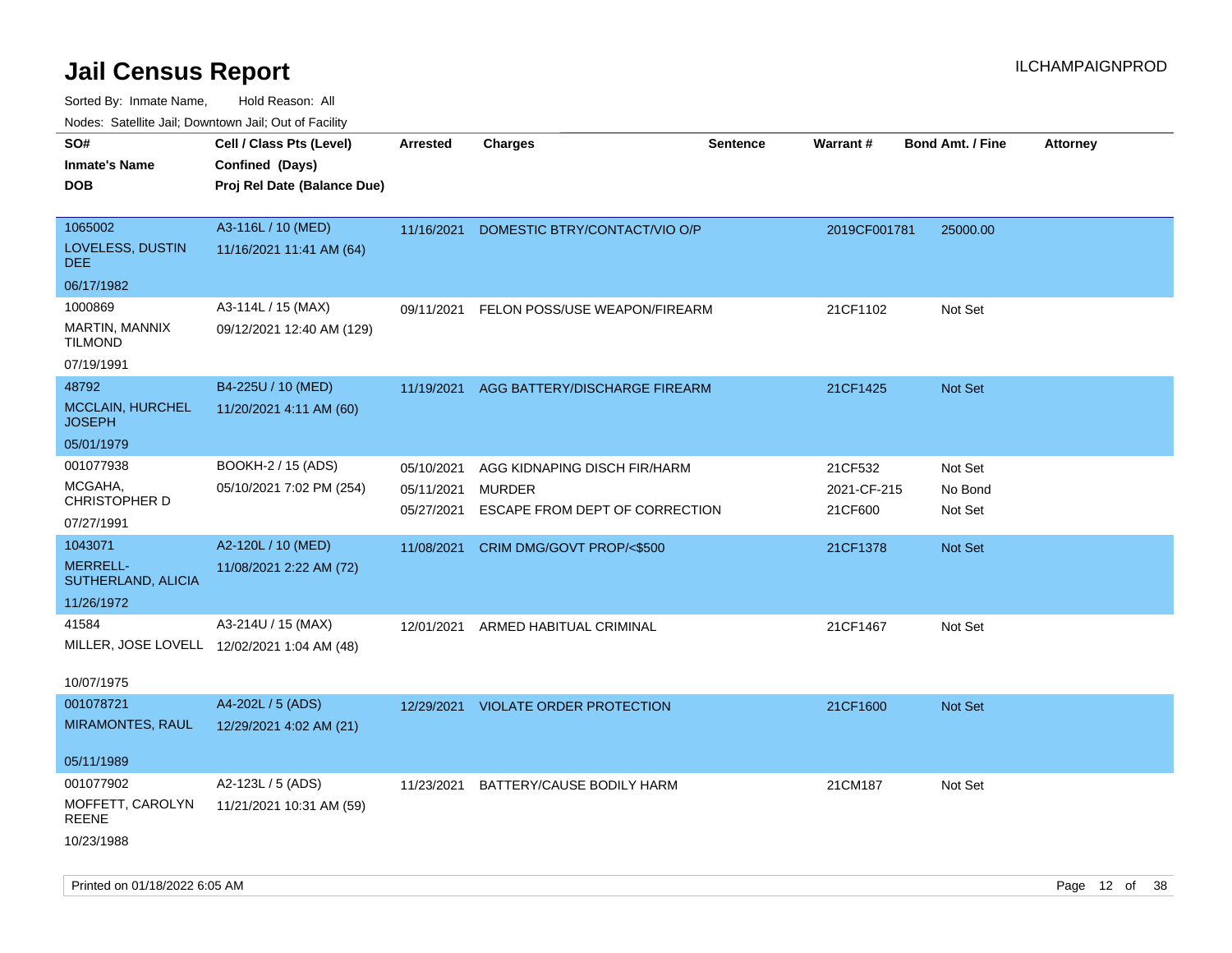| Nuuts. Saltiille Jali, Duwilluwii Jali, Oul of Facility |                                            |                 |                                          |          |           |                         |                 |
|---------------------------------------------------------|--------------------------------------------|-----------------|------------------------------------------|----------|-----------|-------------------------|-----------------|
| SO#                                                     | Cell / Class Pts (Level)                   | <b>Arrested</b> | <b>Charges</b>                           | Sentence | Warrant#  | <b>Bond Amt. / Fine</b> | <b>Attorney</b> |
| <b>Inmate's Name</b>                                    | Confined (Days)                            |                 |                                          |          |           |                         |                 |
| <b>DOB</b>                                              | Proj Rel Date (Balance Due)                |                 |                                          |          |           |                         |                 |
|                                                         |                                            |                 |                                          |          |           |                         |                 |
| 001078712                                               | A4-201U / 10 (MED)                         | 12/23/2021      | AGG DISCH FIREARM/1ST AID PERS           |          | 21CF1581  | <b>Not Set</b>          |                 |
| MONTGOMERY,<br><b>RASHARD MYKI</b>                      | 12/23/2021 4:27 PM (27)                    |                 |                                          |          |           |                         |                 |
| 11/05/2001                                              |                                            |                 |                                          |          |           |                         |                 |
| 39106                                                   | A4-102L / 10 (MED)                         | 10/12/2021      | DOMESTIC BATTERY/OTHER PRIOR             |          | 21CF1217  | Not Set                 |                 |
| Junior                                                  | MOORE, ANDREW LEE, 10/12/2021 1:02 AM (99) |                 |                                          |          |           |                         |                 |
| 04/12/1973                                              | 4/10/2022 (0.00)                           |                 |                                          |          |           |                         |                 |
| 1007239                                                 | A3-111L / 10 (ADS)                         | 12/29/2021      | <b>DOMESTIC BATTERY</b>                  |          | 21CF1607  | <b>Not Set</b>          |                 |
| MOORE, ANDREW<br><b>VIRGIL</b>                          | 12/29/2021 8:40 PM (21)                    |                 |                                          |          |           |                         |                 |
| 08/20/1972                                              |                                            |                 |                                          |          |           |                         |                 |
| 539294                                                  | A4-207L / 10 (ADS)                         | 01/11/2022      | AGG DUI/NO VALID DL                      |          | 22CF49    | Not Set                 |                 |
| MOSLEY, JAMES<br>CALVIN                                 | 01/11/2022 9:43 PM (8)                     |                 | 01/11/2022 PAROLE REVOCATION             |          | CH2200227 | No Bond                 |                 |
| 12/11/1985                                              |                                            |                 |                                          |          |           |                         |                 |
| 001078517                                               | B1-102L / 15 (MAX)                         |                 | 10/19/2021 ATTEMPT (FIRST DEGREE MURDER) |          | 21CF1267  | <b>Not Set</b>          |                 |
| <b>NELSON, RORY</b><br><b>DEMOND</b>                    | 10/19/2021 3:55 AM (92)                    |                 |                                          |          |           |                         |                 |
| 08/14/1984                                              |                                            |                 |                                          |          |           |                         |                 |
| 1073913                                                 | A1-224L / 5 (MIN)                          | 12/16/2021      | RESIDENTIAL BURGLARY                     |          | 21CF1537  | 100.00                  |                 |
| OSBORNE, NICHOLE<br>MARIE                               | 12/16/2021 4:17 AM (34)                    | 12/16/2021      | CRIMINAL TRESPASS TO VEHICLES            |          | 2021CM423 | 1500.00                 |                 |
| 06/22/1979                                              |                                            |                 |                                          |          |           |                         |                 |
| 61251                                                   | A4-103L / 15 (ADS)                         | 12/27/2021      | <b>PRED CRIM SEX ASLT/VICTIM &lt;13</b>  |          | 21CF651   | No Bond                 |                 |
| PETMECKY, JOHN<br><b>ROBERT</b>                         | 12/27/2021 1:52 PM (23)                    |                 |                                          |          |           |                         |                 |
| 03/09/1983                                              |                                            |                 |                                          |          |           |                         |                 |
| 001078357                                               | A4-101U / 15 (MAX)                         | 09/17/2021      | ARMED ROBBERY/ARMED W/FIREARM            |          | 21CF1230  | Not Set                 |                 |
| PETTIGREW, CAREY<br><b>CORNITRIAS DEOBLO</b>            | 09/17/2021 9:56 AM (124)                   | 09/17/2021      | ARMED ROBBERY/ARMED W/FIREARM            |          | 21CF1128  | Not Set                 |                 |
| 08/31/1986                                              |                                            | 09/17/2021      | ARMED ROBBERY/ARMED W/FIREARM            |          | 21CF1129  | Not Set                 |                 |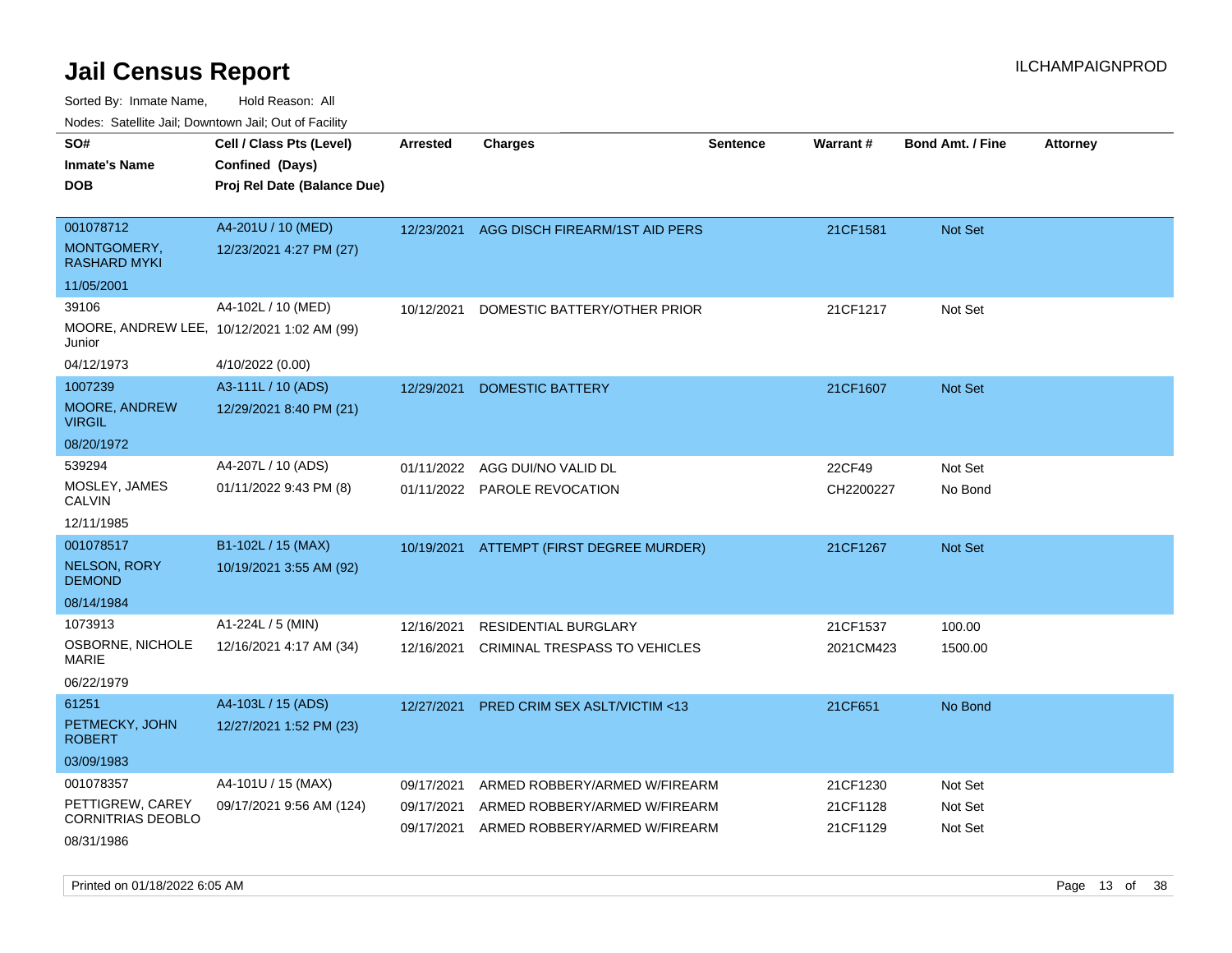| roado. Catolino call, Bowntown call, Cat of Fability |                             |                 |                                           |                 |                 |                         |                 |
|------------------------------------------------------|-----------------------------|-----------------|-------------------------------------------|-----------------|-----------------|-------------------------|-----------------|
| SO#                                                  | Cell / Class Pts (Level)    | <b>Arrested</b> | <b>Charges</b>                            | <b>Sentence</b> | <b>Warrant#</b> | <b>Bond Amt. / Fine</b> | <b>Attorney</b> |
| <b>Inmate's Name</b>                                 | Confined (Days)             |                 |                                           |                 |                 |                         |                 |
| <b>DOB</b>                                           | Proj Rel Date (Balance Due) |                 |                                           |                 |                 |                         |                 |
|                                                      |                             |                 |                                           |                 |                 |                         |                 |
| 1030954                                              | BOOKH-3                     |                 | 01/14/2022 FELON POSS/USE WEAPON/FIREARM  |                 | 2022CFAWOW      | Not Set                 |                 |
| PETTIGREW.<br><b>MALCOME JAMIESON</b>                | 01/15/2022 4:35 AM (4)      |                 | 01/14/2022 MFG/DEL CANNABIS/10-30 GRAMS   |                 | 2020CF9         | 15000.00                |                 |
| 02/20/1995                                           |                             |                 |                                           |                 |                 |                         |                 |
| 1063325                                              | A3-117L / 10 (MED)          |                 | 01/13/2022 VIO BAIL BOND/CLASS A OFFENSE  |                 | 22CM17          | Not Set                 |                 |
| PICKENS, JOSEPH<br><b>PARNELL</b>                    | 01/14/2022 12:28 AM (5)     |                 |                                           |                 |                 |                         |                 |
| 04/27/1978                                           |                             |                 |                                           |                 |                 |                         |                 |
| 999352                                               | B4-225L / 10 (MED)          | 09/09/2021      | <b>VIOLATE OP/OTHER PRIOR</b>             | 2y (DOC)        |                 | <b>Not Set</b>          |                 |
| PIRLOT, JUSTIN LEE                                   | 09/09/2021 11:28 AM (132)   | 10/23/2021      | FALSE REPORT OF OFFENSE                   |                 | 2019CF836       | 5000.00                 |                 |
|                                                      |                             |                 |                                           |                 |                 |                         |                 |
| 11/08/1982                                           |                             |                 |                                           |                 |                 |                         |                 |
| 1040515                                              | BOOKF-2                     | 01/17/2022      | <b>BURGLARY</b>                           |                 | 2022CFAWOW      | Not Set                 |                 |
| PRINGLE, NEDTRIA<br><b>MARIE</b>                     | 01/17/2022 10:02 PM (2)     |                 | 01/17/2022 CR/DEBIT CARD FRAUD/FALSE STMT |                 | 2022CFAWOW      | Not Set                 |                 |
| 05/27/1992                                           |                             |                 |                                           |                 |                 |                         |                 |
| 001077591                                            | A3-112L / 5 (ADS)           |                 | 01/06/2022 FIREARM/FOID INVALID/NOT ELIG  | 42m (DOC)       | 2021CF782       | No Bond                 |                 |
| PYE, TRESHAUN<br><b>CORTEZ</b>                       |                             |                 |                                           |                 |                 |                         |                 |
| 05/01/2001                                           |                             |                 |                                           |                 |                 |                         |                 |
| 001078669                                            | B1-107U / 10 (MED)          | 12/10/2021      | AGG DISCHARGE FIREARM/BLDG/SCH            |                 | 21CF1507        | Not Set                 |                 |
| RANGEL, ADRIAN                                       | 12/10/2021 12:53 AM (40)    |                 |                                           |                 |                 |                         |                 |
| 11/25/2000                                           |                             |                 |                                           |                 |                 |                         |                 |
| 1069524                                              | B4-224L / 15 (MAX)          | 08/08/2021      | MFG/DEL CANNABIS/30-500 GRAMS             |                 | 21CF953         | Not Set                 |                 |
| RAY-DAVIS, KAMARI                                    | 08/09/2021 2:44 AM (163)    |                 |                                           |                 |                 |                         |                 |
| <b>DAYVON</b>                                        |                             |                 |                                           |                 |                 |                         |                 |
| 03/30/2000                                           |                             |                 |                                           |                 |                 |                         |                 |
| 45473                                                | B1-202L / 15 (MAX)          | 11/23/2021      | CHIL SEX OFFEN/RESIDE DAY CARE            |                 | 21CF1275        | 10000.00                |                 |
| REXROAD, CALVIN                                      | 11/23/2021 6:27 PM (57)     | 11/23/2021      | VIOLATE SEX OFFENDER REGIS                |                 | 21CF546         | 50000.00                |                 |
| ALLEN                                                |                             |                 |                                           |                 |                 |                         |                 |
| 10/04/1970                                           |                             |                 |                                           |                 |                 |                         |                 |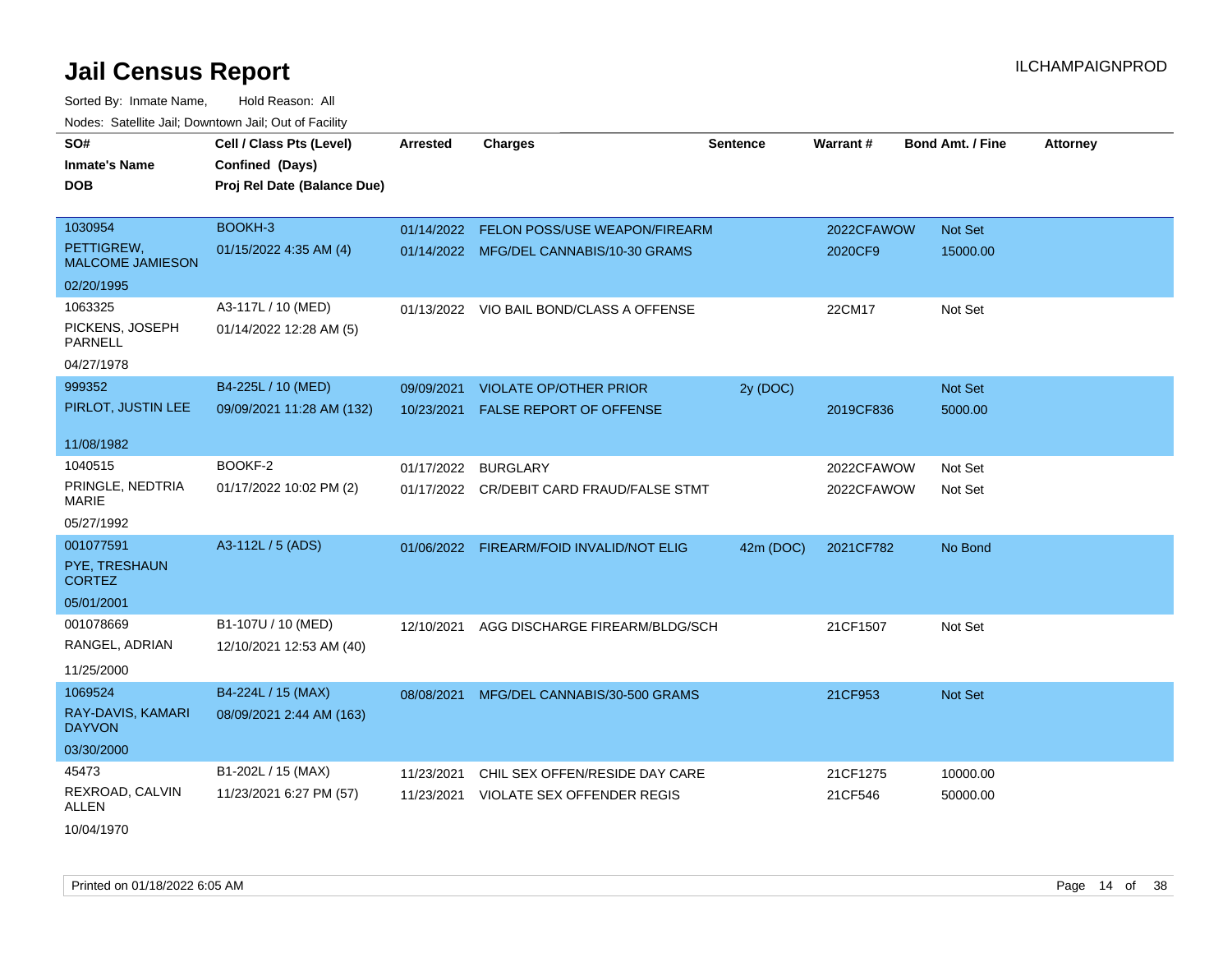| rouco. Calcinic Jan, Downtown Jan, Out of Facility              |                                                                            |                          |                                                              |                     |                          |                         |                 |
|-----------------------------------------------------------------|----------------------------------------------------------------------------|--------------------------|--------------------------------------------------------------|---------------------|--------------------------|-------------------------|-----------------|
| SO#<br>Inmate's Name<br><b>DOB</b>                              | Cell / Class Pts (Level)<br>Confined (Days)<br>Proj Rel Date (Balance Due) | <b>Arrested</b>          | <b>Charges</b>                                               | <b>Sentence</b>     | <b>Warrant#</b>          | <b>Bond Amt. / Fine</b> | <b>Attorney</b> |
| 001078602<br>RICHARDSON,<br>JOHNNY LINDAL                       | B1-201U / 10 (MED)<br>11/21/2021 10:00 AM (59)                             | 11/21/2021               | AGGRAVATED DOMESTIC BATTERY                                  |                     | 21CF1428                 | <b>Not Set</b>          |                 |
| 06/27/2000<br>001077783                                         | A3-113L / 10 (ADS)                                                         |                          | 01/05/2022 AGGRAVATED BATTERY                                |                     | 21CF325                  | Not Set                 |                 |
| RIVERA, DARYL<br>ANTONIO                                        | 01/05/2022 4:20 PM (14)                                                    |                          |                                                              |                     |                          |                         |                 |
| 11/14/1981                                                      |                                                                            |                          |                                                              |                     |                          |                         |                 |
| 001078351                                                       | BOOKH-3                                                                    | 01/14/2022               | AGG UNLAWFUL USE OF WEAPON/VEH                               |                     |                          | Not Set                 |                 |
| ROBINSON, DONTAE<br>ROI.                                        | 01/14/2022 10:57 PM (5)                                                    | 01/14/2022<br>01/14/2022 | UNLWFL POSS MEDICAL CAN/PASS<br>POSSESSION OF STOLEN FIREARM |                     | 2021TR7742<br>2021CF1609 | 1500.00<br>150000.00    |                 |
| 06/25/2002                                                      |                                                                            |                          |                                                              |                     |                          |                         |                 |
| 979485                                                          | B2-T3-11U / 15 (SPH)                                                       | 03/12/2021               | PRED CRIM SEX ASLT/VICTIM <13                                |                     | 21CF282                  | Not Set                 |                 |
| RODRIGUEZ, JOSHUA<br>ANTHONY                                    | 03/12/2021 1:57 PM (313)                                                   |                          |                                                              |                     |                          |                         |                 |
| 04/06/1990                                                      |                                                                            |                          |                                                              |                     |                          |                         |                 |
| 61330                                                           | B4-123L / 15 (MAX)                                                         | 12/01/2021               | <b>ARMED HABITUAL CRIMINAL</b>                               |                     | 21CF1473                 | Not Set                 |                 |
| <b>RUFFIN, JONATHON</b><br>CECIL                                | 12/01/2021 5:34 AM (49)                                                    | 12/01/2021               | PAROLE REVOCATION                                            |                     | CH2107545                | No Bond                 |                 |
| 05/10/1984                                                      |                                                                            |                          |                                                              |                     |                          |                         |                 |
| 1071161                                                         | B4-124L / 15 (MAX)                                                         | 08/18/2021               | DELIVERY OF OR POSSESSION OF W/INT                           |                     | 21CF1008                 | No Bond                 |                 |
| SANDERS, MARKELL<br>LAMAR                                       | 08/18/2021 6:18 PM (154)                                                   |                          |                                                              |                     |                          |                         |                 |
| 02/02/2000                                                      |                                                                            |                          |                                                              |                     |                          |                         |                 |
| 1047469                                                         | B3-W5-18L / 10 (MED)                                                       | 07/03/2021               | <b>CRIMINAL SEX ASSAULT/CONSENT</b>                          | 2y/6m (DOC) 21CF773 |                          | <b>Not Set</b>          |                 |
| ALLEN                                                           | SCHINDLER, RICHARD 07/03/2021 10:25 PM (200)                               |                          |                                                              |                     |                          |                         |                 |
| 10/16/1979                                                      |                                                                            |                          |                                                              |                     |                          |                         |                 |
| 001078748<br>SCHROEDER, JOSHUA 01/10/2022 9:34 AM (9)<br>CURTIS | A4-107L / 10 (ADS)                                                         | 01/10/2022               | AGGRAVATED BATTERY                                           |                     | 21CF151                  | No Bond                 |                 |
| 09/04/1980                                                      | 3/8/2022 (0.00)                                                            |                          |                                                              |                     |                          |                         |                 |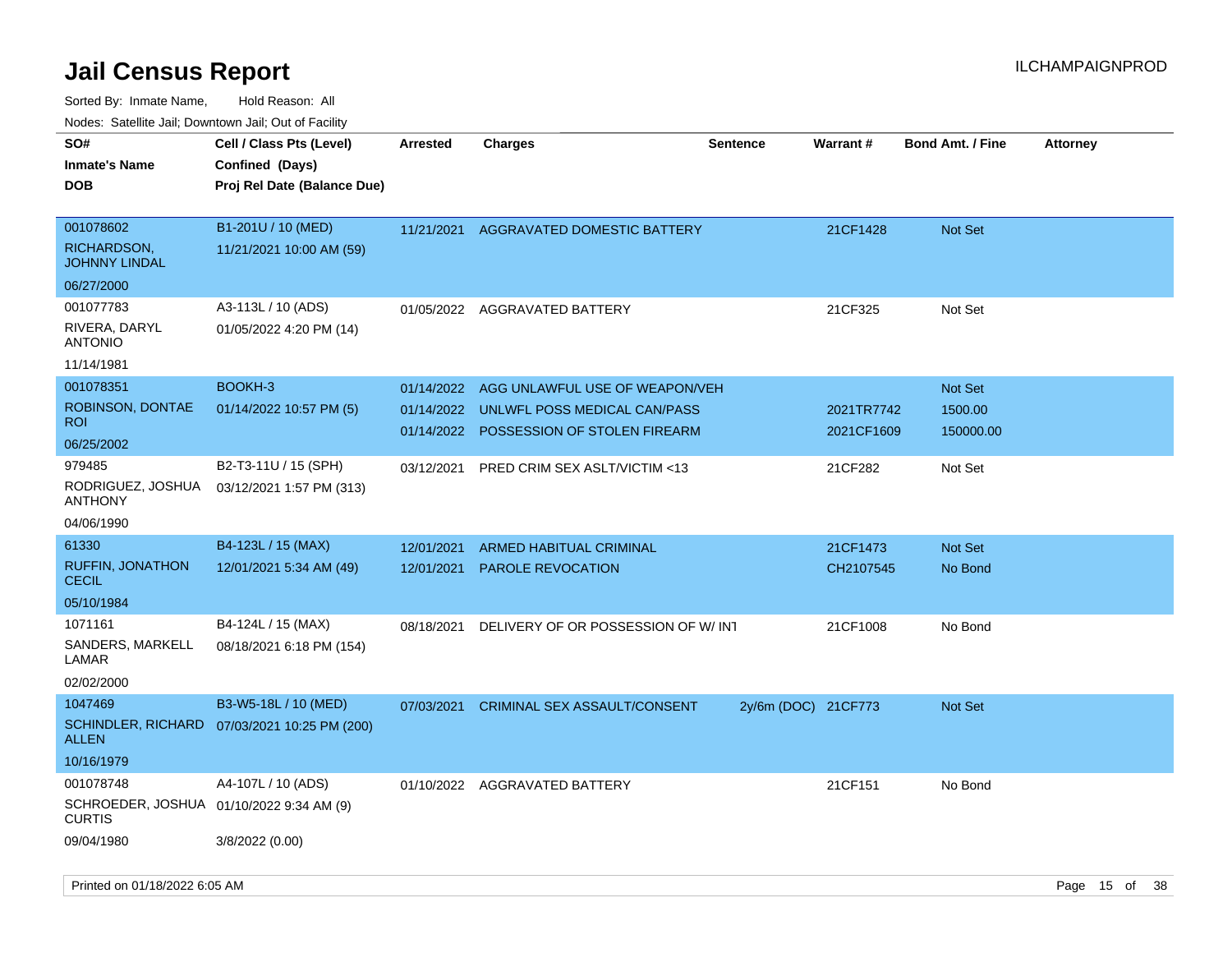| rouco. Calcinic Jan, Downtown Jan, Out of Facility |                                                                            |                 |                                         |                 |             |                         |                 |
|----------------------------------------------------|----------------------------------------------------------------------------|-----------------|-----------------------------------------|-----------------|-------------|-------------------------|-----------------|
| SO#<br><b>Inmate's Name</b><br><b>DOB</b>          | Cell / Class Pts (Level)<br>Confined (Days)<br>Proj Rel Date (Balance Due) | <b>Arrested</b> | <b>Charges</b>                          | <b>Sentence</b> | Warrant#    | <b>Bond Amt. / Fine</b> | <b>Attorney</b> |
|                                                    |                                                                            |                 |                                         |                 |             |                         |                 |
| 001078698<br>SIDES, BRIAN KEITH                    | A4-201L / 5 (ADS)<br>12/20/2021 4:23 PM (30)                               | 12/20/2021      | <b>DIRECT CRIMINAL CONTEMPT</b>         |                 | 2019F44     | No Bond                 |                 |
| 12/08/1969                                         |                                                                            |                 |                                         |                 |             |                         |                 |
| 001078441                                          | BOOKF-1 / 15 (ADS)                                                         | 10/01/2021      | ARMED HABITUAL CRIMINAL                 |                 | 21CF1182    | Not Set                 |                 |
| SINGLETON, CORRIE<br>DERRELL                       | 10/01/2021 12:36 PM (110)                                                  | 12/20/2021      | SPEEDING 26-34 MPH OVER LIMIT           |                 | 2021TR2701  | 1000.00                 |                 |
| 05/07/1983                                         |                                                                            |                 |                                         |                 |             |                         |                 |
| 707102                                             | A4-205L / 5 (ADS)                                                          | 01/06/2022      | RESIST/OBSTRUCTING A PEACE OFFICEF      |                 | 2019-CM-164 | No Bond                 |                 |
| SKILLINGS, DANIEL<br>LEE.                          | 01/06/2022 4:36 PM (13)                                                    |                 |                                         |                 |             |                         |                 |
| 04/24/1979                                         | 1/20/2022 (0.00)                                                           |                 |                                         |                 |             |                         |                 |
| 001078765                                          | BOOKH-3 / 10 (MED)                                                         | 01/13/2022      | FELON POSS/USE WEAPON/FIREARM           |                 | 22CF66      | Not Set                 |                 |
| SMITH, COREY ADRIAN 01/13/2022 7:32 PM (6)         |                                                                            | 01/13/2022      | CIVIL FTA WARRANT                       |                 | 2017F000321 | 19000.00                |                 |
|                                                    |                                                                            | 01/13/2022      | DRVG UNDER INFLUENCE OF DRUG            |                 | 2018DT262   | 190.00                  |                 |
| 09/01/1987                                         |                                                                            | 01/13/2022      | DRIVING ON REVOKED LICENSE              |                 | 20TR3078    | 190.00                  |                 |
| 951986                                             | A3-213U / 10 (ADS)                                                         |                 | 01/11/2022 WILFUL FAILURE TO REGISTER   |                 | 21 CF 1016  | No Bond                 |                 |
| <b>STARKS, LAWRENCE</b><br><b>DAVID</b>            | 01/11/2022 3:06 PM (8)                                                     |                 |                                         |                 |             |                         |                 |
| 09/28/1955                                         | 2/7/2022 (0.00)                                                            |                 |                                         |                 |             |                         |                 |
| 1064798                                            | BOOKH-1                                                                    | 01/17/2022      | MURDER                                  |                 | 21CF695     | 1500000.00              |                 |
| <b>STENNIS, BRUCE</b><br><b>DEONTAY</b>            | 01/17/2022 1:29 PM (2)                                                     |                 | 01/17/2022 MFG/DEL 1<15 GR COCAINE/ANLG |                 | 21CF520     | 50000.00                |                 |
| 08/12/1998                                         |                                                                            |                 |                                         |                 |             |                         |                 |
| 001077770                                          | A2-221U / 5 (ADS)                                                          |                 | 01/06/2022 RESIDENTIAL BURGLARY         |                 | 21CF319     | <b>Not Set</b>          |                 |
| STOFFLE, KELLY ANNE 01/06/2022 3:14 PM (13)        |                                                                            |                 |                                         |                 |             |                         |                 |
| 04/12/1989                                         |                                                                            |                 |                                         |                 |             |                         |                 |
| 38305                                              | B2-T2-06L / 10 (SPH)                                                       | 03/18/2020      | <b>CRIMINAL SEXUAL ABUSE</b>            |                 | 20CF-343    | 500000.00               |                 |
| STOVER, JOSH<br>ANDREW                             | 03/18/2020 10:24 AM (672)                                                  |                 |                                         |                 |             |                         |                 |
| 08/18/1973                                         |                                                                            |                 |                                         |                 |             |                         |                 |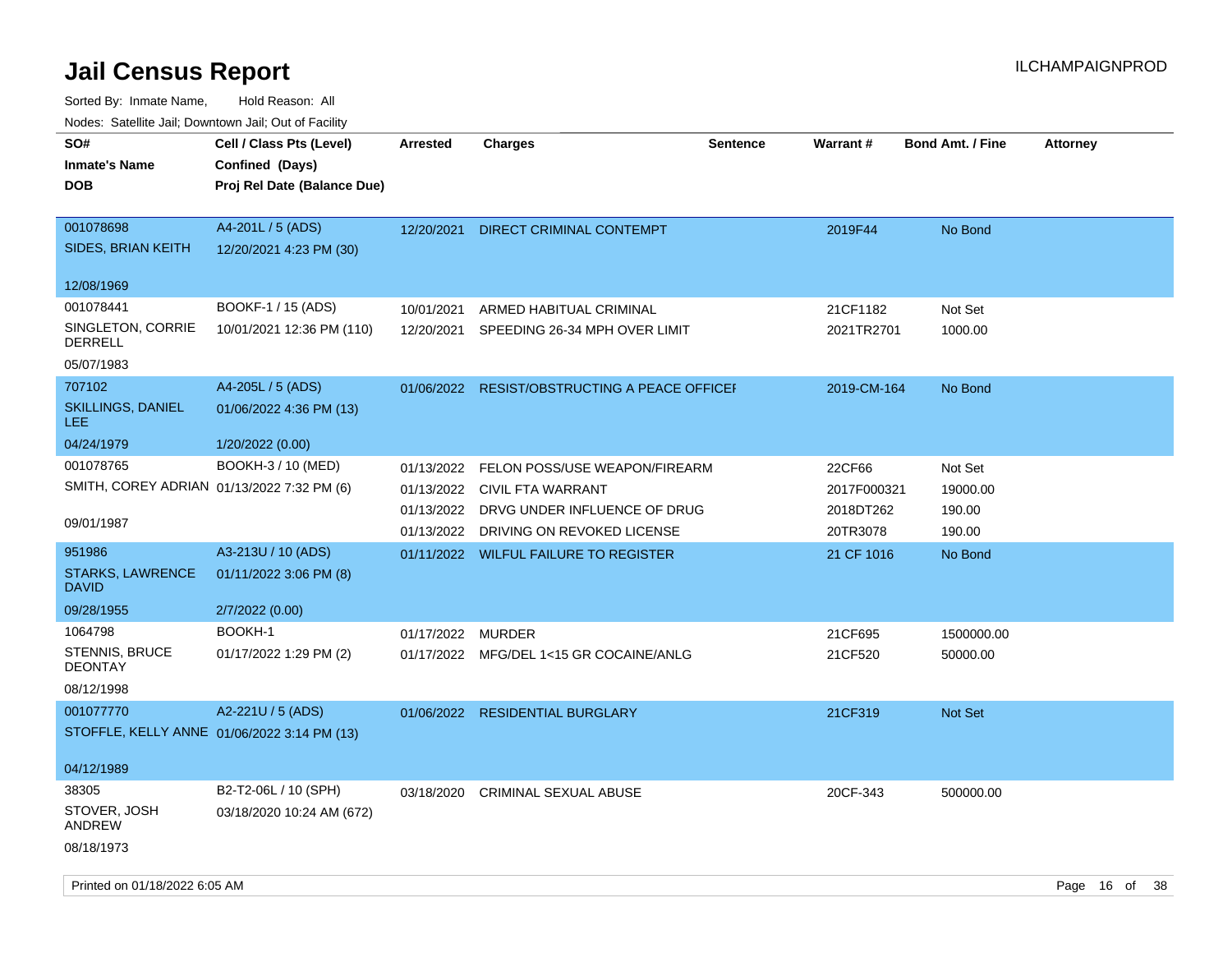Sorted By: Inmate Name, Hold Reason: All

| Nodes: Satellite Jail; Downtown Jail; Out of Facility |                             |                 |                                        |                 |           |                         |                 |  |
|-------------------------------------------------------|-----------------------------|-----------------|----------------------------------------|-----------------|-----------|-------------------------|-----------------|--|
| SO#                                                   | Cell / Class Pts (Level)    | <b>Arrested</b> | <b>Charges</b>                         | <b>Sentence</b> | Warrant#  | <b>Bond Amt. / Fine</b> | <b>Attorney</b> |  |
| <b>Inmate's Name</b>                                  | Confined (Days)             |                 |                                        |                 |           |                         |                 |  |
| <b>DOB</b>                                            | Proj Rel Date (Balance Due) |                 |                                        |                 |           |                         |                 |  |
|                                                       |                             |                 |                                        |                 |           |                         |                 |  |
| 962484                                                | A3-115L / 10 (ADS)          |                 | 12/29/2021 AGGRAVATED DOMESTIC BATTERY |                 | 21CF1608  | Not Set                 |                 |  |
| TAYLOR, VINCENT<br><b>REGINALD</b>                    | 12/29/2021 7:23 AM (21)     |                 |                                        |                 |           |                         |                 |  |
| 11/03/1988                                            |                             |                 |                                        |                 |           |                         |                 |  |
| 1000614                                               | A3-216U / 15 (ADS)          |                 | 01/12/2022 AGGRAVATED BATTERY          | 3y (DOC)        | 2018CF376 | No Bond                 |                 |  |
| TESTER, TIMOTHY<br>RAY                                | 01/12/2022 3:38 PM (7)      |                 |                                        |                 |           |                         |                 |  |
| 06/08/1992                                            |                             |                 |                                        |                 |           |                         |                 |  |
| 001078471                                             | B4-127U / 10 (MED)          | 10/11/2021      | AGG UUW/VEHICLE/<21                    |                 | 21CF1210  | 100.00                  |                 |  |
| THATCH, OMARION<br><b>DIAMONTE</b>                    | 10/11/2021 1:26 AM (100)    |                 |                                        |                 |           |                         |                 |  |
| 09/05/2003                                            |                             |                 |                                        |                 |           |                         |                 |  |
| 32058                                                 | B4-123U / 15 (MAX)          | 06/14/2021      | AGG DISCH FIREARM                      |                 | 21CF690   | Not Set                 |                 |  |
| THOMPSON, STEVEN<br><b>ONEAL</b>                      | 06/14/2021 6:44 AM (219)    |                 |                                        |                 |           |                         |                 |  |
| 03/14/1969                                            |                             |                 |                                        |                 |           |                         |                 |  |
| 32910                                                 | B3-W1-01U / 10 (MED)        | 10/04/2021      | DOM BTRY/HARM/1-2 PRECONV              |                 | 21CF1189  | <b>Not Set</b>          |                 |  |
| TULL, CHRISTOPHER<br><b>MICHAEL</b>                   | 10/04/2021 10:53 PM (107)   |                 |                                        |                 |           |                         |                 |  |
| 04/02/1971                                            |                             |                 |                                        |                 |           |                         |                 |  |
| 1070737                                               | A1-126L / 15 (MAX)          | 10/14/2021      | AGG KIDNAPG/<13/INTEL DISABL           |                 | 2020CF418 | 250000.00               |                 |  |
| <b>WASHINGTON,</b><br>JASTINA VIRGINIA                | 10/14/2021 12:02 PM (97)    |                 |                                        |                 |           |                         |                 |  |
| 04/11/2000                                            |                             |                 |                                        |                 |           |                         |                 |  |
| 977140                                                | B1-203L / 10 (MED)          | 10/24/2021      | ARMED HABITUAL CRIMINAL                |                 | 21CF1289  | Not Set                 |                 |  |
| <b>WEBSTER, DERRIAL</b><br><b>DEVON</b>               | 10/24/2021 2:46 AM (87)     |                 |                                        |                 |           |                         |                 |  |
| 01/14/1990                                            |                             |                 |                                        |                 |           |                         |                 |  |
| 001078328                                             | B1-207U / 15 (MAX)          | 08/30/2021      | FELON POSS/USE WEAPON/FIREARM          |                 | 21CF1045  | Not Set                 |                 |  |
| WHITE, JUSTIN<br><b>STEVEN</b>                        | 08/30/2021 10:48 AM (142)   |                 |                                        |                 |           |                         |                 |  |
| 10/25/1995                                            |                             |                 |                                        |                 |           |                         |                 |  |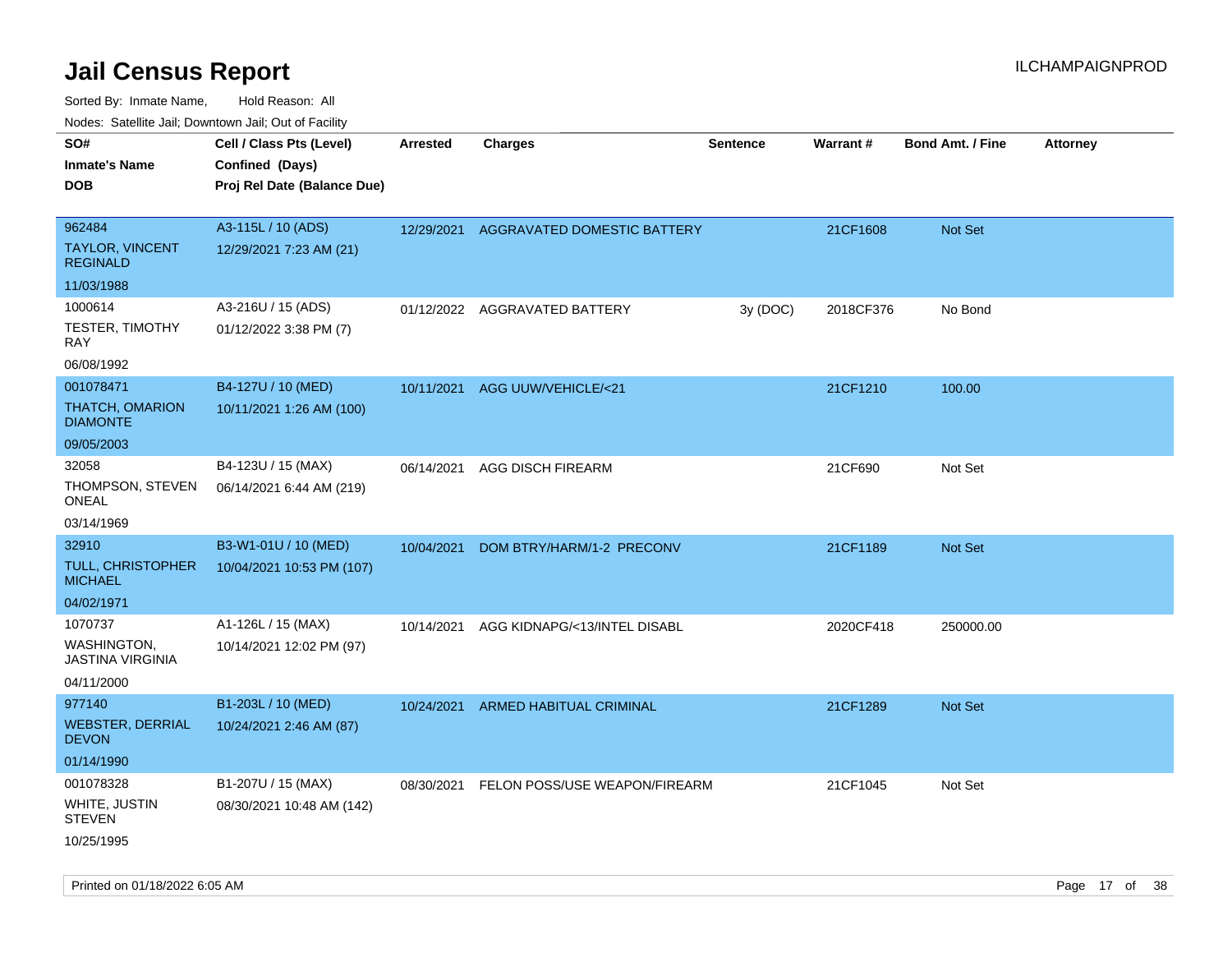Sorted By: Inmate Name, Hold Reason: All

Nodes: Satellite Jail; Downtown Jail; Out of Facility

| SO#                                         | Cell / Class Pts (Level)    | <b>Arrested</b> | <b>Charges</b>                | <b>Sentence</b> | Warrant#    | <b>Bond Amt. / Fine</b> | <b>Attorney</b> |
|---------------------------------------------|-----------------------------|-----------------|-------------------------------|-----------------|-------------|-------------------------|-----------------|
| <b>Inmate's Name</b>                        | Confined (Days)             |                 |                               |                 |             |                         |                 |
| <b>DOB</b>                                  | Proj Rel Date (Balance Due) |                 |                               |                 |             |                         |                 |
|                                             |                             |                 |                               |                 |             |                         |                 |
| 1019420                                     | B1-105L / 10 (MED)          | 12/14/2021      | METH MANUFACTURING/15<100 GR  | 8y (DOC)        | 21CF205     | No Bond                 |                 |
| <b>WILLIAMS,</b><br><b>MARSHAWN ANTONIO</b> | 12/14/2021 1:56 PM (36)     |                 |                               |                 |             |                         |                 |
| 06/02/1994                                  |                             |                 |                               |                 |             |                         |                 |
| 638552                                      | B2-T2-08L / 5 (SPH)         | 10/07/2021      | CHILD PORNOGRAPHY/PHOTOGRAPH  |                 | 2021CF1207  | No Bond                 |                 |
| <b>WILLIAMS, MICHAEL</b><br><b>JAMES</b>    | 10/07/2021 12:20 PM (104)   |                 |                               |                 |             |                         |                 |
| 03/29/1964                                  |                             |                 |                               |                 |             |                         |                 |
| 1066370                                     | B1-101L / 15 (MAX)          | 07/28/2021      | ARMED VIOLENCE/CATEGORY III   |                 | 2021 CF 882 | Not Set                 |                 |
| <b>WILLIAMS, REONTE</b><br><b>REMIR</b>     | 07/28/2021 5:40 AM (175)    |                 |                               |                 |             |                         |                 |
| 05/14/1999                                  |                             |                 |                               |                 |             |                         |                 |
| 996311                                      | A3-211L / 10 (MED)          | 01/12/2022      | RECEIVE/POSS/SELL STOLEN VEH  | 3y(DOC)         | 2021CF524   | No Bond                 |                 |
| WILLIAMS,<br><b>TRAYSHAUN DEVONTA</b>       | 01/12/2022 5:31 PM (7)      |                 |                               |                 |             |                         |                 |
| 02/18/1992                                  |                             |                 |                               |                 |             |                         |                 |
| 972160                                      | A4-206U / 10 (ADS)          | 01/11/2022      | AGG DOMESTIC BATTERY/STRANGLE | 3y (DOC)        | 21-CF-917   | Not Set                 |                 |
| <b>WOOD, ANTONIO</b>                        | 01/11/2022 5:14 PM (8)      |                 |                               |                 |             |                         |                 |
| 10/16/1981                                  |                             |                 |                               |                 |             |                         |                 |
| 60649                                       | BOOKH-4                     | 01/16/2022      | <b>DOMESTIC BATTERY</b>       |                 | 2022CMAWOW  | Not Set                 |                 |
| ZOCH, SHERRY LEE                            | 01/16/2022 6:51 AM (3)      |                 |                               |                 |             |                         |                 |
| 07/18/1978                                  |                             |                 |                               |                 |             |                         |                 |
| <b>Total Satellite Jail: 139</b>            |                             | Males: 118      | Females: 21<br>Unknown: 0     |                 |             |                         |                 |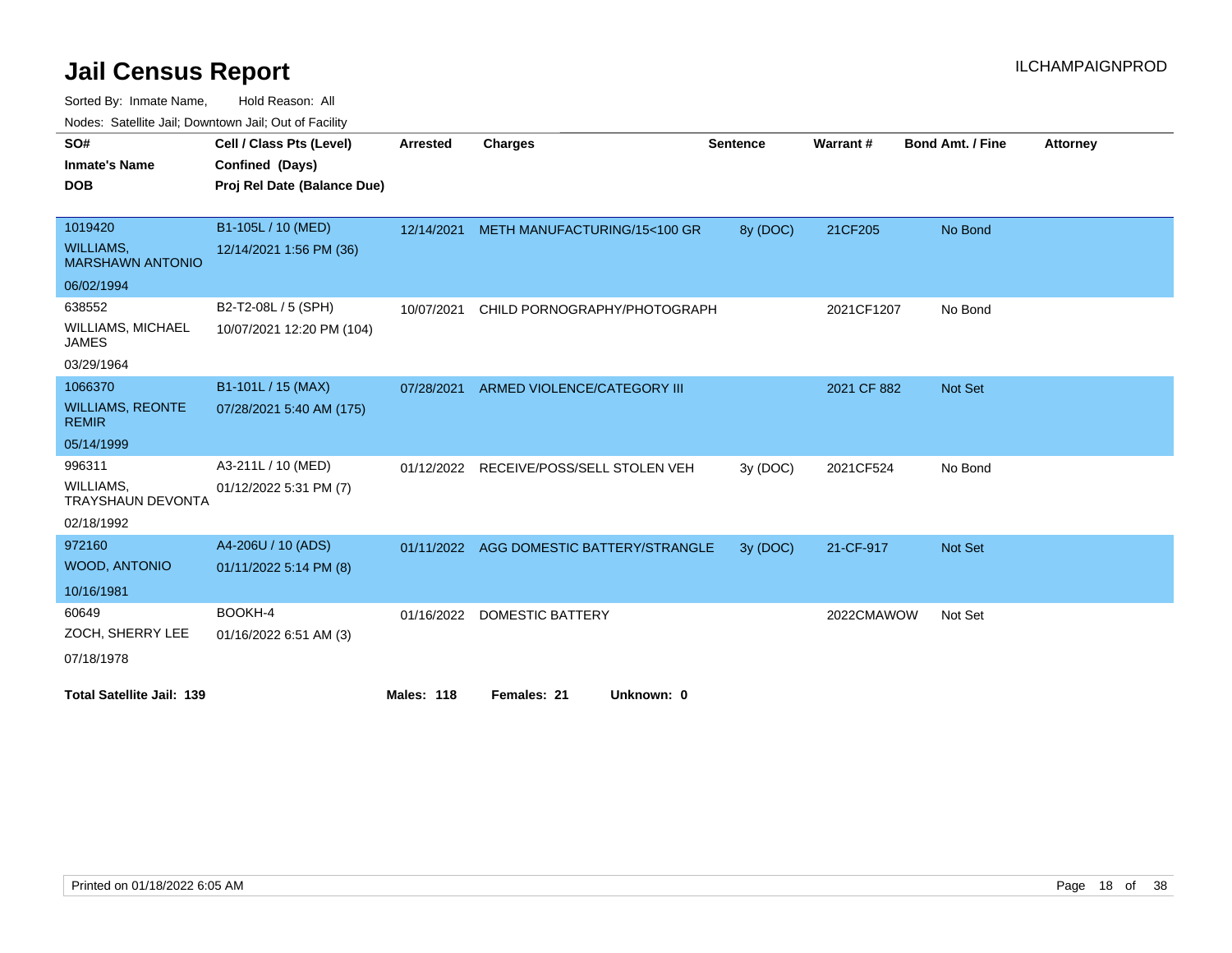| <b>Downtown Jail</b><br>SO#<br><b>Inmate's Name</b><br><b>DOB</b> | Cell / Class Pts (Level)<br>Confined (Days)<br>Proj Rel Date (Balance Due) | Arrested                 | <b>Charges</b>                                                   | <b>Sentence</b> | Warrant#             | <b>Bond Amt. / Fine</b>     | <b>Attorney</b> |
|-------------------------------------------------------------------|----------------------------------------------------------------------------|--------------------------|------------------------------------------------------------------|-----------------|----------------------|-----------------------------|-----------------|
| 1073165                                                           | C9L / 5 (MIN)                                                              | 04/30/2021               | <b>BURGLARY</b>                                                  |                 | 21CF516              | <b>Not Set</b>              |                 |
| ACKERMAN, CODY<br><b>JAMES</b>                                    | 04/30/2021 4:48 PM (264)                                                   | 04/30/2021<br>05/03/2021 | FORGERY/ISSUE/DELIVER DOCUMENT<br>FORGERY/ISSUE/DELIVER DOCUMENT |                 | 19CF143<br>2018CF689 | 75000.00<br>2500.00 / 75.00 |                 |
| 02/01/1989                                                        |                                                                            |                          |                                                                  |                 |                      |                             |                 |
| 001078621                                                         | F5U / 10 (MED)                                                             | 12/23/2021               | RESIDENTIAL BURGLARY                                             |                 | 21CF1582             | Not Set                     |                 |
| BAILEY, DANIEL SCOTT 12/23/2021 9:44 AM (27)                      |                                                                            | 01/14/2022               | PROBATION VIOLATION                                              |                 | 21CF1445             | Not Set                     |                 |
| 05/09/1999                                                        |                                                                            |                          |                                                                  |                 |                      |                             |                 |
| 969121                                                            | B1 / 15 (SPH)                                                              | 11/25/2021               | <b>CRIM TRESPASS TO RESIDENCE</b>                                |                 | 21CF1444             | <b>Not Set</b>              |                 |
| <b>BECKLEY, ANTHONY</b><br><b>PATRICK</b>                         | 11/25/2021 7:16 PM (55)                                                    |                          |                                                                  |                 |                      |                             |                 |
| 06/30/1989                                                        |                                                                            |                          |                                                                  |                 |                      |                             |                 |
| 517915                                                            | G5U / 5 (MIN)                                                              | 08/03/2021               | <b>BURGLARY</b>                                                  |                 | 21CF289              | 20000.00                    |                 |
| <b>BOXLEY, CHARLES</b><br><b>OMAR</b>                             | 08/03/2021 2:18 PM (169)                                                   | 08/03/2021<br>08/03/2021 | <b>BURGLARY</b><br>FORGERY/ISSUE/DELIVER DOCUMENT                |                 | 21CF679              | 20000.00<br>No Bond         |                 |
| 01/10/1985                                                        |                                                                            |                          |                                                                  |                 |                      |                             |                 |
| 1027929                                                           | F6L / 15 (MAX)                                                             | 12/18/2021               | HOME INVASION/CAUSE INJURY                                       |                 | 21CF1560             | No Bond                     |                 |
| <b>BROUGHTON, MARK</b><br>ANTHONY, Junior                         | 12/18/2021 2:55 AM (32)                                                    |                          |                                                                  |                 |                      |                             |                 |
| 02/15/1990                                                        |                                                                            |                          |                                                                  |                 |                      |                             |                 |
| 1067476                                                           | F5L / 10 (MED)                                                             | 11/13/2021               | AGG DOMESTIC BATTERY/STRANGLE                                    |                 | 20CF575              | 5000.00                     |                 |
| <b>BROWN, JAMES</b><br><b>BRONELL</b>                             | 11/13/2021 2:35 AM (67)                                                    | 11/13/2021               | <b>RESIDENTIAL BURGLARY</b>                                      |                 | 21CF385              | 25000.00                    |                 |
| 01/08/1996                                                        |                                                                            |                          |                                                                  |                 |                      |                             |                 |
| 995432                                                            | H5L / 10 (ADS)                                                             | 12/20/2021               | FAIL TO RPT WKLY/NO FIXED ADDR                                   |                 | 21CF1559             | <b>Not Set</b>              |                 |
| <b>BROWN, JAVON</b><br><b>SHANTEZ</b>                             | 12/20/2021 2:06 AM (30)                                                    |                          |                                                                  |                 |                      |                             |                 |
| 10/14/1991                                                        |                                                                            |                          |                                                                  |                 |                      |                             |                 |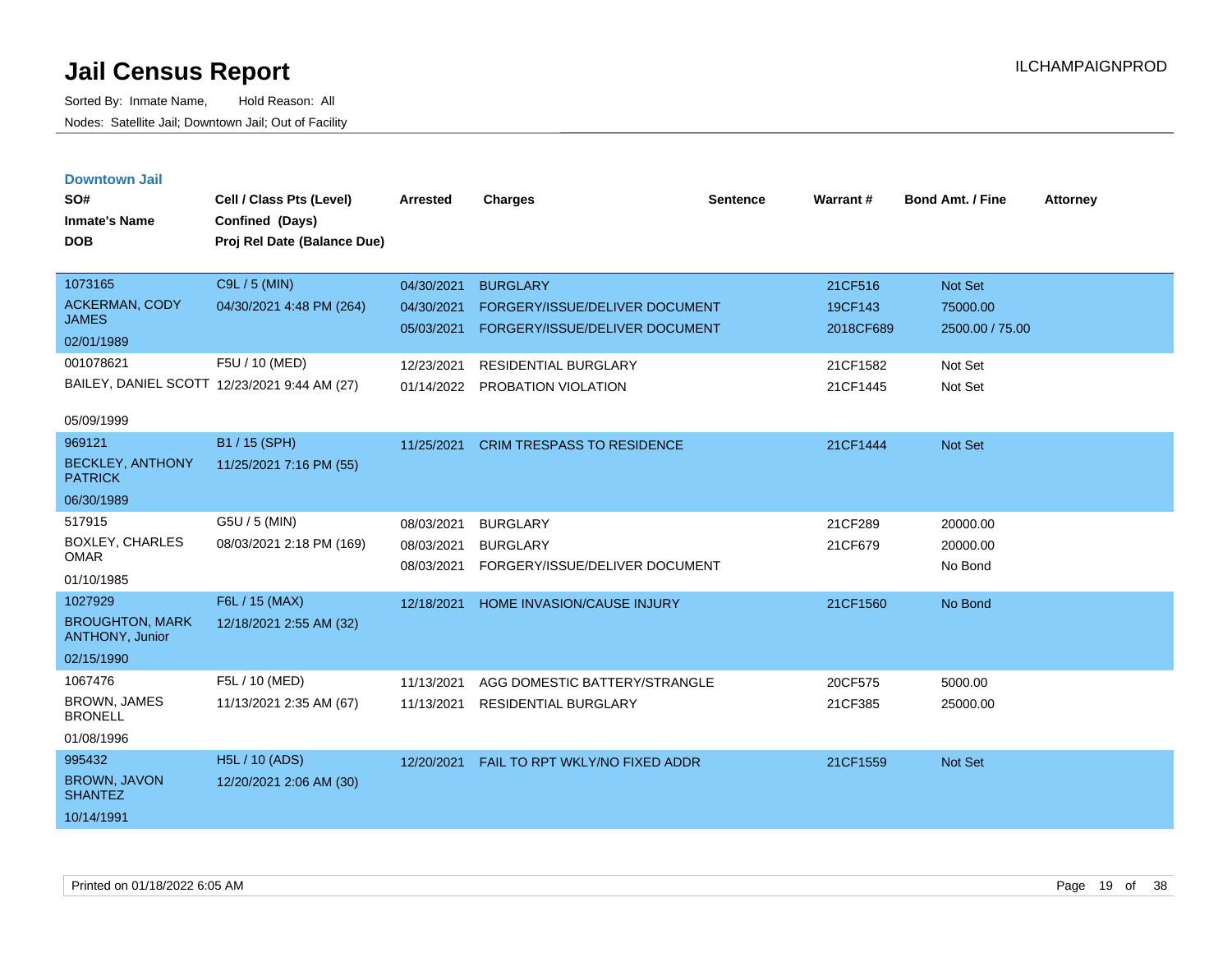| rouco. Calcinic Jan, Downtown Jan, Out of Facility |                                             |                 |                                         |                 |            |                         |                 |
|----------------------------------------------------|---------------------------------------------|-----------------|-----------------------------------------|-----------------|------------|-------------------------|-----------------|
| SO#<br>Inmate's Name                               | Cell / Class Pts (Level)<br>Confined (Days) | <b>Arrested</b> | <b>Charges</b>                          | <b>Sentence</b> | Warrant#   | <b>Bond Amt. / Fine</b> | <b>Attorney</b> |
| DOB                                                | Proj Rel Date (Balance Due)                 |                 |                                         |                 |            |                         |                 |
|                                                    |                                             |                 |                                         |                 |            |                         |                 |
| 1075941                                            | G2L / 5 (MIN)                               | 10/08/2021      | <b>HARASS WITNESS/FAMILY MBR/REP</b>    |                 | 2021CF1188 | 500000.00               |                 |
| <b>BROWN, LIONEL</b><br><b>TERRELL</b>             | 10/08/2021 5:16 PM (103)                    |                 |                                         |                 |            |                         |                 |
| 10/19/1981                                         |                                             |                 |                                         |                 |            |                         |                 |
| 1068812                                            | F1L / 15 (MAX)                              | 12/21/2021      | FELON POSS/USE FIREARM PRIOR            |                 | 21CF1568   | Not Set                 |                 |
| BRYANT, DANNY<br><b>EUGENE</b>                     | 12/21/2021 1:50 PM (29)                     | 12/21/2021      | AGG DISCHARGE FIREARM/OCC VEH           |                 | 21CF741    | Not Set                 |                 |
| 11/22/1989                                         |                                             |                 |                                         |                 |            |                         |                 |
| 61904                                              | D4 / 15 (ADS)                               | 10/23/2021      | <b>ROBBERY</b>                          |                 | 21CF1287   | Not Set                 |                 |
| <b>BURNETT, TIMOTHY</b><br>LYNN                    | 10/23/2021 5:43 PM (88)                     |                 |                                         |                 |            |                         |                 |
| 09/09/1983                                         |                                             |                 |                                         |                 |            |                         |                 |
| 001078092                                          | H <sub>2</sub> U / 10 (ADS)                 | 12/27/2021      | AGG BATTERY/PUBLIC PLACE                |                 | 2021CF1042 | 5000.00                 |                 |
| WILLIAM                                            | CHOUNARD, STANLEY 12/27/2021 10:47 PM (23)  |                 |                                         |                 |            |                         |                 |
| 06/25/1986                                         |                                             |                 |                                         |                 |            |                         |                 |
| 56241                                              | $13/5$ (ADS)                                |                 | 01/13/2022 VIOLATE ORDER/PRIOR DOM BTRY |                 | 22CF59     | Not Set                 |                 |
| <b>CLARK, DAMON</b><br><b>GILLMORE</b>             | 01/13/2022 4:36 AM (6)                      |                 |                                         |                 |            |                         |                 |
| 12/21/1976                                         |                                             |                 |                                         |                 |            |                         |                 |
| 1075361                                            | J6L / 5 (ADS)                               | 04/16/2021      | <b>BURGLARY</b>                         |                 | 21CF414    | Not Set                 |                 |
| COWART, TORREY<br>BENJAMEN, Junior                 | 04/16/2021 9:17 PM (278)                    |                 |                                         |                 |            |                         |                 |
| 11/22/1987                                         |                                             |                 |                                         |                 |            |                         |                 |
| 1076276                                            | C8L / 5 (MIN)                               | 12/20/2021      | THEFT/CONTROL <\$500/PRIOR              | $2y/6m$ (DOC)   |            | <b>Not Set</b>          |                 |
| COX, SEAN MICHAEL                                  | 12/20/2021 12:45 PM (30)                    | 12/20/2021      | <b>WARRANT OUT OF COUNTY</b>            |                 | 21CM99     | 3000.00                 |                 |
| 02/06/1985                                         |                                             |                 |                                         |                 |            |                         |                 |
| 1067370                                            | E6L / 15 (MAX)                              | 11/05/2021      | FIREARM/FOID INVALID/NOT ELIG           |                 | 21CF1370   | Not Set                 |                 |
| DAVIS, AUSTIN<br>CHRISTOPHER                       | 11/06/2021 12:23 AM (74)                    |                 |                                         |                 |            |                         |                 |
| 08/11/1997                                         |                                             |                 |                                         |                 |            |                         |                 |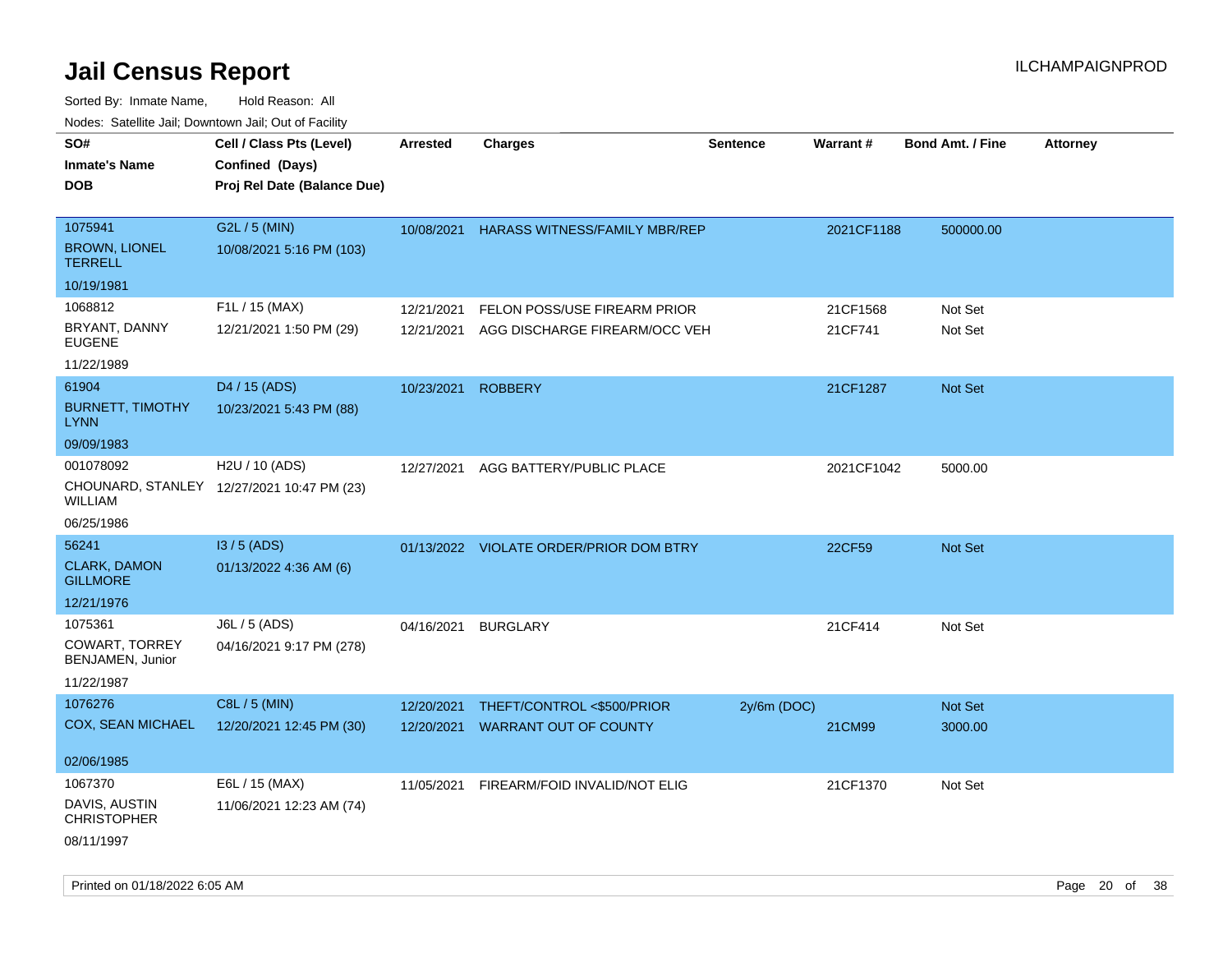| SO#<br><b>Inmate's Name</b><br><b>DOB</b> | Cell / Class Pts (Level)<br>Confined (Days)<br>Proj Rel Date (Balance Due) | <b>Arrested</b> | <b>Charges</b>                           | <b>Sentence</b> | <b>Warrant#</b> | <b>Bond Amt. / Fine</b> | <b>Attorney</b> |
|-------------------------------------------|----------------------------------------------------------------------------|-----------------|------------------------------------------|-----------------|-----------------|-------------------------|-----------------|
|                                           |                                                                            |                 |                                          |                 |                 |                         |                 |
| 1066719                                   | E3L / 10 (MED)                                                             | 06/09/2021      | AGG DOMESTIC BATTERY/STRANGLE            |                 | 21CF310         | 100000.00               |                 |
| DAVIS, TAVEON                             | 06/09/2021 10:50 PM (224)                                                  | 06/09/2021      | RET THEFT/DISP MERCH/>\$300              |                 | 19CF959         | 5000.00                 |                 |
| <b>CORNELIUS</b>                          |                                                                            | 06/09/2021      | RETAIL THEFT/DISP MERCH/<\$300           |                 | 19CM897         | 3000.00                 |                 |
| 12/21/1997                                |                                                                            |                 |                                          |                 |                 |                         |                 |
| 001077214                                 | F9U / 15 (MAX)                                                             | 12/20/2021      | <b>MURDER</b>                            |                 | 21CF1572        | Not Set                 |                 |
| DAVIS-MURDOCK,<br><b>ERION VASSHAD</b>    | 12/21/2021 10:13 AM (29)                                                   |                 | 12/22/2021 PAROLE REVOCATION             |                 | CH2107977       | Not Set                 |                 |
| 06/22/1998                                |                                                                            |                 |                                          |                 |                 |                         |                 |
| 001078223                                 | G6U / 5 (MIN)                                                              | 11/09/2021      | AGG DUI/NO VALID DL                      |                 | 21CF1382        | Not Set                 |                 |
| DIEGO-MATEO,<br><b>JOAQUIN</b>            | 11/09/2021 10:52 PM (71)                                                   |                 |                                          |                 |                 |                         |                 |
| 01/23/2002                                |                                                                            |                 |                                          |                 |                 |                         |                 |
| 571307                                    | J3L / 15 (ADS)                                                             | 09/14/2020      | CRIM SEXUAL ABUSE/CONSENT                |                 | 2020CF1026      | Not Set                 |                 |
| DOMINGO-<br>CASTANEDA,                    | 09/14/2020 11:19 PM (492)                                                  | 09/14/2020      | PRED CRIM SEX ASLT/VICTIM <13            |                 | 2020CF1025      | Not Set                 |                 |
| 09/29/1989                                |                                                                            |                 |                                          |                 |                 |                         |                 |
| 527379                                    | D6 / 15 (ADS)                                                              | 10/25/2021      | <b>ARMED HABITUAL CRIMINAL</b>           |                 | 21CF1297        | <b>Not Set</b>          |                 |
| DRAKE, MARCELL<br><b>DEON</b>             | 10/25/2021 5:05 PM (86)                                                    |                 | 10/27/2021 AGG DOMESTIC BATTERY/STRANGLE |                 | 21CF1245        | Not Set                 |                 |
| 04/20/1987                                |                                                                            |                 |                                          |                 |                 |                         |                 |
| 959292                                    | K1 / 15 (ADS)                                                              | 04/01/2021      | ATTEMPT (FIRST DEGREE MURDER)            |                 | 2020CF565       | 2000000.00              |                 |
| DUNCAN, COREYON<br><b>ANTHONY</b>         | 04/01/2021 8:46 PM (293)                                                   | 12/17/2021      | <b>MURDER</b>                            |                 | 21CF1542        | Not Set                 |                 |
| 01/17/1989                                |                                                                            |                 |                                          |                 |                 |                         |                 |
| 43977                                     | $15/5$ (MIN)                                                               | 12/20/2021      | AGG FLEEING POLICE/21 MPH OVER           |                 | 21CF1566        | Not Set                 |                 |
| <b>EMKES, DOUGLAS</b><br><b>ALAN</b>      | 12/20/2021 9:59 AM (30)                                                    | 12/20/2021      | PAROLE REVOCATION                        |                 |                 | No Bond                 |                 |
| 06/08/1959                                |                                                                            |                 |                                          |                 |                 |                         |                 |
| 1053207                                   | K3 / 15 (SPH)                                                              |                 | 06/06/2019 MURDER/INTENT TO KILL/INJURE  |                 | 2019-CF849      | 2000000.00              |                 |
| FAUST, JAQUAVEON<br>LAVELL                | 06/06/2019 2:24 PM (958)                                                   |                 |                                          |                 |                 |                         |                 |
| 07/25/1996                                |                                                                            |                 |                                          |                 |                 |                         |                 |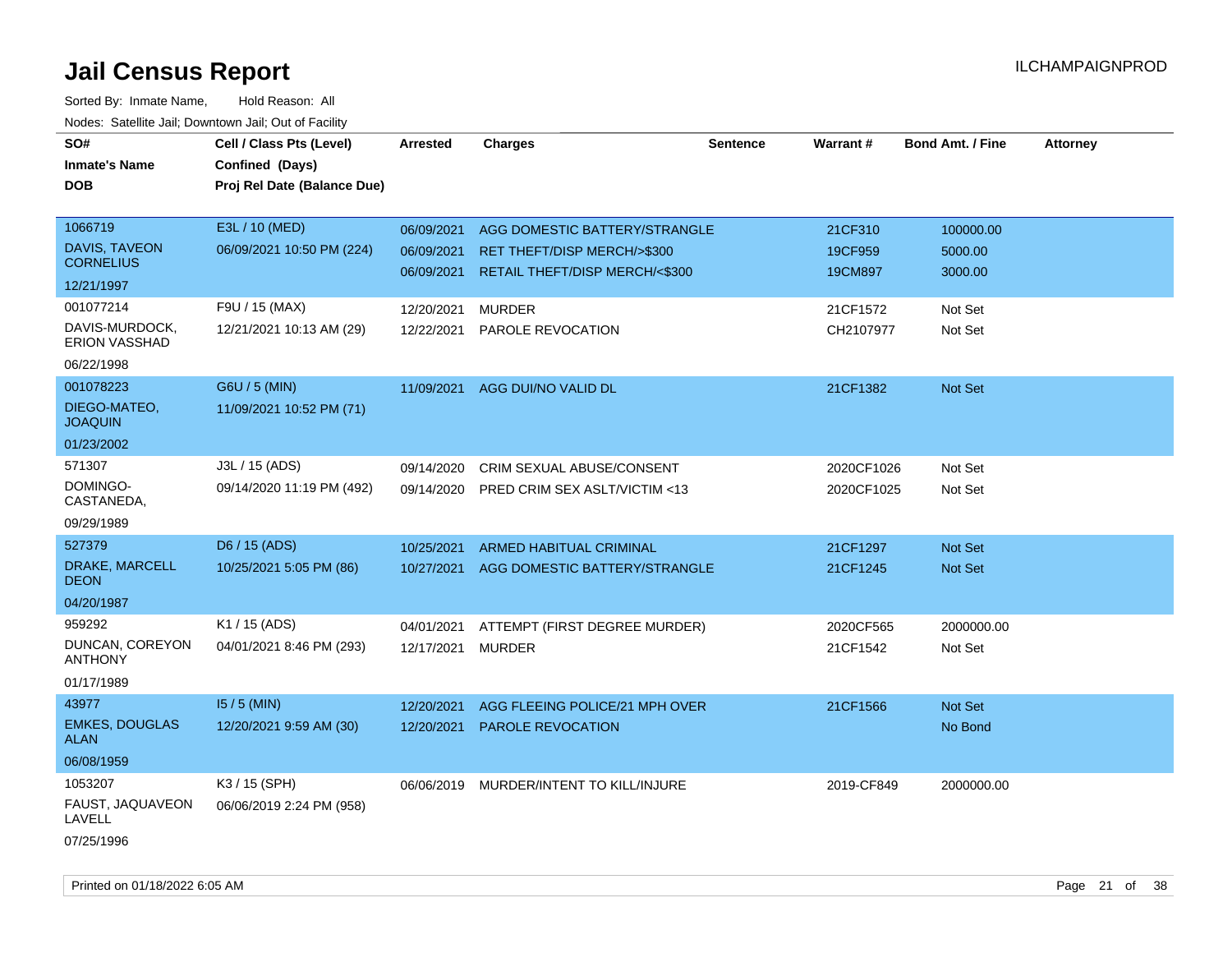| rougs. Calcing Jan, Downtown Jan, Out of Facinty |                                              |            |                                         |                 |           |                         |          |
|--------------------------------------------------|----------------------------------------------|------------|-----------------------------------------|-----------------|-----------|-------------------------|----------|
| SO#                                              | Cell / Class Pts (Level)                     | Arrested   | <b>Charges</b>                          | <b>Sentence</b> | Warrant#  | <b>Bond Amt. / Fine</b> | Attorney |
| <b>Inmate's Name</b>                             | Confined (Days)                              |            |                                         |                 |           |                         |          |
| <b>DOB</b>                                       | Proj Rel Date (Balance Due)                  |            |                                         |                 |           |                         |          |
|                                                  |                                              |            |                                         |                 |           |                         |          |
| 962759                                           | C5L / 5 (ADS)                                | 07/16/2021 | <b>METH DELIVERY&lt;5 GRAMS</b>         |                 | 21CF833   | Not Set                 |          |
|                                                  | FINLEY, KEVIN DANTE 07/16/2021 9:44 PM (187) | 07/29/2021 | AGG CRIM SEX ASSAULT/FELONY             |                 | 21CF891   | No Bond                 |          |
|                                                  |                                              |            |                                         |                 |           |                         |          |
| 12/28/1988                                       |                                              |            |                                         |                 |           |                         |          |
| 524764                                           | G3L / 5 (MIN)                                | 09/18/2021 | METH DELIVERY/15<100 GRAMS              |                 | 21CF627   | 50000.00                |          |
| <b>FISCUS, ROBERT</b><br><b>LOWELL</b>           | 09/18/2021 10:50 AM (123)                    |            |                                         |                 |           |                         |          |
| 02/17/1986                                       |                                              |            |                                         |                 |           |                         |          |
| 1068917                                          | H1L / 5 (MIN)                                |            | 08/11/2021 VIO ORDER/PRIOR VIO OF ORDER |                 | 21CF965   | Not Set                 |          |
| <b>GARCIA, JUAN</b><br><b>CARLOS</b>             | 08/11/2021 9:24 PM (161)                     |            |                                         |                 |           |                         |          |
| 10/21/1997                                       |                                              |            |                                         |                 |           |                         |          |
| 32913                                            | $11/15$ (ADS)                                | 12/03/2021 | PRED CRIM SEX ASLT/VICTIM <13           |                 | 21CF1481  | Not Set                 |          |
| GROB, WARREN A,<br>Junior                        | 12/03/2021 4:24 PM (47)                      |            |                                         |                 |           |                         |          |
| 12/07/1950                                       |                                              |            |                                         |                 |           |                         |          |
| 1073611                                          | G3U / 5 (MIN)                                | 02/09/2021 | DELIVERY OF OR POSSESSION OF W/INT      |                 | 21CF160   | Not Set                 |          |
| <b>HAYES, CAMERON</b><br><b>TAYLOR MALEEK</b>    | 02/09/2021 3:10 PM (344)                     |            | 02/09/2021 MFG 15>100 GR ECSTASY/ANALOG |                 | 21CF121   | 500000.00               |          |
| 08/10/1998                                       |                                              |            |                                         |                 |           |                         |          |
| 544770                                           | D3 / 10 (MED)                                | 08/14/2021 | AGG DOMESTIC BATTERY/STRANGLE           |                 | 2021CF514 | 25000.00                |          |
| HAYES, DEVON<br><b>JERMAINE</b>                  | 08/14/2021 2:56 AM (158)                     | 08/14/2021 | AGGRAVATED DOMESTIC BATTERY             |                 | 21CF977   | No Bond                 |          |
| 11/07/1987                                       |                                              |            |                                         |                 |           |                         |          |
| 972300                                           | F6U / 10 (MED)                               | 12/22/2021 | <b>RESIDENTIAL BURGLARY</b>             |                 | 18CF1691  | 25000.00                |          |
| HOLT, MICHAEL<br><b>TERRELL</b>                  | 12/22/2021 8:36 AM (28)                      | 12/22/2021 | AGG CRIM SEX ABUSE/VICTIM <9            |                 | 19CF1277  | 250000.00               |          |
| 12/25/1989                                       |                                              |            |                                         |                 |           |                         |          |
| 1063119                                          | J5L / 10 (MED)                               | 11/05/2021 | <b>BURGLARY</b>                         |                 | 2018CF877 | 10000.00                |          |
| HUNT, KHALLEEL<br>MALIK                          | 11/05/2021 7:47 AM (75)                      |            |                                         |                 |           |                         |          |
| 03/28/1999                                       |                                              |            |                                         |                 |           |                         |          |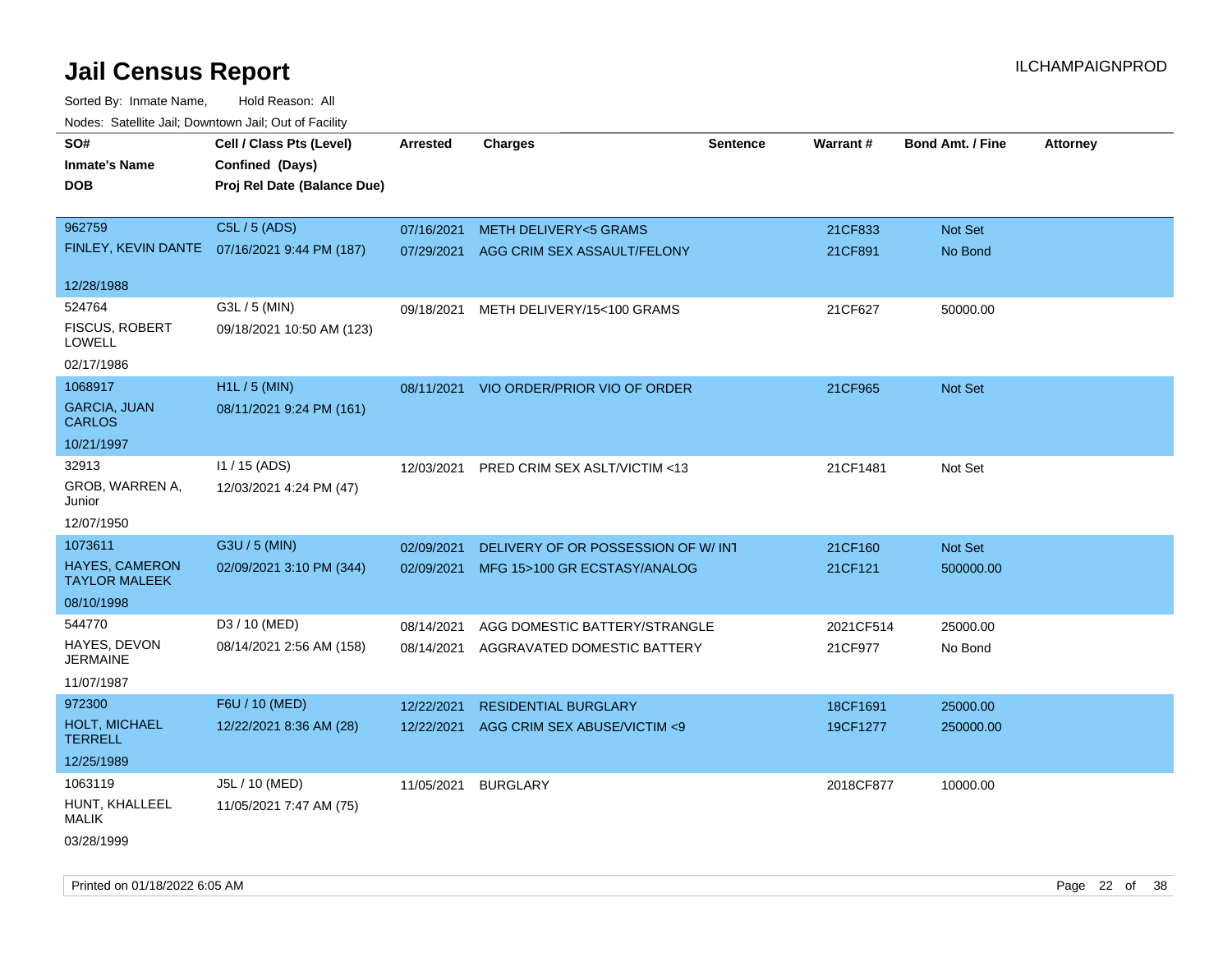| indues. Satellite Jali, Downtown Jali, Out of Facility |                                             |                 |                                           |                 |           |                         |                 |
|--------------------------------------------------------|---------------------------------------------|-----------------|-------------------------------------------|-----------------|-----------|-------------------------|-----------------|
| SO#                                                    | Cell / Class Pts (Level)                    | <b>Arrested</b> | <b>Charges</b>                            | <b>Sentence</b> | Warrant#  | <b>Bond Amt. / Fine</b> | <b>Attorney</b> |
| <b>Inmate's Name</b>                                   | Confined (Days)                             |                 |                                           |                 |           |                         |                 |
| <b>DOB</b>                                             | Proj Rel Date (Balance Due)                 |                 |                                           |                 |           |                         |                 |
|                                                        |                                             |                 |                                           |                 |           |                         |                 |
| 001077437                                              | F1U / 10 (MED)                              | 08/23/2021      | DOM BTRY/CONTACT/1-2 PRECONV              |                 | 21CF1025  | Not Set                 |                 |
| JOHNSON, ANTONIO<br><b>LASHAUN</b>                     | 08/23/2021 7:48 PM (149)                    |                 |                                           |                 |           |                         |                 |
| 01/06/1980                                             |                                             |                 |                                           |                 |           |                         |                 |
| 1073894                                                | E1U / 10 (ADS)                              | 09/09/2021      | VIOLATE SEX OFFENDER REGIS/2+             |                 | 2021CF920 | 10000.00                |                 |
|                                                        | JOKICH, ANTON VEGO 09/09/2021 2:14 PM (132) |                 |                                           |                 |           |                         |                 |
|                                                        |                                             |                 |                                           |                 |           |                         |                 |
| 05/30/1969                                             |                                             |                 |                                           |                 |           |                         |                 |
| 24308                                                  | D <sub>2</sub> / 15 (MAX)                   | 06/03/2021      | <b>ROBBERY</b>                            |                 | 21CF625   | No Bond                 |                 |
| KWIATKOWSKI,<br><b>ROBERT JOHN</b>                     | 06/03/2021 10:40 PM (230)                   |                 |                                           |                 |           |                         |                 |
| 08/08/1963                                             |                                             |                 |                                           |                 |           |                         |                 |
| 001078693                                              | G8U / 5 (MIN)                               | 12/19/2021      | <b>RETAIL THEFT</b>                       |                 | 20CF422   | 20000.00                |                 |
| LARGE, JOSHUA DALE 12/19/2021 4:54 AM (31)             |                                             | 12/19/2021      | RECEIVE/POSS/SELL STOLEN VEH              |                 | 21CF1555  | Not Set                 |                 |
|                                                        |                                             | 12/19/2021      | <b>RETAIL THEFT</b>                       |                 | 2021CM216 | 5000.00                 |                 |
| 10/27/1985                                             |                                             |                 |                                           |                 |           |                         |                 |
| 26787                                                  | F4U / 10 (MED)                              | 12/18/2021      | <b>RESIDENTIAL BURGLARY</b>               |                 | 21CF1558  | Not Set                 |                 |
| LAURENT, JOHN<br><b>WAYNE</b>                          | 12/18/2021 9:30 PM (32)                     |                 |                                           |                 |           |                         |                 |
| 02/01/1967                                             |                                             |                 |                                           |                 |           |                         |                 |
| 29681                                                  | J2L / 15 (ADS)                              | 07/14/2020      | <b>PREDATORY CRIMINAL SEX ASSLT/CHILE</b> |                 | 20CF-781  | 250000.00               |                 |
| LENOIR, JOHN<br><b>CHRISTOPHER</b>                     | 07/14/2020 12:51 PM (554)                   |                 |                                           |                 |           |                         |                 |
| 04/20/1966                                             |                                             |                 |                                           |                 |           |                         |                 |
| 001078320                                              | J1L / 10 (SPH)                              | 11/23/2021      | RESIST/OBSTRUCTING A PEACE OFFICEF        |                 | 21CM539   | <b>Not Set</b>          |                 |
| <b>MARSH, PAUL</b><br><b>OLUFUNMILAYO</b>              | 11/23/2021 2:32 PM (57)                     |                 |                                           |                 |           |                         |                 |
| 07/13/1994                                             |                                             |                 |                                           |                 |           |                         |                 |
| 45113                                                  | E2L / 15 (MAX)                              | 11/20/2021      | ARMED HABITUAL CRIMINAL                   |                 | 21CF1424  | No Bond                 |                 |
| MARTIN, JEREMIAH<br><b>FRANCIS</b>                     | 11/20/2021 1:18 AM (60)                     |                 |                                           |                 |           |                         |                 |
| 01/18/1977                                             |                                             |                 |                                           |                 |           |                         |                 |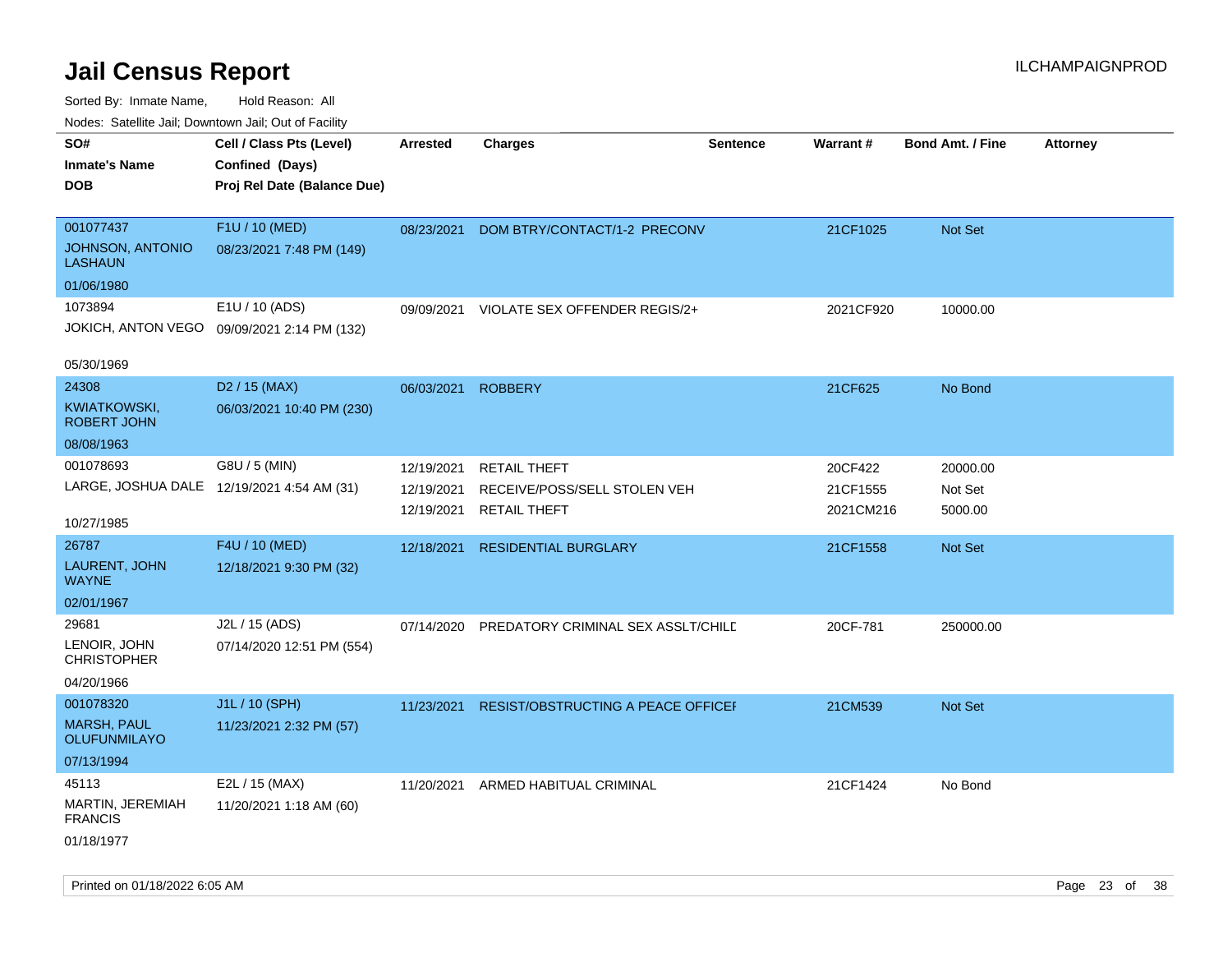Sorted By: Inmate Name, Hold Reason: All Nodes: Satellite Jail; Downtown Jail; Out of Facility

| ivouss. Satellite Jall, Downtown Jall, Out of Facility |                             |                      |                                          |                 |            |                         |                 |
|--------------------------------------------------------|-----------------------------|----------------------|------------------------------------------|-----------------|------------|-------------------------|-----------------|
| SO#                                                    | Cell / Class Pts (Level)    | Arrested             | <b>Charges</b>                           | <b>Sentence</b> | Warrant#   | <b>Bond Amt. / Fine</b> | <b>Attorney</b> |
| <b>Inmate's Name</b>                                   | Confined (Days)             |                      |                                          |                 |            |                         |                 |
| <b>DOB</b>                                             | Proj Rel Date (Balance Due) |                      |                                          |                 |            |                         |                 |
|                                                        |                             |                      |                                          |                 |            |                         |                 |
| 1063030                                                | H4L / 15 (ADS)              | 12/20/2021           | <b>MURDER</b>                            |                 | 21CF1571   | Not Set                 |                 |
| MASON, RYAN ONEIAL 12/21/2021 9:30 AM (29)             |                             | 12/22/2021           | <b>PAROLE REVOCATION</b>                 |                 | CH2107979  | <b>Not Set</b>          |                 |
|                                                        |                             |                      |                                          |                 |            |                         |                 |
| 02/22/1991                                             |                             |                      |                                          |                 |            |                         |                 |
| 1066623                                                | G7U / 5 (MIN)               | 11/17/2021           | MFG/DEL 15<100 GR COCA/ANALOG            |                 | 17CF1093   | 75000.00                |                 |
| MATA-OROZCO,<br><b>OLEGARIO</b>                        | 11/17/2021 5:08 PM (63)     |                      |                                          |                 |            |                         |                 |
|                                                        |                             |                      |                                          |                 |            |                         |                 |
| 03/06/1995                                             |                             |                      |                                          |                 |            |                         |                 |
| 001078249                                              | B3 / 10 (MED)               | 08/07/2021           | FELON POSS/USE WEAPON/FIREARM            |                 | 21CF947    | Not Set                 |                 |
| MCCLENDON, CALVIN<br>м                                 | 08/07/2021 8:56 AM (165)    |                      |                                          |                 |            |                         |                 |
| 04/29/1990                                             |                             |                      |                                          |                 |            |                         |                 |
| 40235                                                  | G9U / 5 (MIN)               | 10/04/2021 AGG DUI/4 |                                          |                 | 2021CF1145 | 35000.00                |                 |
| MERRIWEATHER,<br><b>MARCUS TODD</b>                    | 10/04/2021 4:41 PM (107)    |                      |                                          |                 |            |                         |                 |
| 11/28/1967                                             |                             |                      |                                          |                 |            |                         |                 |
| 1040273                                                | E5U / 15 (ADS)              | 09/30/2021           | PRED CRIM SEX ASLT/VICTIM <13            |                 | 21CF329    | 500000.00               |                 |
| METCALFE, LANELL<br><b>JARON</b>                       | 09/30/2021 11:32 PM (111)   |                      |                                          |                 |            |                         |                 |
| 09/22/1988                                             |                             |                      |                                          |                 |            |                         |                 |
| 1075635                                                | B2 / 10 (ADS)               | 05/11/2021           | AGG DISCHARGE FIREARM/OCC VEH            |                 | 21CF538    | Not Set                 |                 |
| MILES, DEVLON VON,<br>Junior                           | 05/11/2021 10:39 PM (253)   | 05/11/2021           | MFG/DEL CANNABIS/30-500 GRAMS            |                 | 20CF1402   | 100000.00               |                 |
| 11/04/2000                                             |                             |                      |                                          |                 |            |                         |                 |
| 48033                                                  | C7L / 5 (ADS)               | 12/04/2021           | DOMESTIC BATTERY/OTHER PRIOR             | 4y (DOC)        | 21CF1482   | <b>Not Set</b>          |                 |
| MOORE,<br><b>CHRISTOPHER ALLEN</b>                     | 12/04/2021 4:38 PM (46)     |                      |                                          |                 |            |                         |                 |
| 07/02/1976                                             |                             |                      |                                          |                 |            |                         |                 |
| 1069209                                                | 14 / 10 (ADS)               |                      | 04/07/2021 AGG BATTERY/GREAT BODILY HARM |                 | 21CF376    | Not Set                 |                 |
| MOORE, DEVONTE<br>JAMAL                                | 04/07/2021 6:25 PM (287)    |                      |                                          |                 |            |                         |                 |
| 09/24/1995                                             |                             |                      |                                          |                 |            |                         |                 |

Printed on 01/18/2022 6:05 AM **Page 24 of 38** Page 24 of 38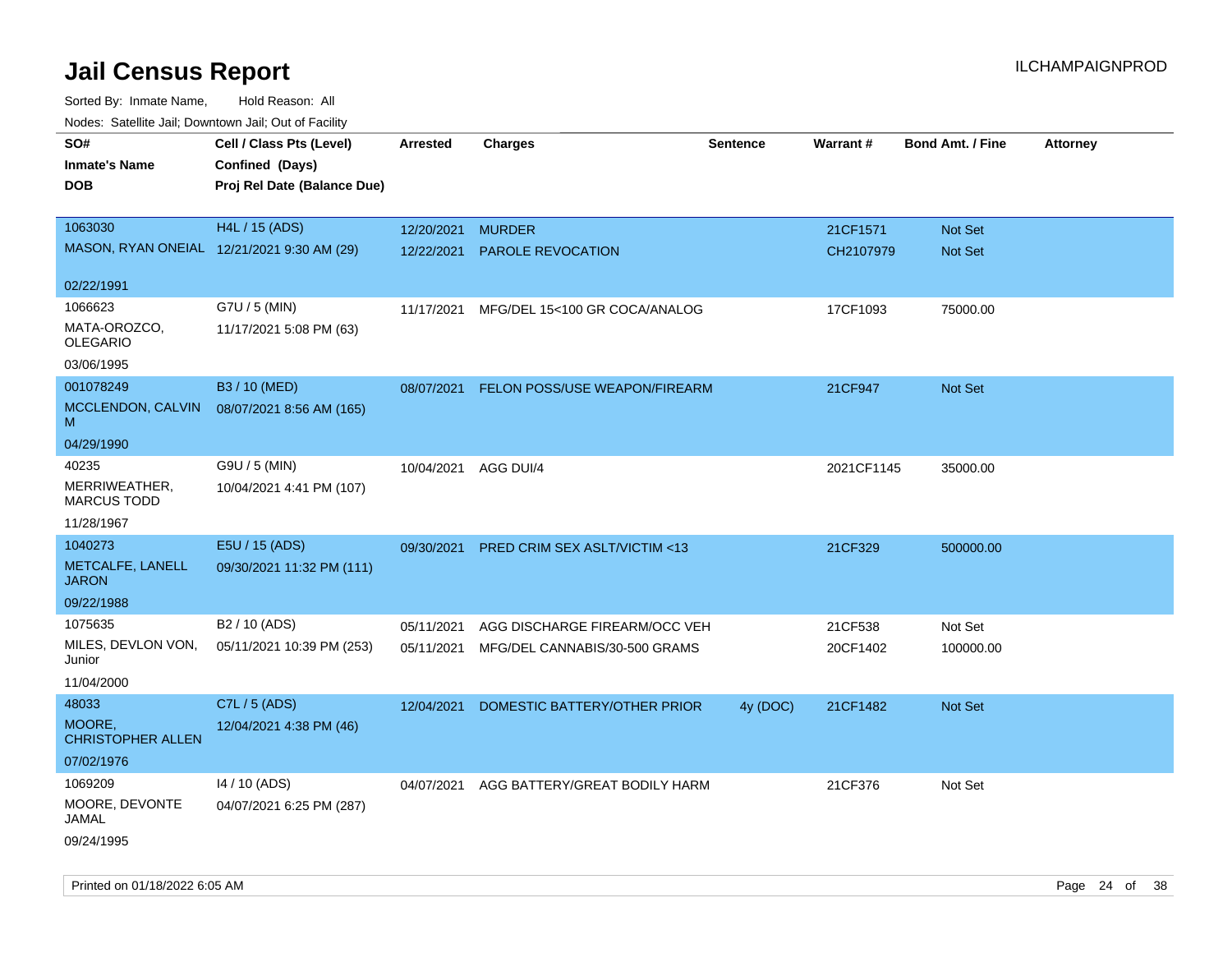Sorted By: Inmate Name, Hold Reason: All Nodes: Satellite Jail; Downtown Jail; Out of Facility

| ivodes. Satellite Jali, Downtown Jali, Out of Facility |                                             |                 |                                          |                 |              |                         |                 |
|--------------------------------------------------------|---------------------------------------------|-----------------|------------------------------------------|-----------------|--------------|-------------------------|-----------------|
| SO#                                                    | Cell / Class Pts (Level)                    | <b>Arrested</b> | <b>Charges</b>                           | <b>Sentence</b> | Warrant#     | <b>Bond Amt. / Fine</b> | <b>Attorney</b> |
| <b>Inmate's Name</b>                                   | Confined (Days)                             |                 |                                          |                 |              |                         |                 |
| <b>DOB</b>                                             | Proj Rel Date (Balance Due)                 |                 |                                          |                 |              |                         |                 |
|                                                        |                                             |                 |                                          |                 |              |                         |                 |
| 1074169                                                | C2L / 10 (MED)                              |                 | 12/21/2021 AGGRAVATED DOMESTIC BATTERY   |                 | 21CF1567     | <b>Not Set</b>          |                 |
|                                                        | PANZER, IAN RICHARD 12/21/2021 2:24 PM (29) |                 |                                          |                 |              |                         |                 |
| 07/04/1988                                             |                                             |                 |                                          |                 |              |                         |                 |
| 1022441                                                | H6L / 10 (ADS)                              | 10/27/2021      | AGG BATTERY/PEACE OFFICER                |                 | 2021 CF 12   | No Bond                 |                 |
| PICKENS, DONTRELL<br>DEMAR                             | 10/27/2021 1:39 PM (84)                     | 10/27/2021      | AGG BATTERY/PEACE OFFICER                |                 | 2020 CF 1488 | No Bond                 |                 |
| 12/10/1993                                             |                                             |                 |                                          |                 |              |                         |                 |
| 1072114                                                | A1U / 15 (SPH)                              | 01/17/2021      | ATTEMPT (FIRST DEGREE MURDER)            |                 | 2021CF65     | <b>Not Set</b>          |                 |
|                                                        | ROBINSON, DONNELL 01/17/2021 2:40 PM (367)  | 01/17/2021      | ARMED ROBBERY/NO FIREARM                 |                 | 2020CF824    | 75000.00                |                 |
| <b>LEVON</b>                                           |                                             | 02/17/2021      | <b>AGGRAVATED BATTERY</b>                | 4y (DOC)        |              | 250000.00               |                 |
| 10/23/2000                                             |                                             |                 |                                          |                 |              |                         |                 |
| 1068592                                                | J7L / 15 (ADS)                              | 11/12/2021      | <b>BURGLARY</b>                          |                 | 21CF1393     | Not Set                 |                 |
| ROSS, TEVONTAE<br>TERRANCE                             | 11/12/2021 8:41 AM (68)                     |                 |                                          |                 |              |                         |                 |
| 12/15/1998                                             |                                             |                 |                                          |                 |              |                         |                 |
| 59178                                                  | F8L / 15 (MAX)                              |                 | 12/13/2021 AGG DISCHARGE FIREARM/OCC VEH |                 | 21CF1274     | 1500000.00              |                 |
| <b>SANDERS, MICHAEL</b><br>JEAN                        | 12/13/2021 4:17 PM (37)                     |                 |                                          |                 |              |                         |                 |
| 12/22/1967                                             |                                             |                 |                                          |                 |              |                         |                 |
| 001078704                                              | F7U / 15 (MAX)                              | 12/21/2021      | MURDER/INTENT TO KILL/INJURE             |                 | 21CF1575     | Not Set                 |                 |
| SHORTER, JAQUAN<br>MAURICE                             | 12/23/2021 1:23 AM (27)                     |                 |                                          |                 |              |                         |                 |
| 10/08/1998                                             |                                             |                 |                                          |                 |              |                         |                 |
| 47195                                                  | G8L / 5 (MIN)                               | 12/27/2021      | <b>RESIDENTIAL BURGLARY</b>              |                 | 2020CF1222   | 10000.00                |                 |
| SIMMONS, JAMES<br>ROBERT                               | 12/27/2021 8:42 AM (23)                     | 12/28/2021      | <b>RESIDENTIAL BURGLARY</b>              |                 | 2021CF1596   | Not Set                 |                 |
| 03/13/1975                                             |                                             |                 |                                          |                 |              |                         |                 |
| 1057312                                                | $G2U / 5$ (MIN)                             | 11/10/2021      | HOME INVASION/FIREARM                    | 7y (DOC)        | 21CF1388     | Not Set                 |                 |
| STARKS, RAMEON<br>TAHZIER                              | 11/10/2021 9:51 PM (70)                     |                 |                                          |                 |              |                         |                 |
| 12/18/1996                                             |                                             |                 |                                          |                 |              |                         |                 |

Printed on 01/18/2022 6:05 AM Page 25 of 38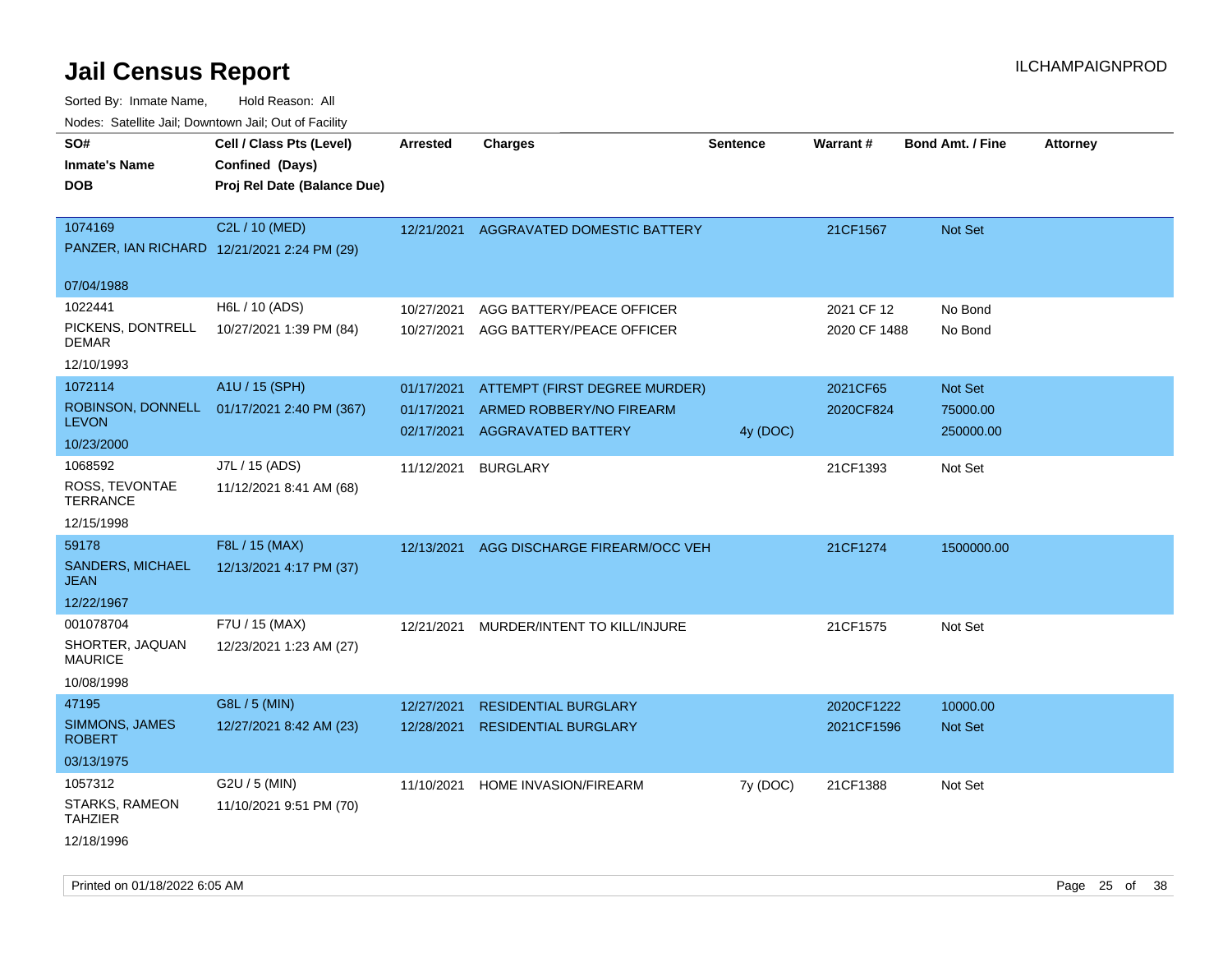Sorted By: Inmate Name, Hold Reason: All Nodes: Satellite Jail; Downtown Jail; Out of Facility

| ivouss. Saleling Jali, Downtown Jali, Out of Facility |                             |                 |                                |                 |            |                         |                 |
|-------------------------------------------------------|-----------------------------|-----------------|--------------------------------|-----------------|------------|-------------------------|-----------------|
| SO#                                                   | Cell / Class Pts (Level)    | <b>Arrested</b> | <b>Charges</b>                 | <b>Sentence</b> | Warrant#   | <b>Bond Amt. / Fine</b> | <b>Attorney</b> |
| <b>Inmate's Name</b>                                  | Confined (Days)             |                 |                                |                 |            |                         |                 |
| <b>DOB</b>                                            | Proj Rel Date (Balance Due) |                 |                                |                 |            |                         |                 |
|                                                       |                             |                 |                                |                 |            |                         |                 |
| 1051104                                               | G4U / 5 (MIN)               | 05/26/2021      | <b>BURGLARY</b>                |                 | 21CF667    | Not Set                 |                 |
| STOVER, ANDREW<br><b>WADE</b>                         | 05/27/2021 12:59 AM (237)   | 05/26/2021      | METH DELIVERY/5<15 GRAMS       |                 | 21CF598    | Not Set                 |                 |
| 07/20/1994                                            |                             |                 |                                |                 |            |                         |                 |
| 001078182                                             | G7L / 5 (MIN)               | 12/20/2021      | DRIVING ON REVOKED LICENSE     |                 | 2021CF800  | No Bond                 |                 |
| STRONG, KEVIN<br><b>GARDNER</b>                       | 12/20/2021 4:34 PM (30)     |                 |                                |                 |            |                         |                 |
| 02/12/1963                                            |                             |                 |                                |                 |            |                         |                 |
| 65920                                                 | F3L / 15 (MAX)              | 12/21/2021      | ARMED ROBBERY/ARMED W/FIREARM  |                 | 2021CF1543 | 100000.00               |                 |
| TAPSCOTT,<br><b>CORNELIUS</b>                         | 12/21/2021 10:57 PM (29)    |                 |                                |                 |            |                         |                 |
| 07/14/1985                                            |                             |                 |                                |                 |            |                         |                 |
| 1068839                                               | C4L / 15 (MAX)              | 08/07/2020      | <b>HOMICIDE</b>                |                 | 2020-CF851 | 1000000.00              |                 |
| TAYLOR, LONDON<br>JAVON                               | 08/07/2020 10:30 AM (530)   |                 |                                |                 |            |                         |                 |
| 08/16/1999                                            |                             |                 |                                |                 |            |                         |                 |
| 1004142                                               | C3L / 15 (MAX)              | 10/27/2021      | POSSESSION OF METH/15<100GRAMS |                 | 2021CF1298 | 1500000.00              |                 |
| TOY, KAYON LARENZ                                     | 10/22/2021 1:01 PM (89)     |                 |                                |                 |            |                         |                 |
| 09/12/1991                                            |                             |                 |                                |                 |            |                         |                 |
| 1056971                                               | D1 / 10 (ADS)               | 08/07/2021      | FELON POSS/USE WEAPON/FIREARM  |                 | 21CF948    | No Bond                 |                 |
| TRAVIS, DENZEL<br><b>DANTRELL</b>                     | 08/07/2021 7:36 AM (165)    | 08/08/2021      | AGG BATTERY/PUBLIC PLACE       |                 | 2020CF647  | 25000.00                |                 |
| 03/21/1993                                            |                             |                 |                                |                 |            |                         |                 |
| 001078250                                             | F2L / 10 (MED)              | 08/07/2021      | FELON POSS WEAPON/BODY ARMOR   |                 | 21CF950    | Not Set                 |                 |
| <b>TRAVIS, JORDAN</b><br><b>TESHAUN</b>               | 08/07/2021 10:27 AM (165)   |                 |                                |                 |            |                         |                 |
| 03/03/1996                                            |                             |                 |                                |                 |            |                         |                 |
| 56994                                                 | A2L / 15 (SPH)              | 12/09/2021      | STALKING/CAUSE FEAR FOR SAFETY |                 | 21CF1514   | Not Set                 |                 |
| <b>TURNER, ROBERT</b><br>EARL, Senior                 | 12/09/2021 9:23 PM (41)     | 12/13/2021      | <b>PAROLE REVOCATION</b>       |                 | CH2107735  | Not Set                 |                 |
| 09/07/1982                                            |                             |                 |                                |                 |            |                         |                 |

Printed on 01/18/2022 6:05 AM Page 26 of 38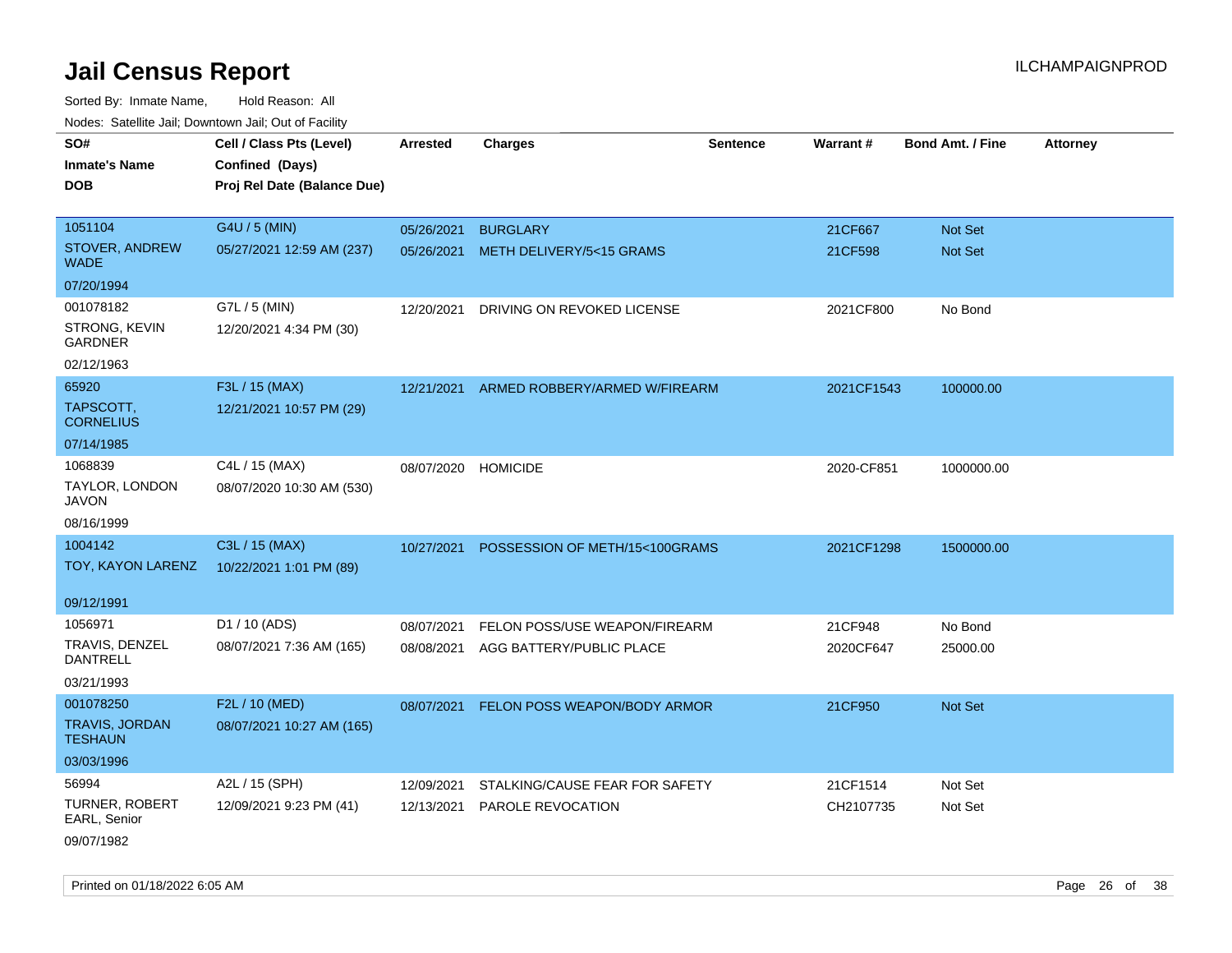Sorted By: Inmate Name, Hold Reason: All Nodes: Satellite Jail; Downtown Jail; Out of Facility

| Nodes: Satellite Jali, Downtown Jali, Out of Facility |                                              |                   |                                 |                 |            |                         |                 |
|-------------------------------------------------------|----------------------------------------------|-------------------|---------------------------------|-----------------|------------|-------------------------|-----------------|
| SO#                                                   | Cell / Class Pts (Level)                     | <b>Arrested</b>   | <b>Charges</b>                  | <b>Sentence</b> | Warrant#   | <b>Bond Amt. / Fine</b> | <b>Attorney</b> |
| <b>Inmate's Name</b>                                  | Confined (Days)                              |                   |                                 |                 |            |                         |                 |
| <b>DOB</b>                                            | Proj Rel Date (Balance Due)                  |                   |                                 |                 |            |                         |                 |
|                                                       |                                              |                   |                                 |                 |            |                         |                 |
| 30108                                                 | J4L / 15 (ADS)                               | 07/30/2021 MURDER |                                 |                 | 21CF902    | 2000000.00              |                 |
| <b>VANDYKE, DARYL</b><br><b>ANTHONY</b>               | 07/30/2021 8:29 PM (173)                     |                   |                                 |                 |            |                         |                 |
| 10/04/1965                                            |                                              |                   |                                 |                 |            |                         |                 |
| 968681                                                | D5 / 15 (ADS)                                | 08/27/2021        | AGG CRIM SX AB/VIC 13<18/TRUST  |                 | 2020CF499  | 250000.00               |                 |
| WADE, DEMETRIUS<br>DARYL                              | 08/27/2021 2:25 AM (145)                     | 08/27/2021        | INDIRECT CRIMINAL CONTEMPT      | 3y (DOC)        | 2021CC16   | No Bond                 |                 |
| 01/07/1987                                            |                                              |                   |                                 |                 |            |                         |                 |
| 1070904                                               | G6L / 5 (MIN)                                | 10/28/2021        | <b>BURGLARY</b>                 | 3y (DOC)        | 2021CF321  | 15000.00                |                 |
| WANKEL, JONAH<br><b>JAMES</b>                         | 10/28/2021 3:42 AM (83)                      |                   |                                 |                 |            |                         |                 |
| 12/15/1993                                            |                                              |                   |                                 |                 |            |                         |                 |
| 1070971                                               | H3L / 5 (ADS)                                | 12/07/2021        | <b>IDENTITY THEFT/&lt;\$300</b> |                 | 20CF922    | Not Set                 |                 |
| <b>WEIR, CLINTON</b><br><b>HOWARD</b>                 | 12/08/2021 3:45 AM (42)                      | 12/07/2021        | <b>RECKLESS DRIVING</b>         |                 | 19TR2348   | Not Set                 |                 |
| 03/15/1983                                            |                                              |                   |                                 |                 |            |                         |                 |
| 54212                                                 | E4L / 10 (MED)                               | 12/21/2021        | ARMED VIOLENCE/CATEGORY I       |                 | 21CF1576   | <b>Not Set</b>          |                 |
| <b>WHITLOCK, GEORGE</b>                               | 12/21/2021 1:20 PM (29)                      | 12/21/2021        | RECEIVE/POSS/SELL STOLEN VEH    |                 | 2021CF669  | 10000.00                |                 |
| <b>ABRAM</b>                                          |                                              | 12/21/2021        | <b>VIOLATE ORDER PROTECTION</b> |                 | 2021CM391  | 1000.00                 |                 |
| 11/10/1978                                            |                                              | 12/21/2021        | OBSTRUCT JUST/DESTROY EVIDENCE  |                 | 2021CF1223 | 700.00                  |                 |
| 001078709                                             | F3U / 15 (MAX)                               | 12/22/2021        | ARMED VIOLENCE/CATEGORY I       |                 | 21CF1586   | Not Set                 |                 |
|                                                       | WILLIAMS, DAVID LEE 12/22/2021 11:00 AM (28) |                   |                                 |                 |            |                         |                 |
| 12/18/1989                                            |                                              |                   |                                 |                 |            |                         |                 |
| 1058072                                               | A2U / 15 (SPH)                               | 02/25/2021        | ARMED HABITUAL CRIMINAL         |                 |            | <b>Not Set</b>          |                 |
| <b>WILLIAMS, KENNETH</b><br><b>BERNARD</b>            | 02/25/2021 3:24 PM (328)                     |                   |                                 |                 |            |                         |                 |
| 10/04/1985                                            |                                              |                   |                                 |                 |            |                         |                 |
| 001078711                                             | F8U / 10 (MED)                               | 12/22/2021        | AGG DISCHARGE FIREARM/OCC BLDG  |                 | 21CF1585   | Not Set                 |                 |
| WILLIS, RANDY                                         | 12/22/2021 4:15 PM (28)                      |                   |                                 |                 |            |                         |                 |

RAMEEL

09/10/2003

Printed on 01/18/2022 6:05 AM Page 27 of 38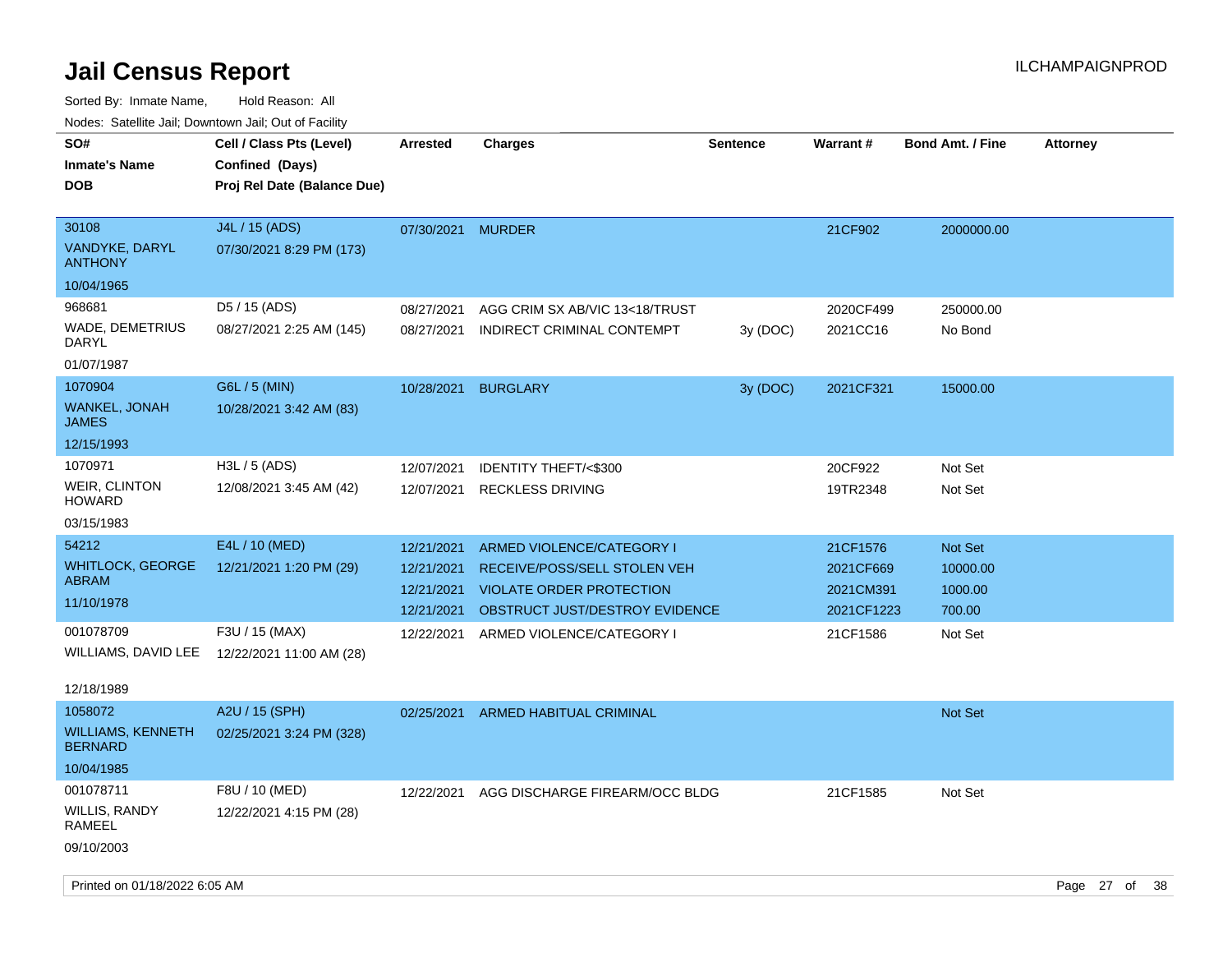| SO#<br><b>Inmate's Name</b><br><b>DOB</b>           | Cell / Class Pts (Level)<br>Confined (Days)<br>Proj Rel Date (Balance Due) | Arrested   | Charges         |            | <b>Sentence</b> | Warrant#    | <b>Bond Amt. / Fine</b> | Attorney |
|-----------------------------------------------------|----------------------------------------------------------------------------|------------|-----------------|------------|-----------------|-------------|-------------------------|----------|
| 9326<br>YOUNG, ANTHONY<br><b>PAUL</b><br>03/13/1954 | $12/5$ (ADS)<br>06/14/2021 12:07 PM (219)                                  | 06/14/2021 | <b>BURGLARY</b> |            |                 | 2020-CF-625 | Not Set                 |          |
| <b>Total Downtown Jail: 72</b>                      |                                                                            | Males: 72  | Females: 0      | Unknown: 0 |                 |             |                         |          |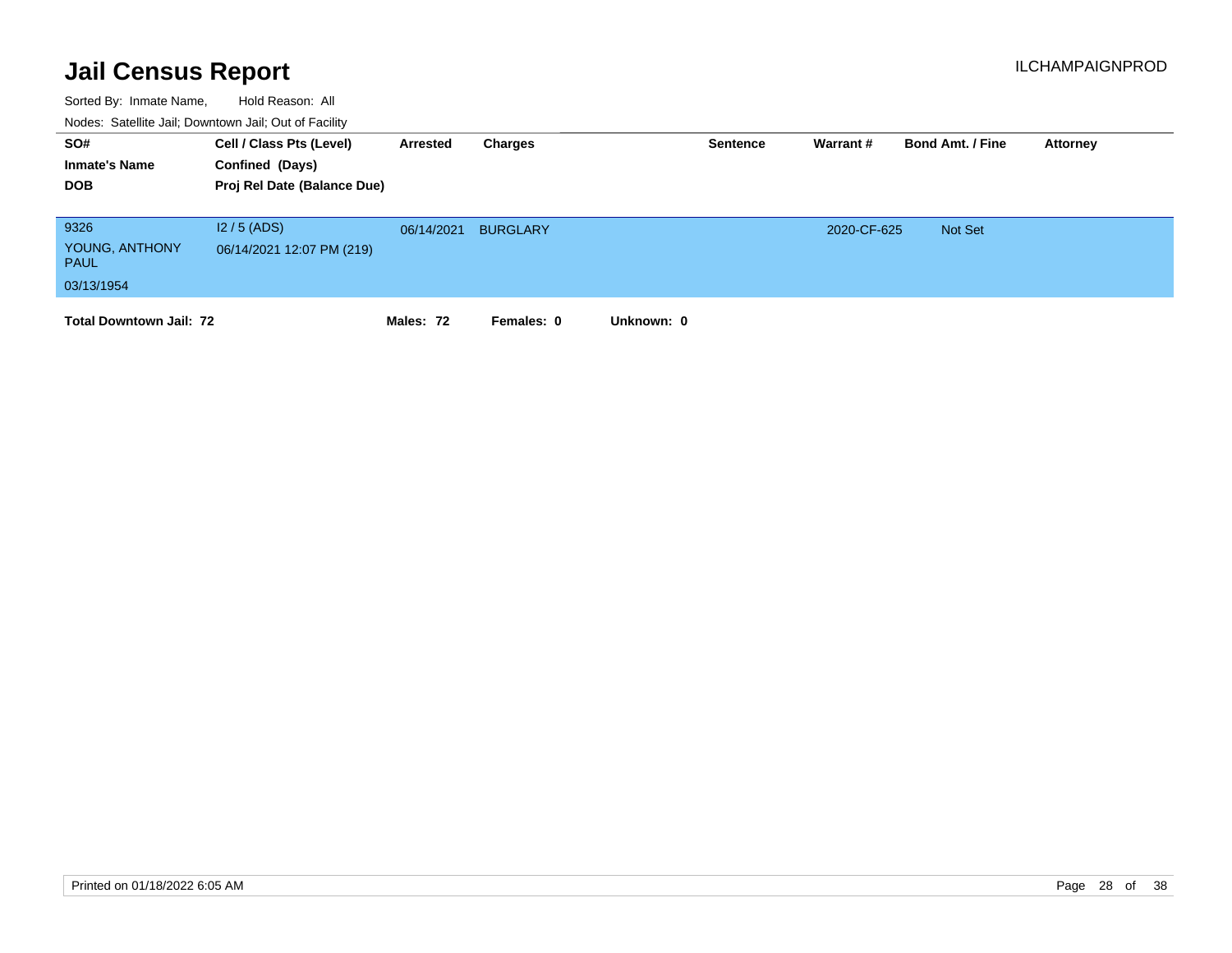|  |  | <b>Out of Facility</b> |
|--|--|------------------------|
|  |  |                        |

| SO#<br><b>Inmate's Name</b><br><b>DOB</b>                         | Cell / Class Pts (Level)<br>Confined (Days)<br>Proj Rel Date (Balance Due) | <b>Arrested</b>                        | <b>Charges</b>                                                                       | <b>Sentence</b> | <b>Warrant#</b>                 | <b>Bond Amt. / Fine</b>       | <b>Attorney</b> |
|-------------------------------------------------------------------|----------------------------------------------------------------------------|----------------------------------------|--------------------------------------------------------------------------------------|-----------------|---------------------------------|-------------------------------|-----------------|
| 61095<br>AMOS, DERRICK<br><b>JAMES</b>                            | <b>DEW / 10 (ADS)</b><br>05/02/2021 9:02 PM (262)                          | 05/02/2021                             | <b>HOME INVASION/CAUSE INJURY</b>                                                    |                 | 2021CF323                       | 100000.00                     |                 |
| 06/12/1985<br>19971<br><b>LYNN</b><br>08/17/1961                  | EHD<br>BARNESKE, RAYMOND 11/09/2021 9:32 AM (71)<br>5/6/2022 (0.00)        | 11/09/2021                             | DRIVING RVK/SUSP DUI/SSS 4-9                                                         |                 | 2021CF968                       | Not Set                       |                 |
| 516062<br><b>BENNETT, JOHN</b><br><b>MICHAEL</b><br>04/30/1986    | <b>DEW / 15 (MAX)</b><br>02/22/2021 10:47 AM (331)                         | 02/22/2021<br>02/22/2021               | PHONE HARASSMENT/2+<br>AGG DISCH FIR/VEH/PC OFF/FRMAN                                |                 | 20CF194<br>21CF210              | 5000.00<br>No Bond            |                 |
| 33993<br><b>BOOKER, STEPHON</b><br><b>MONTELL</b><br>06/11/1971   | DEW / 10 (MED)<br>06/14/2021 7:42 PM (219)                                 | 06/14/2021<br>06/14/2021<br>06/14/2021 | AGGRAVATED DOMESTIC BATTERY<br>POSSESSING A CONTROLLED SUBSTAND<br>PAROLE REVOCATION |                 | 21CF688<br>21CF657<br>CH2103612 | Not Set<br>Not Set<br>No Bond |                 |
| 1074315<br><b>BRIGGS, PATRICK</b><br><b>MONTAY</b><br>08/05/2001  | <b>DEW / 15 (MAX)</b><br>08/03/2021 4:56 PM (169)                          | 07/27/2021                             | AGG DISCHARGE FIREARM/VEH/SCH                                                        |                 | 21CF927                         | Not Set                       |                 |
| 001078065<br><b>BROWN, CHARMAN</b><br><b>LAKEEF</b><br>11/30/2002 | KAN / 10 (ADS)<br>06/17/2021 12:32 PM (216)                                | 06/17/2021                             | AGG BATTERY/DISCHARGE FIREARM                                                        |                 | 21CF704                         | 1000000.00                    |                 |
| 1038554<br><b>BROWN, CORRION</b><br><b>DEVONTAE</b><br>04/19/1995 | KAN / 15 (MAX)<br>08/18/2021 5:40 PM (154)                                 | 08/18/2021<br>08/18/2021               | <b>ARMED HABITUAL CRIMINAL</b><br>DELIVERY OF OR POSSESSION OF W/ INT                |                 | 21CF1162<br>21CF1009            | Not Set<br>No Bond            |                 |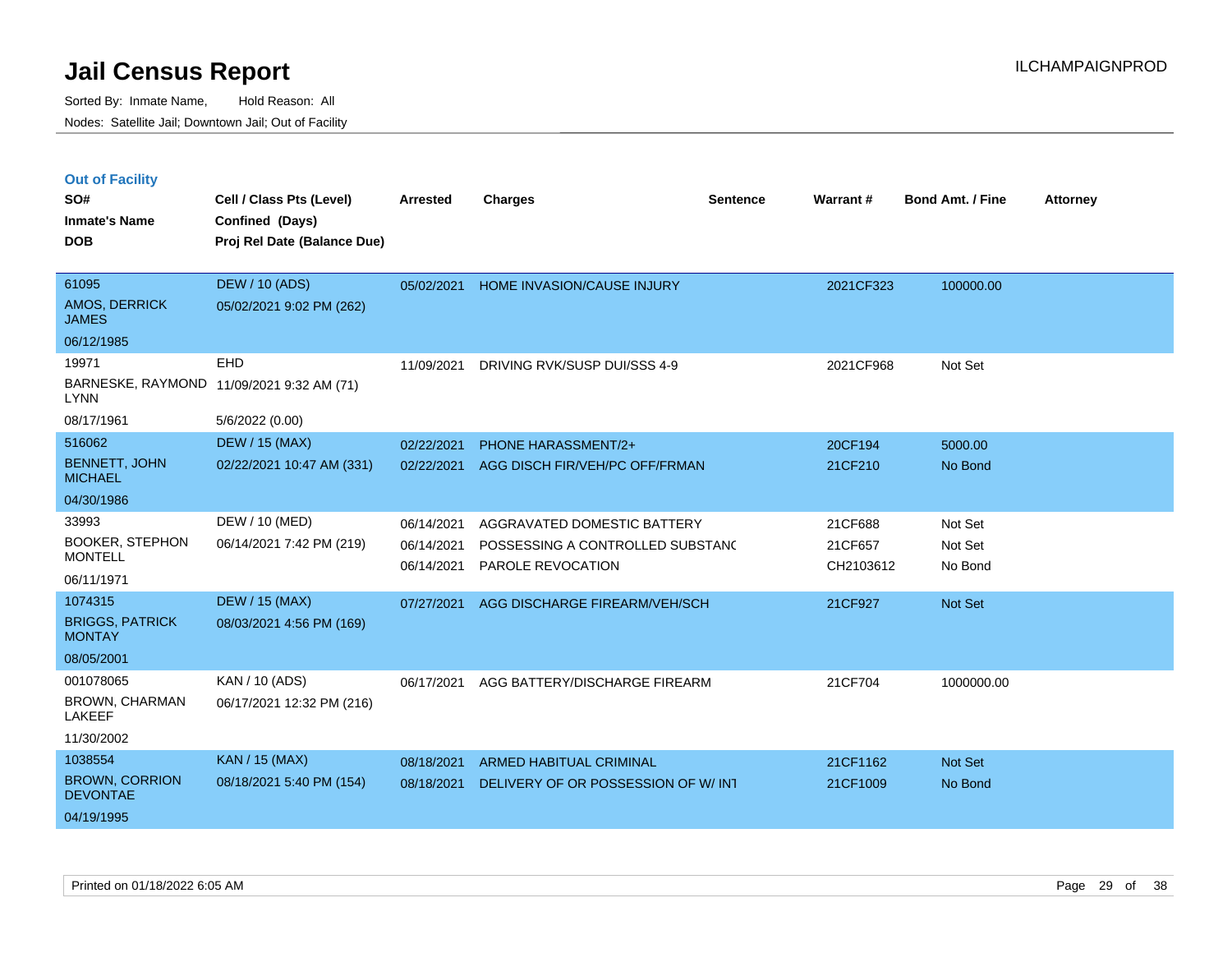| rouco. Calcillo Jali, Downtown Jali, Out of Facility |                             |                 |                                          |                 |            |                         |                 |
|------------------------------------------------------|-----------------------------|-----------------|------------------------------------------|-----------------|------------|-------------------------|-----------------|
| SO#                                                  | Cell / Class Pts (Level)    | <b>Arrested</b> | <b>Charges</b>                           | <b>Sentence</b> | Warrant#   | <b>Bond Amt. / Fine</b> | <b>Attorney</b> |
| Inmate's Name                                        | Confined (Days)             |                 |                                          |                 |            |                         |                 |
| DOB                                                  | Proj Rel Date (Balance Due) |                 |                                          |                 |            |                         |                 |
|                                                      |                             |                 |                                          |                 |            |                         |                 |
| 1038579                                              | <b>KAN / 15 (MAX)</b>       |                 | 08/18/2021 FELON POSS/USE WEAPON/FIREARM |                 | 21CF1010   | <b>Not Set</b>          |                 |
| BROWN, MARKEL<br>rikki                               | 08/18/2021 2:05 PM (154)    |                 |                                          |                 |            |                         |                 |
| 01/06/1995                                           |                             |                 |                                          |                 |            |                         |                 |
| 1003006                                              | KAN / 15 (MAX)              | 08/19/2021      | FELON POSS/USE MACHINE GUN               |                 | 21CF1011   | No Bond                 |                 |
| <b>BROWN, ROCKEITH</b><br>JAVONTE                    | 08/19/2021 12:55 AM (153)   |                 |                                          |                 |            |                         |                 |
| 07/23/1991                                           |                             |                 |                                          |                 |            |                         |                 |
| 987334                                               | <b>DEW / 15 (MAX)</b>       |                 | 03/10/2021 ATTEMPT (FIRST DEGREE MURDER) |                 | 19CF689    | <b>Not Set</b>          |                 |
| CAIN, ISAIAH<br><b>DEPRIEST</b>                      | 03/10/2021 2:22 PM (315)    |                 |                                          |                 |            |                         |                 |
| 12/23/1990                                           |                             |                 |                                          |                 |            |                         |                 |
| 001078638                                            | <b>EHD</b>                  | 12/15/2021      | DRIVING ON SUSPENDED LICENSE             |                 | 2021TR1120 | Not Set                 |                 |
| CAMPBELL, CARLA<br><b>GISSELLE</b>                   | 12/15/2021 11:03 AM (35)    |                 |                                          |                 |            |                         |                 |
| 08/12/1980                                           | 2/12/2022 (0.00)            |                 |                                          |                 |            |                         |                 |
| 992962                                               | <b>DEW / 15 (ADS)</b>       | 05/25/2021      | MURDER/INTENT TO KILL/INJURE             |                 | 2018CF1045 | 1000000.00              |                 |
| <b>CAMPBELL, KEITH</b><br>KNAQEEB                    | 05/25/2021 1:19 PM (239)    |                 |                                          |                 |            |                         |                 |
| 07/22/1991                                           |                             |                 |                                          |                 |            |                         |                 |
| 001078576                                            | KAN / 15 (MAX)              | 11/09/2021      | UNLAWFUL USE OF A WEAPON                 |                 | 21CF1383   | Not Set                 |                 |
| CARTER, DEMONDRE<br>DAVON                            | 11/09/2021 6:01 PM (71)     |                 |                                          |                 |            |                         |                 |
| 05/27/2001                                           |                             |                 |                                          |                 |            |                         |                 |
| 1064992                                              | <b>KAN / 15 (MAX)</b>       | 09/20/2021      | ARMED VIOLENCE/CATEGORY I                |                 | 21CF1137   | <b>Not Set</b>          |                 |
| CARTER, KEJUAN<br>JAVONTE                            | 09/20/2021 11:42 PM (121)   |                 |                                          |                 |            |                         |                 |
| 06/27/1998                                           |                             |                 |                                          |                 |            |                         |                 |
| 001078461                                            | KAN / 10 (MED)              | 10/07/2021      | AGG UNLAWFUL USE WEAPON/PERSON           |                 | 2021CF1209 | No Bond                 |                 |
| COLE, ERIC JOSE                                      | 10/08/2021 12:25 AM (103)   | 10/07/2021      | AGG DOMESTIC BATTERY/STRANGLE            |                 | 2021CF1208 | Not Set                 |                 |
| 01/24/2002                                           |                             | 10/08/2021      | HARASS WITNESS/FAMILY MBR/REP            |                 | 21CF1218   | Not Set                 |                 |
|                                                      |                             |                 |                                          |                 |            |                         |                 |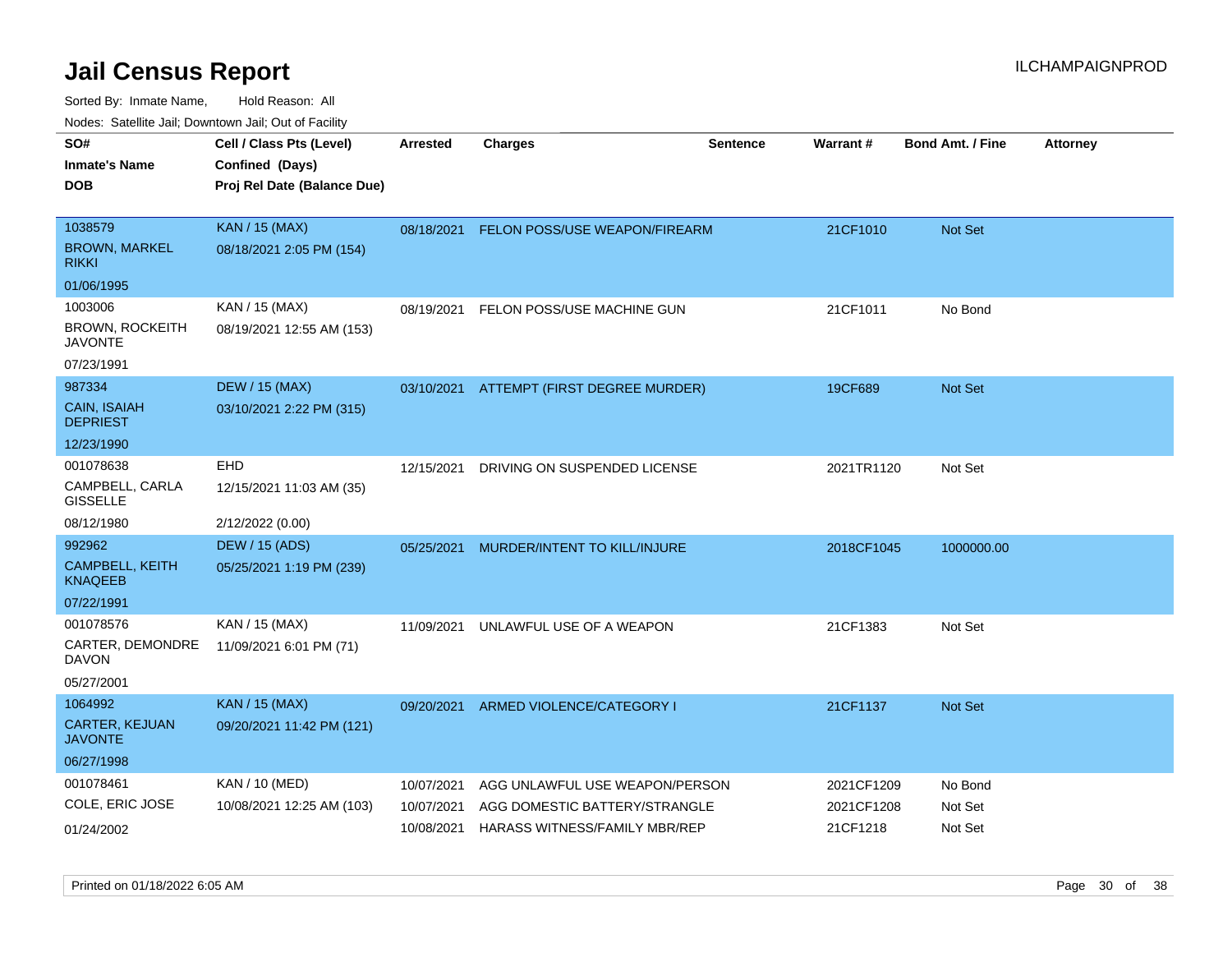Sorted By: Inmate Name, Hold Reason: All Nodes: Satellite Jail; Downtown Jail; Out of Facility

| rouce. Calcinic Jan, Downtown Jan, Out or Facility |                                              |                 |                                           |                 |                 |                         |                 |
|----------------------------------------------------|----------------------------------------------|-----------------|-------------------------------------------|-----------------|-----------------|-------------------------|-----------------|
| SO#                                                | Cell / Class Pts (Level)                     | <b>Arrested</b> | <b>Charges</b>                            | <b>Sentence</b> | <b>Warrant#</b> | <b>Bond Amt. / Fine</b> | <b>Attorney</b> |
| <b>Inmate's Name</b>                               | Confined (Days)                              |                 |                                           |                 |                 |                         |                 |
| <b>DOB</b>                                         | Proj Rel Date (Balance Due)                  |                 |                                           |                 |                 |                         |                 |
|                                                    |                                              |                 |                                           |                 |                 |                         |                 |
| 57733                                              | <b>KAN / 15 (SPH)</b>                        | 02/25/2020      | <b>HOMICIDE</b>                           |                 | 2020-CF250      | 2000000.00              |                 |
| <b>CRAIG, ANTOINE</b><br><b>DARRELL</b>            | 02/25/2020 4:08 PM (694)                     | 02/25/2020      | <b>FELON POSS/USE WEAPON/FIREARM</b>      |                 | 19CF-1827       | 80000.00                |                 |
| 10/09/1982                                         |                                              |                 |                                           |                 |                 |                         |                 |
| 001077939                                          | DEW / 10 (MED)                               | 05/10/2021      | FIREARM/FOID INVALID/NOT ELIG             |                 | 21CF526         | No Bond                 |                 |
| <b>CROSS, PATRICK</b><br><b>DONTRELLE</b>          | 05/10/2021 7:31 PM (254)                     | 06/02/2021      | POSS STOLEN VEHICLE > \$25,000            |                 | 21CF612         | Not Set                 |                 |
| 11/07/2001                                         |                                              |                 |                                           |                 |                 |                         |                 |
| 001077558                                          | <b>EHD</b>                                   |                 | 01/04/2022 DRIVING RVK/SUSP DUI/SSS 2ND   |                 | 2021CF301       | <b>Not Set</b>          |                 |
| DAVIS, RICHARD LEE                                 | 01/04/2022 9:17 AM (15)                      |                 |                                           |                 |                 |                         |                 |
| 08/20/1984                                         | 2/2/2022 (0.00)                              |                 |                                           |                 |                 |                         |                 |
| 1061304                                            | DEW / 15 (MAX)                               | 10/11/2021      | ARMED HABITUAL CRIMINAL                   |                 | 21CF1226        | No Bond                 |                 |
| DORRIS, KEMION                                     | 10/11/2021 7:30 PM (100)                     | 10/11/2021      | ARMED HABITUAL CRIMINAL                   |                 | 21CF1227        | No Bond                 |                 |
| <b>DAETOCE</b>                                     |                                              | 10/11/2021      | HOME INVASION/FIREARM                     |                 | 21CF1228        | No Bond                 |                 |
| 11/19/1997                                         |                                              |                 |                                           |                 |                 |                         |                 |
| 1048528                                            | <b>EHD</b>                                   | 01/11/2022      | DRIVING RVK/SUSP DUI/SSS 3RD              |                 | 2021CF828       | <b>Not Set</b>          |                 |
| FREEMAN, TAMISHA<br><b>NICOLE</b>                  | 01/11/2022 9:20 AM (8)                       |                 |                                           |                 |                 |                         |                 |
| 04/24/1985                                         | 2/9/2022 (0.00)                              |                 |                                           |                 |                 |                         |                 |
| 001077363                                          | KAN / 25 (SPH)                               | 10/30/2020      | <b>HOME INVASION/FIREARM</b>              |                 | 20CF1202        | 500000.00               |                 |
| GARY, DAKOTA<br><b>TREVON</b>                      | 10/30/2020 10:41 AM (446)                    |                 |                                           |                 |                 |                         |                 |
| 12/31/2001                                         |                                              |                 |                                           |                 |                 |                         |                 |
| 1013012                                            | <b>KAN / 15 (MAX)</b>                        | 07/08/2021      | <b>FELON POSS/USE FIREARM PRIOR</b>       |                 | 21CF798         | Not Set                 |                 |
|                                                    | GARY, XAVIER LAMAR  07/08/2021 9:24 AM (195) | 07/08/2021      | <b>ATTEMPT (FIRST DEGREE MURDER)</b>      |                 | 2021CF790       | 1000000.00              |                 |
|                                                    |                                              | 07/08/2021      | FELON POSS/USE FIREARM PRIOR              |                 | 2020CF650       | 25000.00                |                 |
| 12/14/1991                                         |                                              |                 |                                           |                 |                 |                         |                 |
| 1065946                                            | KAN / 10 (MED)                               | 09/04/2021      | AGG BATTERY/DISCHARGE FIREARM             |                 | 21CF1057        | 750000.00               |                 |
| GODBOLT, DESMOND<br><b>DEVONTAE</b>                | 09/04/2021 1:17 AM (137)                     | 09/04/2021      | <b>RESIST/OBSTRUCTING A PEACE OFFICEF</b> |                 | 21CM407         | Not Set                 |                 |
|                                                    |                                              |                 |                                           |                 |                 |                         |                 |

11/15/1997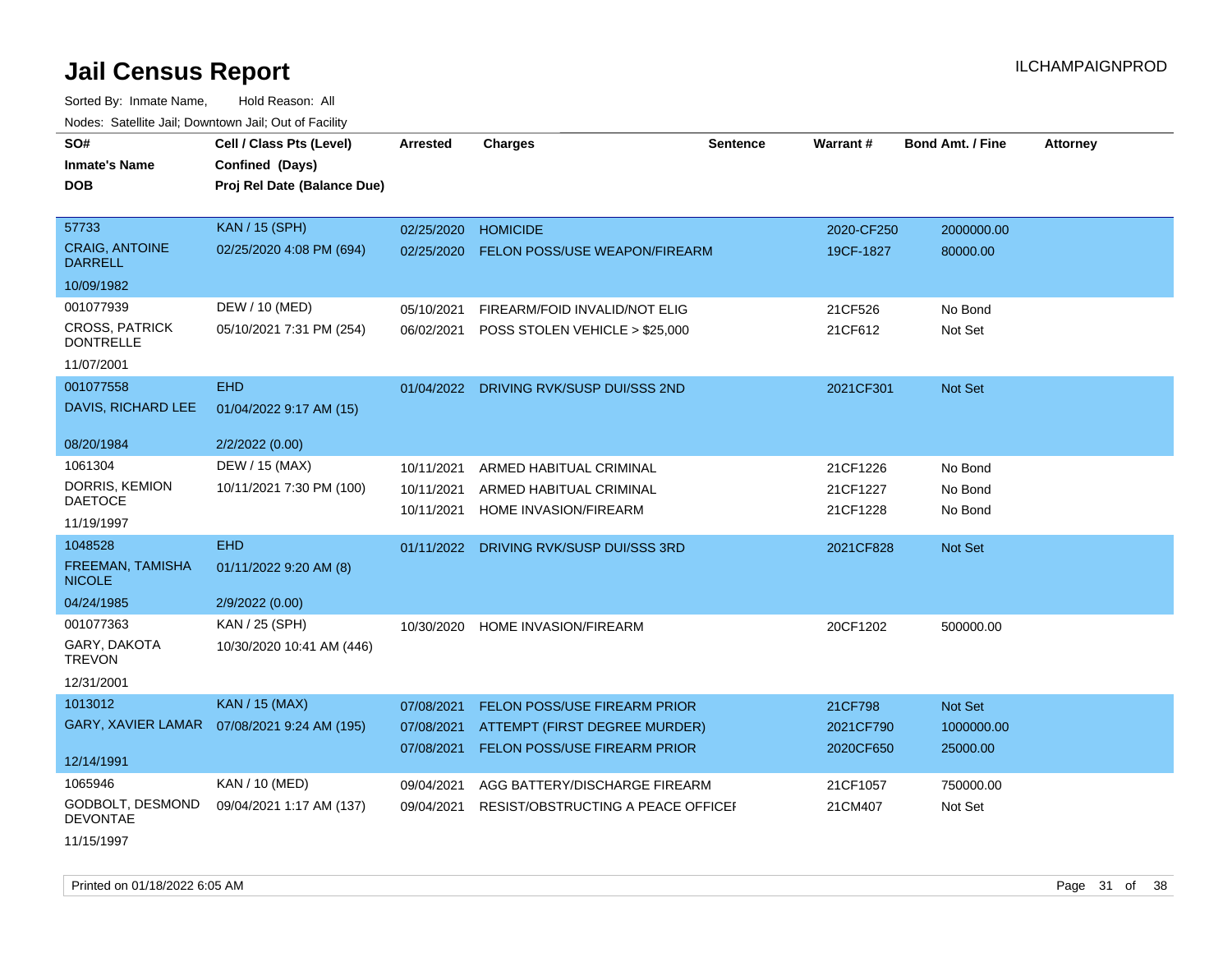| SO#                                    | Cell / Class Pts (Level)                     | Arrested   | <b>Charges</b>                          | Sentence | Warrant#   | <b>Bond Amt. / Fine</b> | <b>Attorney</b> |
|----------------------------------------|----------------------------------------------|------------|-----------------------------------------|----------|------------|-------------------------|-----------------|
| <b>Inmate's Name</b>                   | Confined (Days)                              |            |                                         |          |            |                         |                 |
| <b>DOB</b>                             | Proj Rel Date (Balance Due)                  |            |                                         |          |            |                         |                 |
|                                        |                                              |            |                                         |          |            |                         |                 |
| 1070118                                | KAN / 15 (MAX)                               | 08/31/2021 | AGGRAVATED DOMESTIC BATTERY             |          | 21CF1049   | No Bond                 |                 |
| <b>GRAHAM, CORTEZ</b><br><b>LAMON</b>  | 08/31/2021 9:32 PM (141)                     | 09/02/2021 | PROBATION VIOLATION                     |          | 21CF55     | Not Set                 |                 |
| 03/31/1976                             |                                              |            |                                         |          |            |                         |                 |
| 1000641                                | KAN / 10 (MED)                               | 09/14/2021 | ARMED HABITUAL CRIMINAL                 |          | 21CF1116   | No Bond                 |                 |
| <b>GRANT, CEDRIC</b><br><b>DYSHAWN</b> | 09/14/2021 6:32 PM (127)                     |            |                                         |          |            |                         |                 |
| 01/03/1991                             |                                              |            |                                         |          |            |                         |                 |
| 1076506                                | <b>KAN / 15 (MAX)</b>                        | 09/17/2021 | AGG UUW/PERSON/CM THREAT VIOL           |          | 21CF1131   | Not Set                 |                 |
|                                        | GRAY, JAMARH EMERE 09/17/2021 10:41 AM (124) | 09/20/2021 | <b>DOMESTIC BATTERY</b>                 |          | 21CM430    | Not Set                 |                 |
|                                        |                                              |            |                                         |          |            |                         |                 |
| 06/21/2003                             |                                              |            |                                         |          |            |                         |                 |
| 973845                                 | <b>EHD</b>                                   | 12/21/2021 | DRIVING ON SUSPENDED LICENSE            |          | 2021TR647  | Not Set                 |                 |
| <b>GRIFFITH, PRESTON</b><br>JOEL       | 12/21/2021 10:42 AM (29)                     |            |                                         |          |            |                         |                 |
| 08/16/1982                             | 1/19/2022 (0.00)                             |            |                                         |          |            |                         |                 |
| 986315                                 | <b>EHD</b>                                   |            | 01/04/2022 DRIVING ON SUSPENDED LICENSE |          | 2020TR4725 | Not Set                 |                 |
| HARPER, DEMARKO<br><b>DEVAIL</b>       | 01/04/2022 10:13 AM (15)                     |            |                                         |          |            |                         |                 |
| 09/04/1989                             | 2/2/2022 (0.00)                              |            |                                         |          |            |                         |                 |
| 001077887                              | <b>EHD</b>                                   |            | 01/11/2022 AGG DUI/LIC SUSP OR REVOKED  |          | 2021CF466  | Not Set                 |                 |
| HENRY, ROBERT<br><b>GORDON</b>         | 01/11/2022 11:02 AM (8)                      |            |                                         |          |            |                         |                 |
| 12/16/1952                             | 2/7/2022 (0.00)                              |            |                                         |          |            |                         |                 |
| 1045186                                | <b>DEW / 15 (MAX)</b>                        | 08/16/2021 | ARMED VIOLENCE/CATEGORY I               |          | 21CF934    | 1000000.00              |                 |
| HOLBROOK, JOHNNIE                      | 08/16/2021 11:07 AM (156)                    | 08/16/2021 | <b>FELON POSS/USE WEAPON/FIREARM</b>    |          | 19CF968    | <b>Not Set</b>          |                 |
| <b>MATHIS</b>                          |                                              | 08/16/2021 | AGG FLEEING POLICE/21 MPH OVER          |          | 21CF988    | Not Set                 |                 |
| 07/19/1996                             |                                              | 08/16/2021 | FELON POSS/USE WEAPON/FIREARM           |          | 21CF989    | Not Set                 |                 |
| 001078146                              | DEW / 15 (MAX)                               | 07/09/2021 | AGG BATTERY/DISCHARGE FIREARM           |          | 21CF795    | 1000000.00              |                 |
| HUNT, TEIGAN<br>JAZAIREO               | 07/09/2021 12:41 PM (194)                    | 07/09/2021 | ARMED ROBBERY/ARMED W/FIREARM           |          | 21CF806    | Not Set                 |                 |
| 05/14/2003                             |                                              |            |                                         |          |            |                         |                 |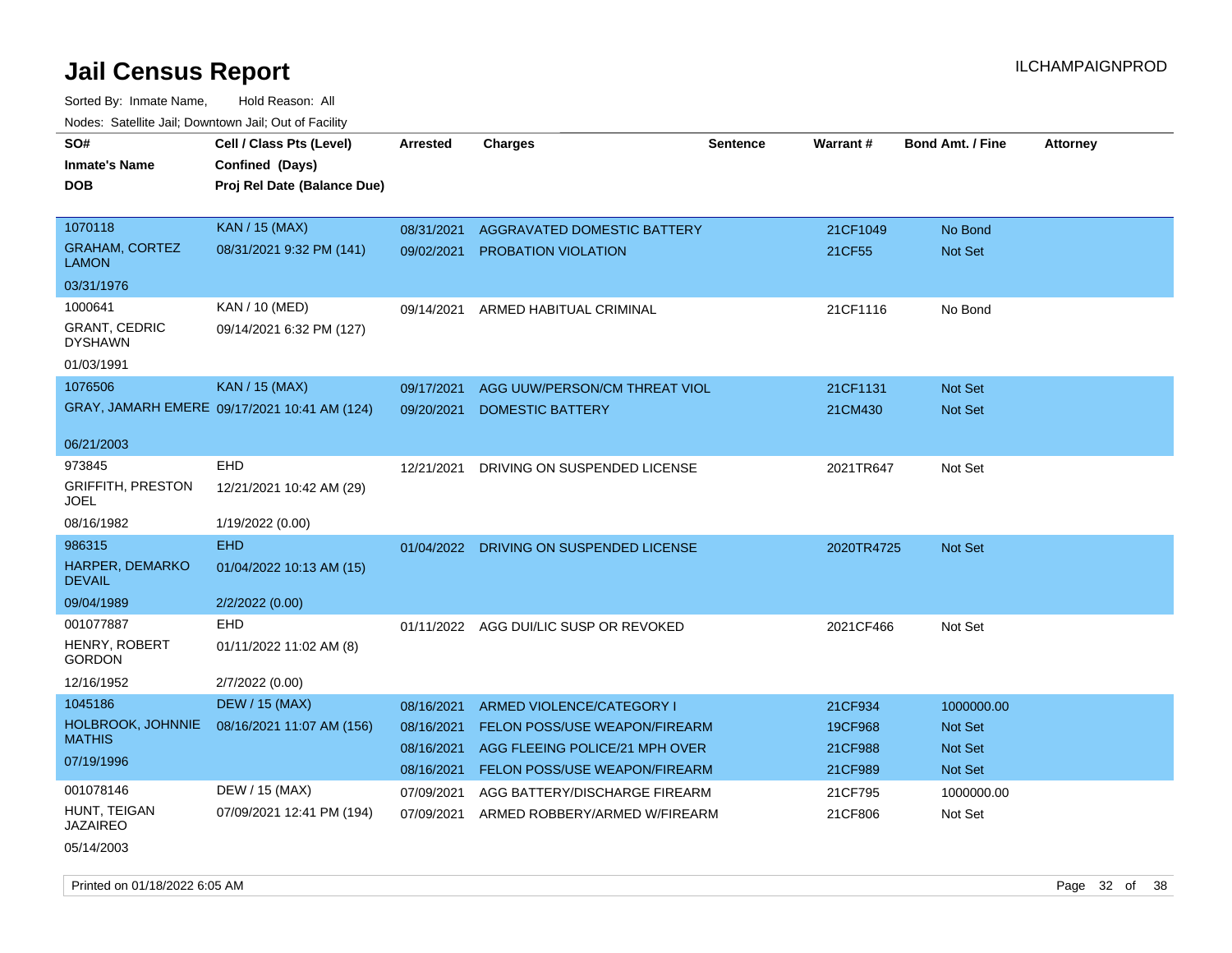Sorted By: Inmate Name, Hold Reason: All Nodes: Satellite Jail; Downtown Jail; Out of Facility

| SO#                                    | Cell / Class Pts (Level)    | Arrested   | <b>Charges</b>                 | <b>Sentence</b> | <b>Warrant#</b>         | <b>Bond Amt. / Fine</b> | <b>Attorney</b> |
|----------------------------------------|-----------------------------|------------|--------------------------------|-----------------|-------------------------|-------------------------|-----------------|
| <b>Inmate's Name</b>                   | Confined (Days)             |            |                                |                 |                         |                         |                 |
| <b>DOB</b>                             | Proj Rel Date (Balance Due) |            |                                |                 |                         |                         |                 |
|                                        |                             |            |                                |                 |                         |                         |                 |
| 989743                                 | <b>DEW / 15 (ADS)</b>       | 04/13/2021 | AGG DISCHARGE FIREARM/VEH/SCH  |                 | 21CF400                 | Not Set                 |                 |
| JACKSON, STEVE<br><b>ALLEN</b>         | 04/13/2021 2:45 AM (281)    | 04/13/2021 | AGGRAVATED DOMESTIC BATTERY    |                 | 21CF399                 | Not Set                 |                 |
| 06/04/1991                             |                             |            |                                |                 |                         |                         |                 |
| 50495                                  | <b>EHD</b>                  | 08/10/2021 | DRIVING RVK/SUSP DUI/SSS 10-14 |                 | 2020CF997               | Not Set                 |                 |
| JENKINS, ARNOLD<br><b>FARRIS</b>       | 08/10/2021 9:08 AM (162)    | 08/10/2021 | DRIVING RVK/SUSP DUI/SSS 10-14 |                 | 2019CF1363              | Not Set                 |                 |
| 04/19/1962                             |                             |            |                                |                 |                         |                         |                 |
| 1076450                                | <b>DEW / 15 (MAX)</b>       | 06/25/2020 | AGG DISCHARGE OF A FIREARM     |                 | 6y/0m/0d (DOI 2020CF703 | Not Set                 |                 |
| <b>JONES, CARLOS</b><br><b>ANTONIO</b> | 06/25/2020 2:13 PM (573)    | 11/02/2020 | <b>HOME INVASION/FIREARM</b>   | 11y(DOC)        | 20CF1204                | No Bond                 |                 |
| 11/18/2001                             |                             |            |                                |                 |                         |                         |                 |
| 001078401                              | DEW / 10 (ADS)              | 09/19/2021 | UNLAWFUL VEHICULAR INVASION    |                 | 21CF1134                | Not Set                 |                 |
| <b>KNIGHT, ERIC</b>                    | 09/19/2021 7:32 PM (122)    | 09/19/2021 | HRSMT/THREATEN PERSON/KILL     |                 | 2021CF561               | 50000.00                |                 |
| 07/11/1991                             |                             | 09/21/2021 | <b>BURGLARY</b>                |                 | 21CF1139                | Not Set                 |                 |
| 1002591                                | <b>EHD</b>                  | 01/11/2022 | AGG DUI/LIC SUSP OR REVOKED    |                 | 2020CF1399              | Not Set                 |                 |
| <b>KRAUS, MARY</b><br><b>KATHERINE</b> | 01/11/2022 11:54 AM (8)     |            |                                |                 |                         |                         |                 |
| 04/13/1959                             | 2/22/2022 (0.00)            |            |                                |                 |                         |                         |                 |
| 1064445                                | DEW / 15 (MAX)              | 04/23/2021 | AGG DISCHARGE FIREARM/OCC VEH  |                 | 2021CF295               | 500000.00               |                 |
| LARUE, TERENCE                         | 04/23/2021 11:18 AM (271)   | 04/23/2021 | POSSESS 15<100 GRAMS COCAINE   |                 | 19CF1052                | 10000.00                |                 |
| <b>TRAMEL</b><br>12/23/1998            |                             | 04/23/2021 | FELON POSS/USE FIREARM/PAROLE  |                 | 21CF899                 | Not Set                 |                 |
| 001078237                              | <b>KAN / 15 (ADS)</b>       |            | AGG DISCHARGE FIREARM/OCC VEH  |                 | 21CF928                 | No Bond                 |                 |
| LAWS, TERON<br><b>RAMONTE</b>          | 08/03/2021 6:29 PM (169)    | 08/03/2021 |                                |                 |                         |                         |                 |
| 04/03/2001                             |                             |            |                                |                 |                         |                         |                 |
| 001078470                              | DEW / 15 (MAX)              | 10/10/2021 | MURDER/INTENT TO KILL/INJURE   |                 | 21CF1221                | Not Set                 |                 |
| LEE, AMAHRION<br><b>JA'MERE</b>        | 10/10/2021 1:23 PM (101)    |            |                                |                 |                         |                         |                 |
|                                        |                             |            |                                |                 |                         |                         |                 |

11/05/2002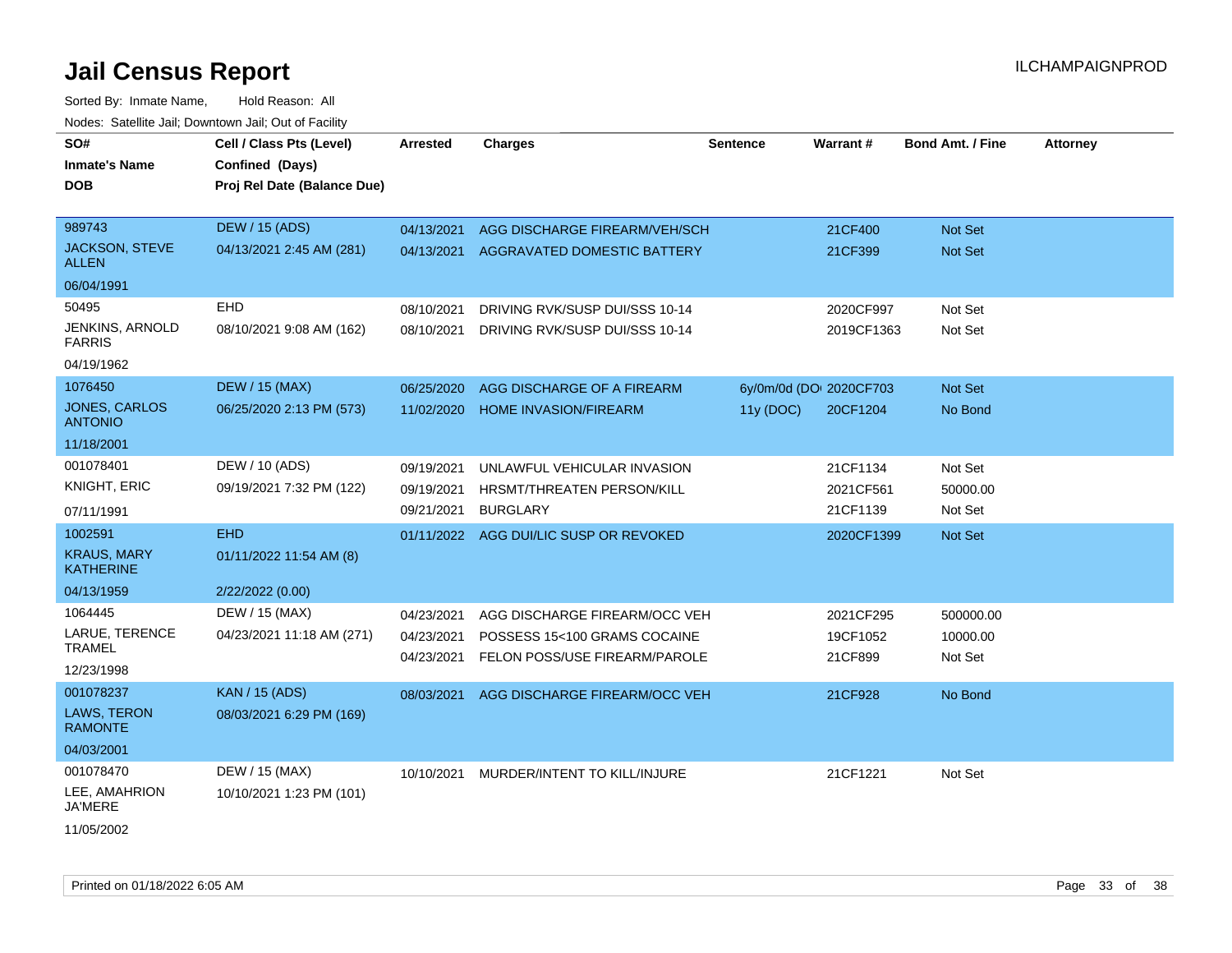| SO#<br><b>Inmate's Name</b><br><b>DOB</b> | Cell / Class Pts (Level)<br>Confined (Days)<br>Proj Rel Date (Balance Due) | Arrested   | <b>Charges</b>                           | <b>Sentence</b> | Warrant#    | <b>Bond Amt. / Fine</b> | <b>Attorney</b> |
|-------------------------------------------|----------------------------------------------------------------------------|------------|------------------------------------------|-----------------|-------------|-------------------------|-----------------|
| 56792                                     | <b>DEW / 10 (MED)</b>                                                      | 02/02/2021 | ARMED HABITUAL CRIMINAL                  |                 | 2021CF141   | 500000.00               |                 |
| LILLARD, LAWRENCE<br><b>TYRONE</b>        | 02/02/2021 2:11 PM (351)                                                   | 02/22/2021 | DRIVING ON REVOKED LICENSE               |                 | 21TR426     | 5000.00                 |                 |
| 10/20/1982                                |                                                                            |            |                                          |                 |             |                         |                 |
| 001078754                                 | <b>EHD</b>                                                                 |            | 01/11/2022 DRIVING ON SUSPENDED LICENSE  |                 | 2021TR6180  | Not Set                 |                 |
| LOPEZ, REINA<br>GABERILLA                 | 01/11/2022 8:47 AM (8)                                                     |            |                                          |                 |             |                         |                 |
| 10/05/1997                                | 1/20/2022 (0.00)                                                           |            |                                          |                 |             |                         |                 |
| 001078575                                 | <b>KAN / 10 (MED)</b>                                                      | 11/09/2021 | <b>GUNRUNNING</b>                        |                 | 21CF1330    | 750000.00               |                 |
| MCLAURIN, KEYON A                         | 11/09/2021 12:41 PM (71)                                                   |            |                                          |                 |             |                         |                 |
| 11/19/2002                                |                                                                            |            |                                          |                 |             |                         |                 |
| 1011046                                   | KAN / 15 (ADS)                                                             |            | 04/10/2021 ATTEMPT (FIRST DEGREE MURDER) |                 | 21CF392     | Not Set                 |                 |
| MILES, DARRION<br><b>ANTONIO KEVONTA</b>  | 04/11/2021 12:46 AM (283)                                                  |            |                                          |                 |             |                         |                 |
| 03/18/1990                                |                                                                            |            |                                          |                 |             |                         |                 |
| 001077278                                 | <b>DEW / 15 (MAX)</b>                                                      | 10/06/2020 | MURDER/INTENT TO KILL/INJURE             |                 | 2020CF146   | 2000000.00              |                 |
| MILLER, D'ANDRE                           | 10/06/2020 12:49 PM (470)                                                  | 10/06/2020 | AGG FLEEING POLICE/21 MPH OVER           |                 | 2019CF1171  | 50000.00                |                 |
| 09/08/1986                                |                                                                            |            |                                          |                 |             |                         |                 |
| 1026477                                   | KAN / 15 (ADS)                                                             | 09/21/2021 | AGG DISCHARGE FIREARM/OCC VEH            |                 | 21CF1138    | Not Set                 |                 |
| NEWBILL, DEVONTRE<br><b>LAMONT</b>        | 09/21/2021 2:27 AM (120)                                                   | 09/22/2021 | PROBATION VIOLATION                      |                 | 20CF577     | Not Set                 |                 |
| 11/22/1993                                |                                                                            |            |                                          |                 |             |                         |                 |
| 1072907                                   | <b>KAN</b>                                                                 | 07/14/2021 | ATTEMPT (FIRST DEGREE MURDER)            |                 | 2021-CF-832 | 2000000.00              |                 |
|                                           | NIKOLAEV, YEVGENIY 07/14/2021 10:10 PM (189)                               | 07/14/2021 | CRIMINAL DAMAGE <\$500/SCHOOL            |                 | 2021CF840   | 5000.00                 |                 |
| 10/06/1983                                |                                                                            |            |                                          |                 |             |                         |                 |
| 001078558                                 | DEW / 10 (MED)                                                             | 11/03/2021 | UNLAWFUL USE OF A WEAPON                 |                 | 21CF1352    | Not Set                 |                 |
| PARRISH, DOMINIC<br>WALTER                | 11/03/2021 1:25 PM (77)                                                    |            |                                          |                 |             |                         |                 |
| 08/23/2001                                |                                                                            |            |                                          |                 |             |                         |                 |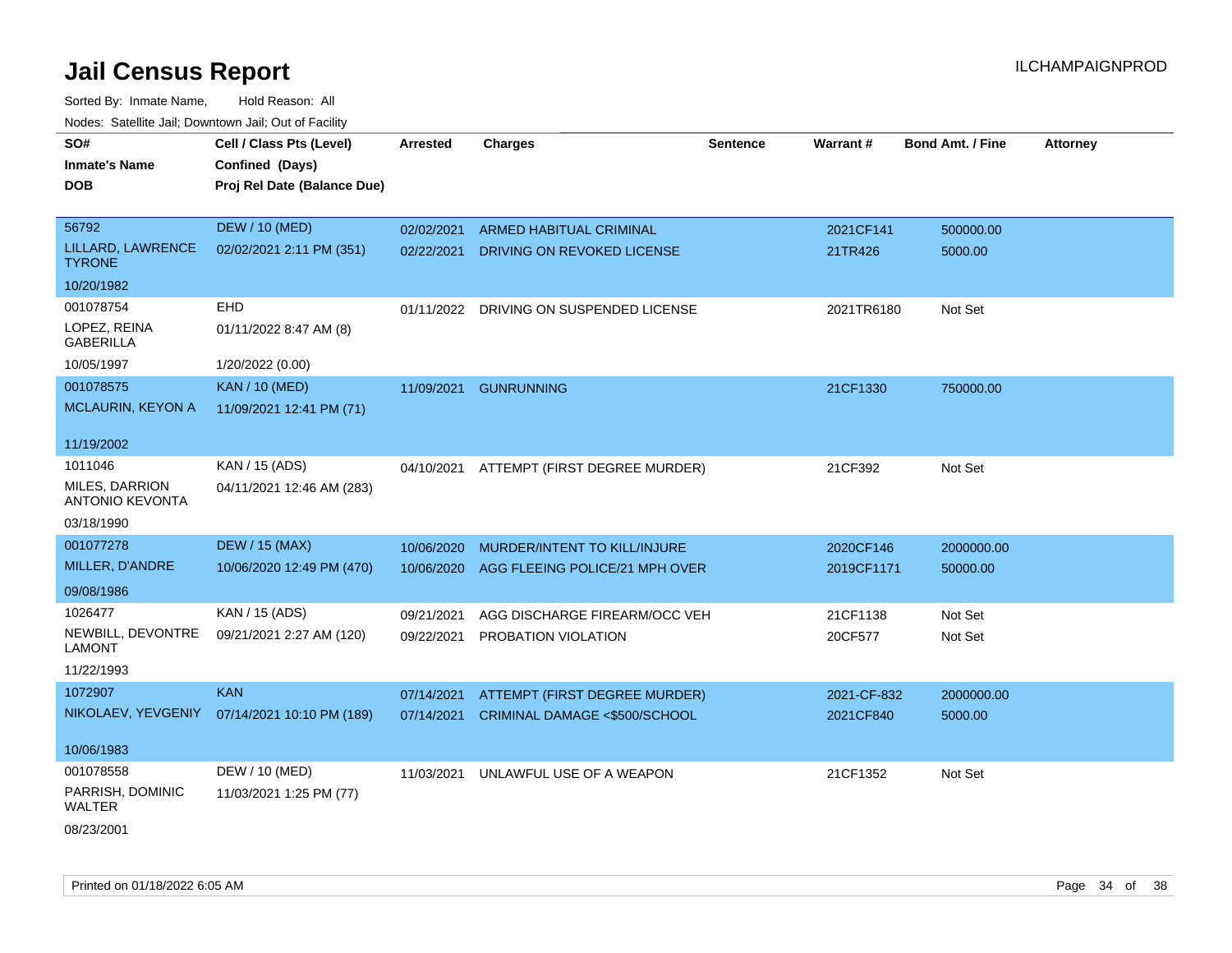| SO#<br><b>Inmate's Name</b>            | Cell / Class Pts (Level)<br>Confined (Days)   | <b>Arrested</b> | <b>Charges</b>                 | <b>Sentence</b> | Warrant#    | <b>Bond Amt. / Fine</b> | <b>Attorney</b> |
|----------------------------------------|-----------------------------------------------|-----------------|--------------------------------|-----------------|-------------|-------------------------|-----------------|
| <b>DOB</b>                             | Proj Rel Date (Balance Due)                   |                 |                                |                 |             |                         |                 |
| 001078063                              | <b>DEW / 15 (MAX)</b>                         | 06/15/2021      | AGG CRIM SEX ASSAULT/WEAPON    |                 | 2021CF678   | 1000000.00              |                 |
|                                        | PERRY, ROBERT Junior 06/15/2021 4:37 PM (218) | 06/15/2021      | <b>ROBBERY</b>                 |                 | 2021CF159   | 25000.00                |                 |
| 12/21/1990                             |                                               |                 |                                |                 |             |                         |                 |
| 37559                                  | <b>EHD</b>                                    | 01/12/2022      | DRIVING ON REVOKED LICENSE     |                 | 2021TR2685  | Not Set                 |                 |
| PICKENS, DAVID<br><b>EUGENE</b>        | 01/12/2022 10:16 AM (7)                       |                 |                                |                 |             |                         |                 |
| 02/01/1973                             | 3/12/2022 (0.00)                              |                 |                                |                 |             |                         |                 |
| 001077614                              | <b>KAN / 15 (MAX)</b>                         | 01/17/2021      | ATTEMPT (FIRST DEGREE MURDER)  |                 | 21CF66      | <b>Not Set</b>          |                 |
| <b>DEVON</b>                           | ROBINSON, DONTRELL 01/17/2021 3:08 PM (367)   |                 |                                |                 |             |                         |                 |
| 09/22/2002                             |                                               |                 |                                |                 |             |                         |                 |
| 1061216                                | KAN / 10 (MED)                                | 06/22/2021      | HOME INVASION/FIREARM          |                 | 21CF727     | Not Set                 |                 |
| RUNGE, ANDRE<br><b>MARSEAN</b>         | 06/22/2021 4:42 PM (211)                      |                 |                                |                 |             |                         |                 |
| 12/05/1997                             |                                               |                 |                                |                 |             |                         |                 |
| 650295                                 | <b>PIA / 50 (MAX)</b>                         | 04/22/2020      | <b>CRIMINAL SEXUAL ASSAULT</b> |                 | 2020-CF407  | 750000.00               |                 |
| SANDAGE, JERALD                        | 04/22/2020 6:30 AM (637)                      | 04/22/2020      | <b>CRIMINAL SEXUAL ASSAULT</b> |                 | 2020-CF408  | 750000.00               |                 |
| <b>EUGENE</b>                          |                                               | 04/22/2020      | <b>CRIMINAL SEXUAL ABUSE</b>   |                 | 2020-CF409  | 750000.00               |                 |
| 06/07/1971                             |                                               | 04/22/2020      | <b>CRIMINAL SEXUAL ASSAULT</b> |                 | 2020-CF410  | 750000.00               |                 |
|                                        |                                               | 04/22/2020      | <b>OFFICIAL MISCONDUCT</b>     |                 | 2019-CF1811 | 25000.00                |                 |
| 1062194                                | DEW / 15 (MAX)                                | 02/27/2020      | MURDER/OTHER FORCIBLE FELONY   |                 | 20CF-247    | 1000000.00              |                 |
| SIMMONS, MICHAEL<br>JAMAL              | 02/27/2020 1:11 PM (692)                      | 09/23/2020      | AGG BATTERY/DISCHARGE FIREARM  |                 | 20CF1061    | Not Set                 |                 |
| 11/03/1997                             |                                               |                 |                                |                 |             |                         |                 |
| 001078115                              | <b>KAN / 15 (MAX)</b>                         | 07/01/2021      | ARMED VIOLENCE/CATEGORY I      |                 | 21CF772     | Not Set                 |                 |
| <b>SMITH, JAMES</b><br>NASHAUN, Junior | 07/01/2021 2:44 PM (202)                      | 07/30/2021      | DRIVING ON SUSPENDED LICENSE   |                 | 21TR5804    | 1500.00                 |                 |
| 09/18/2000                             |                                               |                 |                                |                 |             |                         |                 |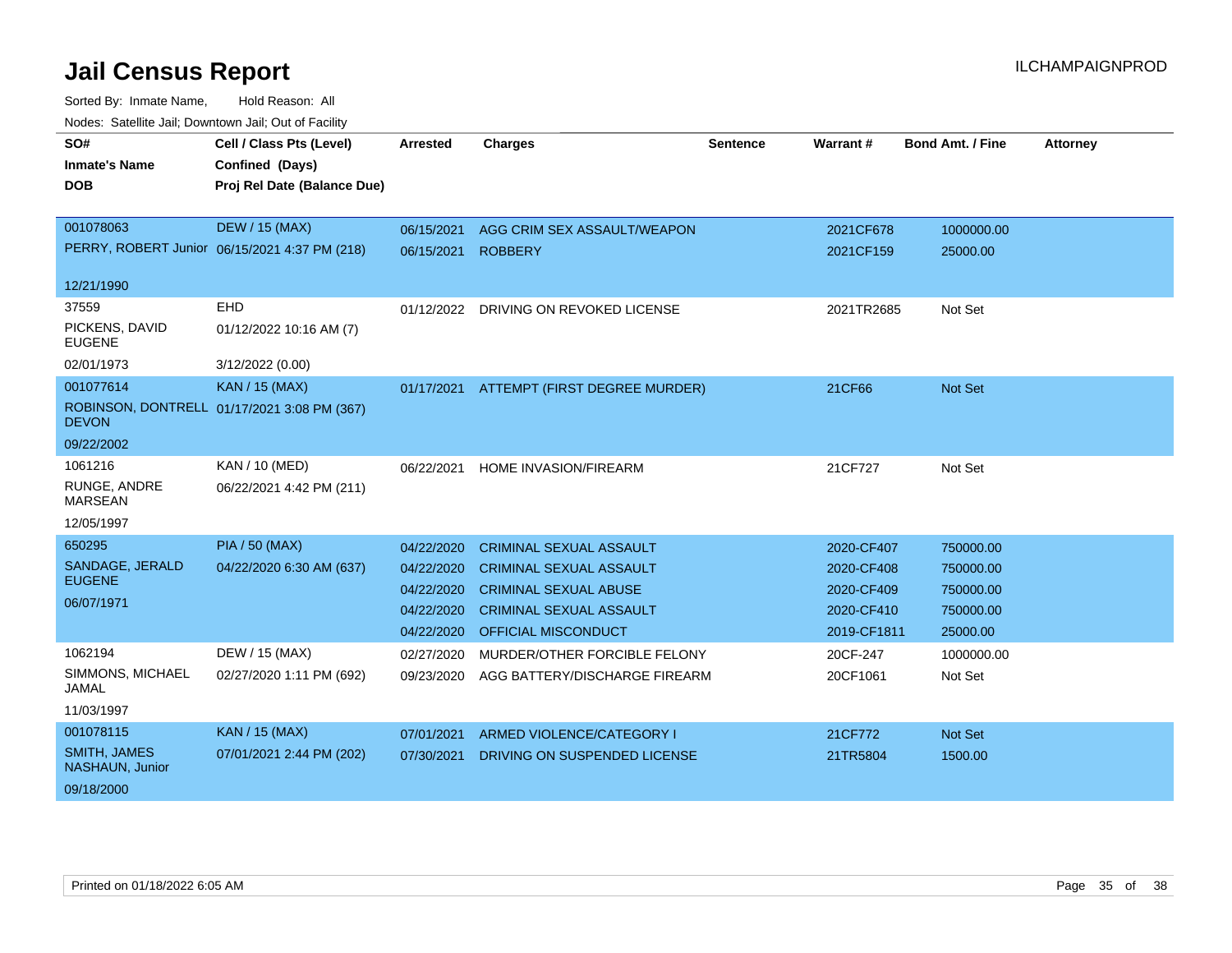| SO#                              | Cell / Class Pts (Level)                      | <b>Arrested</b> | <b>Charges</b>                            | <b>Sentence</b> | Warrant#               | <b>Bond Amt. / Fine</b> | <b>Attorney</b> |
|----------------------------------|-----------------------------------------------|-----------------|-------------------------------------------|-----------------|------------------------|-------------------------|-----------------|
| <b>Inmate's Name</b>             | Confined (Days)                               |                 |                                           |                 |                        |                         |                 |
| <b>DOB</b>                       | Proj Rel Date (Balance Due)                   |                 |                                           |                 |                        |                         |                 |
|                                  |                                               |                 |                                           |                 |                        |                         |                 |
| 001077868                        | <b>DEW / 15 (MAX)</b>                         | 04/21/2021      | ARMED ROBBERY/ARMED W/FIREARM             |                 | 21CF445                | Not Set                 |                 |
| SPEARMENT,<br><b>KENTRELL</b>    | 04/21/2021 9:48 PM (273)                      |                 | 08/19/2021 FLEEING/ATTEMPT ELUDE OFFICER  |                 | 2021TR1053             | 1000.00                 |                 |
| 01/21/2002                       |                                               |                 |                                           |                 |                        |                         |                 |
| 11979                            | <b>EHD</b>                                    |                 | 01/11/2022 AGG FLEEING POLICE/21 MPH OVER |                 | 2021CF629              | Not Set                 |                 |
| STARK, JACK LYNN                 | 01/11/2022 10:13 AM (8)                       |                 |                                           |                 |                        |                         |                 |
| 12/31/1955                       | 4/9/2022 (0.00)                               |                 |                                           |                 |                        |                         |                 |
| 001077854                        | <b>EHD</b>                                    | 09/15/2021      | DRIVING RVK/SUSP DUI/SSS 4-9              |                 | 2021CF306              | Not Set                 |                 |
| STUKINS, DANNY RAY               | 09/15/2021 10:17 AM (126)                     |                 |                                           |                 |                        |                         |                 |
| 07/05/1985                       | 3/13/2022 (0.00)                              |                 |                                           |                 |                        |                         |                 |
| 1046632                          | KAN / 15 (MAX)                                | 09/14/2021      | ARMED VIOLENCE/CATEGORY II                |                 | 21CF912                | 750000.00               |                 |
|                                  | TATE, JAVON MARQUIS 09/14/2021 12:10 PM (127) |                 |                                           |                 |                        |                         |                 |
|                                  |                                               |                 |                                           |                 |                        |                         |                 |
| 08/10/1996                       |                                               |                 |                                           |                 |                        |                         |                 |
| 1033031                          | <b>KAN / 15 (MAX)</b>                         |                 | 08/19/2020 *AGG BATTERY W/FIREARM/PERSON  |                 | 2020-CF923             | 500000.00               |                 |
| TOMS, ANDREW<br><b>CHUCKY</b>    | 08/19/2020 5:59 PM (518)                      |                 |                                           |                 |                        |                         |                 |
| 09/28/1978                       |                                               |                 |                                           |                 |                        |                         |                 |
| 27007                            | KAN / 15 (MAX)                                |                 |                                           |                 |                        |                         |                 |
| TUELL, ROBERT                    | 09/19/2021 9:51 AM (122)                      | 09/19/2021      | DOMESTIC BATTERY/OTHER PRIOR              |                 | 2y/0m/0d (DOI 21CF1133 | No Bond                 |                 |
| <b>STEPHEN</b>                   |                                               |                 |                                           |                 |                        |                         |                 |
| 09/25/1967                       |                                               |                 |                                           |                 |                        |                         |                 |
| 001078263                        | <b>KAN / 10 (ADS)</b>                         | 08/11/2021      | AGG FLEEING POLICE/21 MPH OVER            | 15m (DOC)       |                        | 200000.00               |                 |
| TURK, BRANDON<br><b>LARSHAWN</b> | 08/11/2021 6:23 PM (161)                      |                 |                                           |                 |                        |                         |                 |
| 10/18/1995                       |                                               |                 |                                           |                 |                        |                         |                 |
| 001078386                        | KAN / 10 (MED)                                | 09/14/2021      | POSSESSION OF STOLEN FIREARM              |                 | 2021CF1099             | 250000.00               |                 |
| TURNER, AMARIO                   | 09/14/2021 11:42 PM (127)                     |                 |                                           |                 |                        |                         |                 |
| 09/23/2002                       |                                               |                 |                                           |                 |                        |                         |                 |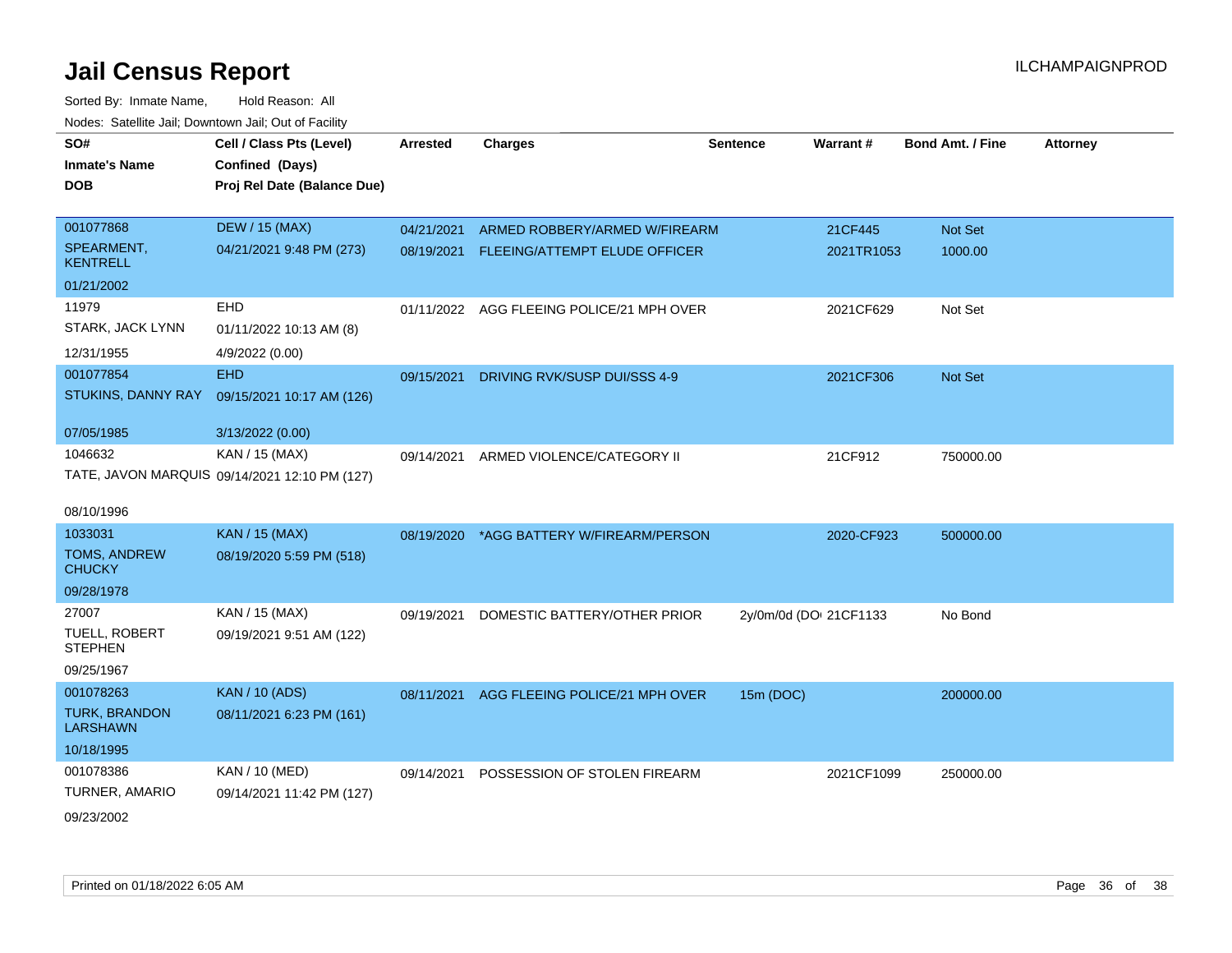Sorted By: Inmate Name, Hold Reason: All

Nodes: Satellite Jail; Downtown Jail; Out of Facility

| SO#<br><b>Inmate's Name</b><br><b>DOB</b><br>1011886 | Cell / Class Pts (Level)<br>Confined (Days)<br>Proj Rel Date (Balance Due)<br><b>EHD</b> | <b>Arrested</b> | <b>Charges</b>                        | <b>Sentence</b> | <b>Warrant#</b> | <b>Bond Amt. / Fine</b> | <b>Attorney</b> |
|------------------------------------------------------|------------------------------------------------------------------------------------------|-----------------|---------------------------------------|-----------------|-----------------|-------------------------|-----------------|
| <b>TURNER, SHAWNTAY</b><br><b>EUGENE</b>             | 01/12/2022 9:25 AM (7)                                                                   |                 | 01/12/2022 AGG FLEEING/2+ CON DEVICES |                 | 2021CF378       | Not Set                 |                 |
| 01/09/1992                                           | 3/11/2022 (0.00)                                                                         |                 |                                       |                 |                 |                         |                 |
| 1040925                                              | KAN / 10 (MED)                                                                           | 10/05/2021      | AGG BATTERY/DISCHARGE FIREARM         |                 | 2021CF1105      | 1000000.00              |                 |
| WEATHERALL.<br>JOHNNY EARL JAMES                     | 10/05/2021 4:17 PM (106)                                                                 |                 |                                       |                 |                 |                         |                 |
| 04/29/1994                                           |                                                                                          |                 |                                       |                 |                 |                         |                 |
| 1062558                                              | <b>DEW / 10 (MED)</b>                                                                    | 10/02/2021      | FELON POSS/USE WEAPON/FIREARM         |                 | 21CF1185        | <b>Not Set</b>          |                 |
| <b>WELLS, JIAMANTE</b><br><b>AMORE</b>               | 10/02/2021 8:29 PM (109)                                                                 |                 |                                       |                 |                 |                         |                 |
| 09/02/1995                                           |                                                                                          |                 |                                       |                 |                 |                         |                 |
| 1002033                                              | KAN / 15 (MAX)                                                                           | 09/08/2021      | DRIVING ON SUSPENDED LICENSE          |                 | 2019-TR-11944   | 5000.00                 |                 |
| <b>WEST, ANTONIO</b>                                 | 09/08/2021 11:01 PM (133)                                                                | 09/08/2021      | ARMED ROBBERY/ARMED W/FIREARM         |                 | 2020-CF-1406    | 500000.00               |                 |
| <b>DEONTA</b>                                        |                                                                                          | 09/08/2021      | AGG UNLAWFUL USE OF WEAPON/VEH        |                 | 2021-CF-AWOW    | Not Set                 |                 |
| 04/15/1992                                           |                                                                                          | 09/08/2021      | OBSTRCT JUSTICE/LEAVE STATE           |                 | 2021-CF-AWOW    | Not Set                 |                 |
|                                                      |                                                                                          | 09/08/2021      | ARMED VIOLENCE/CATEGORY I             |                 | 2021-CF-AWOW    | Not Set                 |                 |
| 1022068                                              | <b>DEW / 15 (ADS)</b>                                                                    | 10/10/2021      | FELON POSS/USE WEAPON/FIREARM         |                 | 21CF1212        | Not Set                 |                 |
| <b>WILKINS, MICHAEL</b><br><b>CARL</b>               | 10/10/2021 5:07 AM (101)                                                                 |                 |                                       |                 |                 |                         |                 |
| 07/10/1992                                           |                                                                                          |                 |                                       |                 |                 |                         |                 |
| 001077508                                            | DEW / 15 (ADS)                                                                           | 12/10/2020      | MURDER/STRONG PROB KILL/INJURE        | 55y (DOC)       | 2020CF1293      | No Bond                 |                 |
| <b>WILLIAMS, CALVIN</b><br><b>TIMOTHY</b>            | 12/10/2020 8:55 PM (405)                                                                 |                 |                                       |                 |                 |                         |                 |
| 10/23/2002                                           |                                                                                          |                 |                                       |                 |                 |                         |                 |
| 539662                                               | <b>KAN / 10 (MED)</b>                                                                    | 08/14/2021      | <b>AGGRAVATED BATTERY</b>             |                 | 21CF979         | No Bond                 |                 |
| <b>WILLIAMS, JAVONTAE</b><br><b>DEMAR</b>            | 08/14/2021 1:28 AM (158)                                                                 | 08/14/2021      | AGGRAVATED DOMESTIC BATTERY           |                 | 2020CF1098      | 25000.00                |                 |
|                                                      |                                                                                          | 08/14/2021      | DOM BTRY/CONTACT/1-2 PRECONV          |                 | 2021CF770       | 250000.00               |                 |
| 07/28/1991                                           |                                                                                          |                 | 08/14/2021 CITY OV ARREST             |                 | 2017OV893       | 1000.00                 |                 |